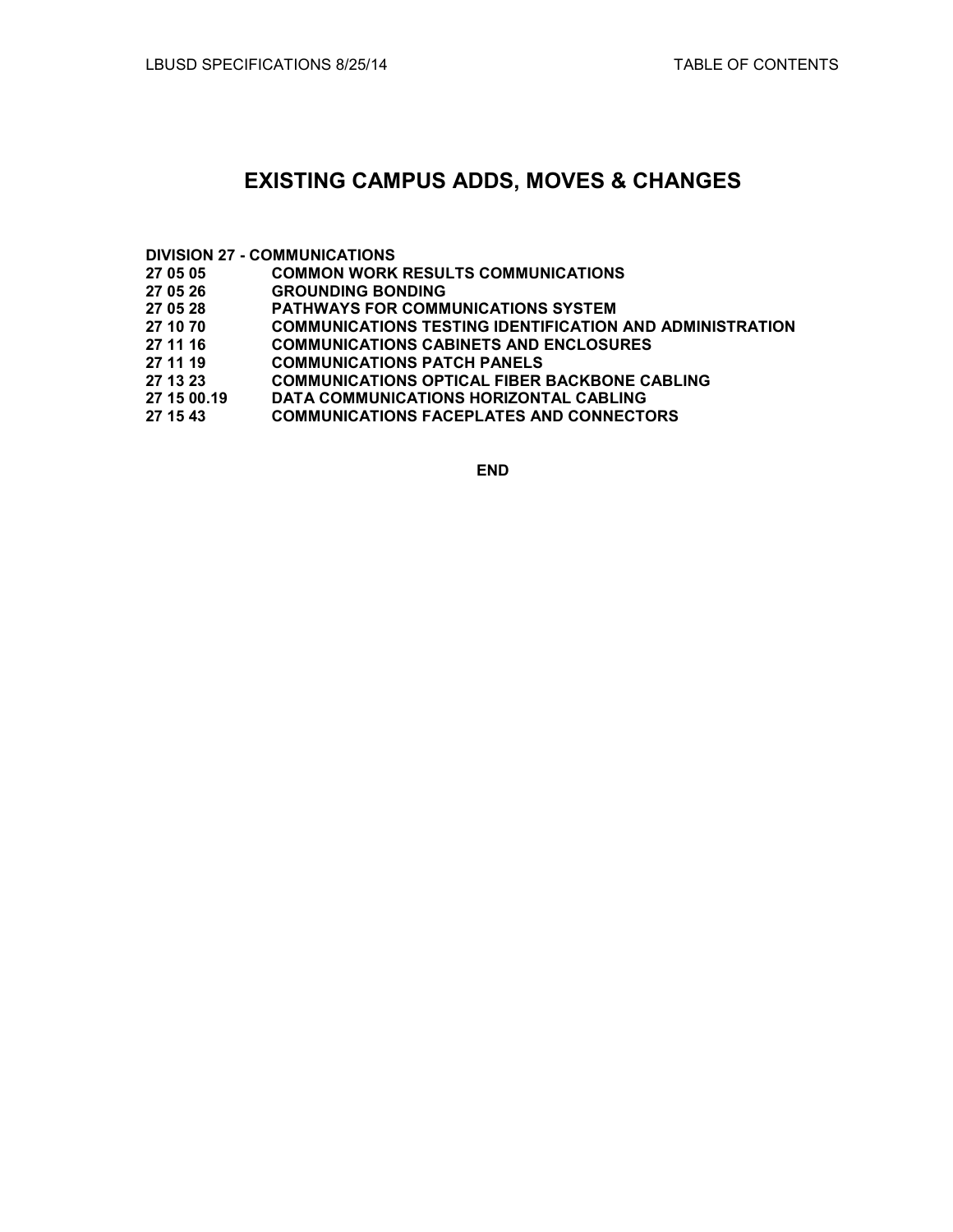

## **SECTION 27 05 05**

#### **COMMON WORK RESULTS FOR COMMUNICATIONS**

#### **PART 1 - GENERAL**

#### **1.1 RELATED DOCUMENTS**

- A. SECTION 27 05 28 PATHWAYS FOR COMMUNICATIONS SYSTEMS, this document describes the products and execution requirements relating to furnishing and installing Telecommunications Cabling pathways. Communication cabling support is covered under this document.
- B. SECTION 27 05 26 GROUNDING AND BONDING FOR COMMUNICATIONS SYSTEMS, this document describes the products and execution requirements relating to furnishing and installing Grounding/Earthing and Bonding for Communications Systems.
- C. SECTION 27 10 70 COMMUNICATIONS TESTING, IDENTIFICATION AND ADMINISTRATION, this document describes the products and execution requirements relating to testing, labeling, warranties and As-Builts related to Communications Cabling Systems.
- D. SECTION 27 11 16 COMMUNICATIONS CABINETS AND ENCLOSURES, this document describes the products and execution requirements relating to furnishing and installing Communication Equipment Room Fittings of cabinets, cable management, and telecommunications backboards are covered under this document.
- E. SECTION 27 11 19 COMMUNICATIONS PATCH PANELS, this document describes the products and execution requirements relating to furnishing and installing Structured Communications Cable System (SCCS) Category 5e and Category 6 patch panels are covered under this document.
- F. SECTION 27 13 23 COMMUNICATIONS OPTICAL FIBER BACKBONE CABLING, this document describes the products and execution requirements relating to furnishing and installing Telecommunications Cabling Optical fiber backbone cabling and terminations are covered in this document.
- G. SECTION 27 15 00.19 DATA COMMUNICATIONS HORIZONTAL CABLING, this document describes the products and execution requirements relating to furnishing and installing Horizontal Cabling. Data Communications Horizontal Cabling is covered under this document.
- H. SECTION 27 15 43 COMMUNICATIONS FACEPLATES AND CONNECTORS, this document describes the products and execution requirements relating to furnishing and installing faceplates, connectors, Category 5e and Category 6 patch cords. Communications faceplates and connectors are covered under this document.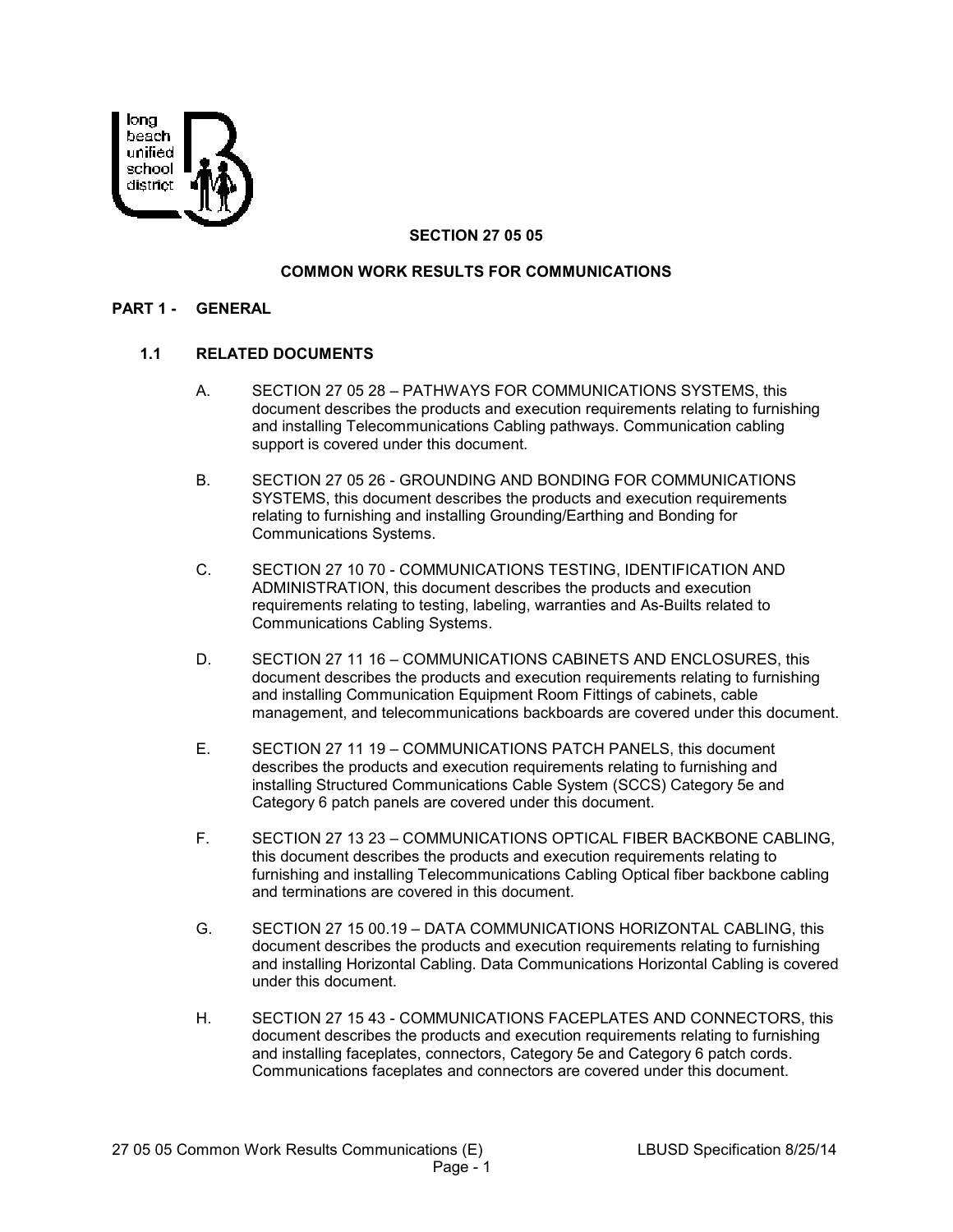#### **1.2 REFERENCES**

- A. The publications listed below form a part of this specification to the extent referenced. The publications are referred to within the text by the basic designation only.
	- 1. Technical Specifications and Associated Drawings.
	- 2. ANSI/TIA 568-C.0, "Generic Telecommunications Cabling for Customer Premises"
	- 3. ANSI/TIA 568-C.1, "Commercial Building Telecommunications Cabling Standard"
	- 4. ANSI/TIA 568-C.2, "Balanced Twisted-Pair Telecommunication Cabling and Components Standard"
	- 5. ANSI/TIA 568-C.3, "Optical Fiber Cabling Components Standard"
	- 6. ANSI/TIA-569-A Commercial Building Standard for Telecommunications Pathways and Spaces.
	- 7. ANSI/TIA -606-A Administration Standard for the Telecommunications Infrastructure of Commercial Buildings.
	- 8. TIA-607 Commercial Building Grounding and Bonding Requirements for Telecommunications.
	- 9. Building Industries Consulting Services, International (BICSI) Telecommunications Distribution Methods Manual (TDMM) –  $11<sup>th</sup>$  edition
	- 10. National Fire Protection Agency (NFPA) 70, National Electrical Code (NEC) 2011
	- 11. FCC Part 68.5 Establishment of Telephone Premises Wiring Attestation List
	- 12. ANSI/ICEA S-80-576 (2002) Communication Wire and Cable for Wiring of Premises
	- 13. NEMA WC 63.1(2005) NEMA Performance Standard For Twisted Pair Premise Voice And Data Communications Cables
	- 14. REA TECM 823 (1980) Electrical Protection by Use of Gas Tube Arrestors
	- 15. UL 444 (1994; R 1995, Bul. 1995 and 1996) Communications Cables
	- 16. UL 467 (1993; Bul. 1994 and 1996, R 1996) Grounding and Bonding Equipment
	- 17. UL 497 (1995) Safety Protector for Paired Conductor Communication Circuit
	- 18. UL 514C (1988; R 1989, Bul. 1993 and 1994) Nonmetallic Outlet Boxes, Flush-Device Boxes, and Covers
	- 19. UL 910 (1995; R 1995, Bul. 1995 and 1996) Flame-Propagation and Smoke-Density Values for Electrical and Optical-Fiber Cables Used in Spaces Transporting Environmental Air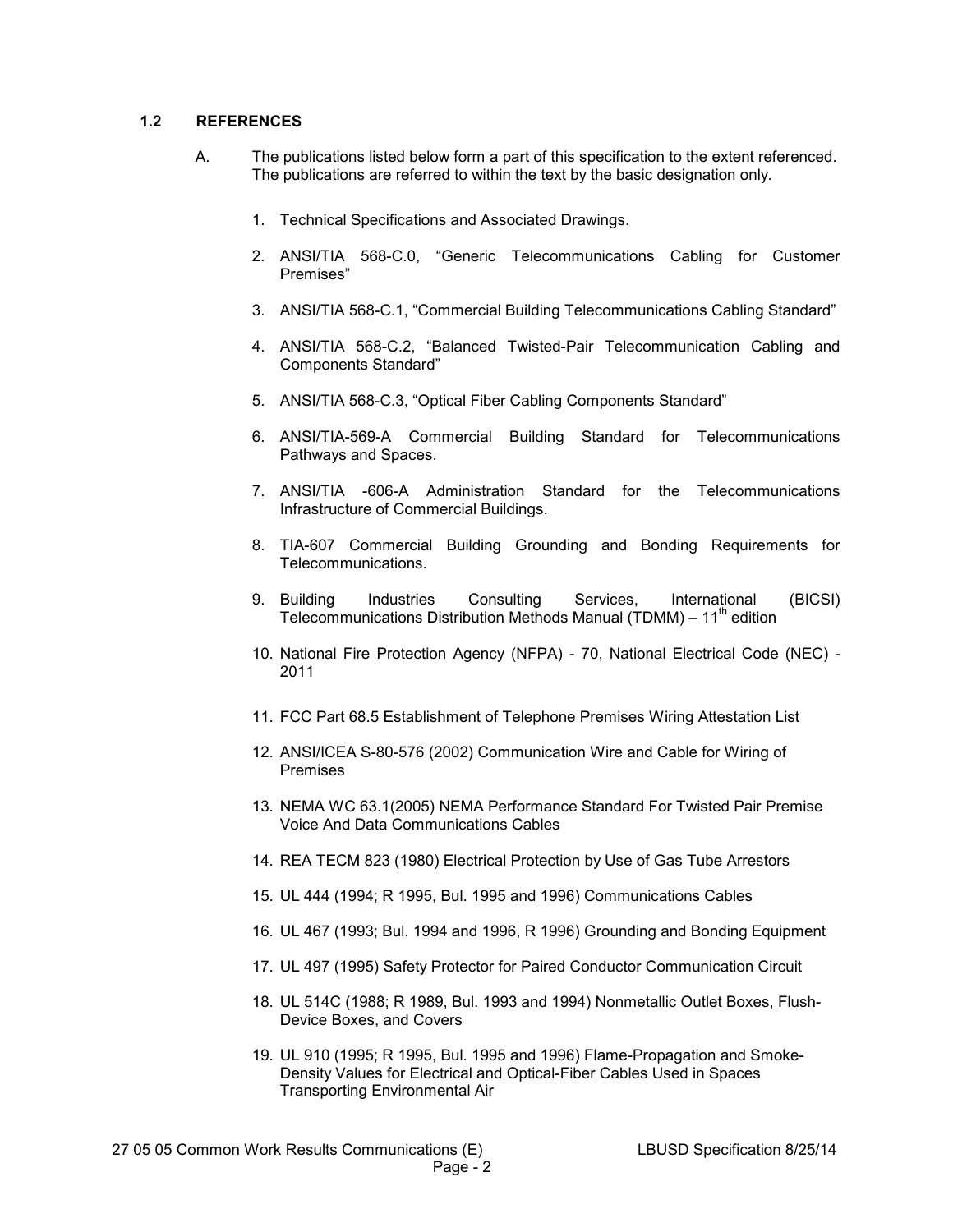- 20. UL 969 (1995) Marking and Labeling Systems
- 21. UL 1286 (1993) Office Furnishings
- 22. UL 1581 (1991; Bul. 1993, 1994, 1995, and 1996, R 1996, R 2003) Electrical Wires, Cables, and Flexible Cords
- 23. UL 1666(1991; Bul. 1995 and 1996) Flame Propagation Height of Electrical and Optical-Fiber Cables Installed in Vertical Shafts
- 24. UL 1863 (1995) Communication Circuit Accessories
- 25. Public Works Standards, Inc. Green Book Standard Specifications For Public Works Construction 2012.
- B. Federal, state, local codes, rules, regulations, ordinances governing the work, as well as LBUSD Structured Telecommunications Cable and Pathway Standards, guidelines and practices may apply and shall be incorporated as part of these specifications.
- C. In reviewing the various Contract Documents, the Structured Telecommunications Cable Contractor shall be responsible for noting conflicts between proposed design/concepts and the applicable standards, guidelines and practices. A written Request for Information (RFI) shall be developed by the Structured Telecommunications Cable Contractor and submitted to LBUSD prior to commencing any work impacted by such conflicts. Such RFIs shall describe the conflict/violation and, if appropriate, recommend alternative solutions with associated costs. LBUSD warrants that they will diligently strive to address such RFIs in order to minimize negative impact on each SCCS installation completion schedule.
- D. Where the requirements of the Contract Documents are more stringent than applicable codes, rules, regulations, ordinances, standards, guidelines and practices, the Contract Documents shall apply. In all other instances, the most current standards, guidelines and practices shall apply.

## **1.2 DEFINITIONS**

## **1.2.1 Main Distribution Frame (MDF)**

A. A physical concentration or central location for terminating backbone cables to interconnect with local exchange carrier (LEC) equipment at the activity minimum point of presence. The MDF generally includes vendor specific components to support voice and data circuits, building surge protector assemblies, main cross connect blocks, equipment support frames, and plywood backboard (if MDF is wall mounted). Depending upon local site conditions, the MDF and IDF may be identical.

## **1.2.2 Intermediate Distribution Frame (IDF)**

A. An intermediate termination point for horizontal wiring and cross connections normally within another structure separate from the MDF.

## **1.3 SYSTEM DESCRIPTION**

A. The structured telecommunications cable and pathway distribution and wiring system shall include permanently installed backbone and horizontal cabling, horizontal and backbone pathways, workstation pathways, telecommunications outlet assemblies, conduit, raceway, and hardware for terminating, and interconnecting.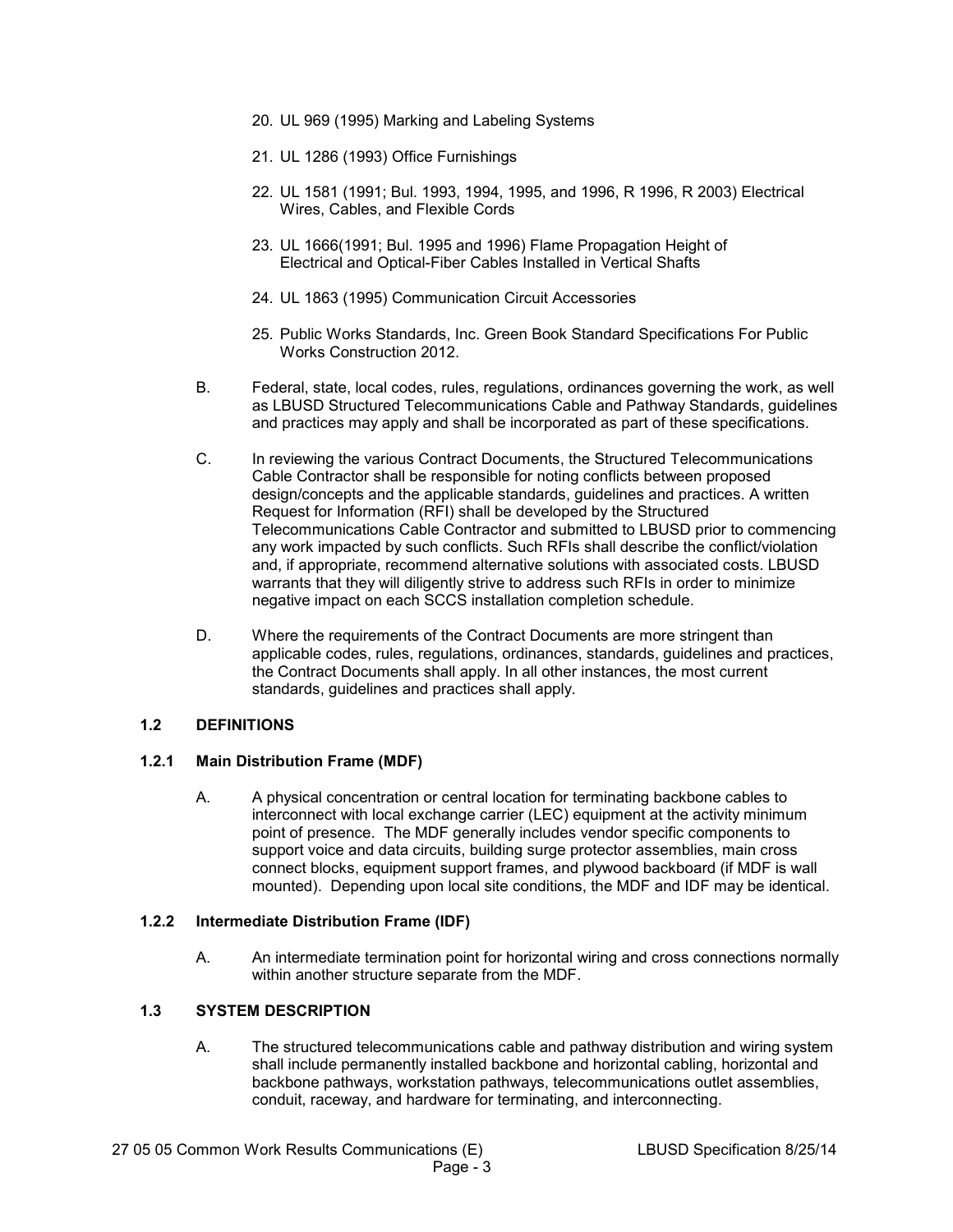- B. The horizontal system includes the cabling and pathway between the MDF and/or IDFs and the work area telecommunications outlet.
- C. The backbone cabling and pathway system includes the interconnecting cabling, pathway, and terminal hardware to provide connectivity between the MDF's, and IDF's.
- D. The backbone system shall be wired in a star topology with the MDF at the center or hub of the star.
- E. For new cabling additions to existing structured communications cable system installations, Contractor shall provide and install Commscope Systimax or AMP Netconnect. Final selection of manufacturer shall be decided and approved by LBUSD.
- F. Horizontal station cable and terminating equipment shall consist of UL approved:
	- 1. Category 5e for moves, adds and changes to existing structured communications cable systems.
	- 2. Category 6 for installation in new buildings.
	- 3. All horizontal station cable shall be plenum rated and U.L. CMP listed.
- G. Wireless Network 802.11:
	- 1. All wireless devices shall be cabled with Category 6, plenum rated cable.
	- 2. All wireless Category 6 cable, patch panel, jacks, faceplates and patch cords shall be AMP Netconnect or CommScope Systimax.
	- 3. If MDF and/or IDF does not have adequate capacity to support additional cable and termination hardware, Contractor shall provide and install new IDF to support wireless networks.
- H. All new fiber optic cable and fiber optic termination hardware shall be manufactured by Corning.
- I. All indoor/outdoor rated fiber optic cable shall be plenum rated and U.L. OFNP listed.
- J. All Multimode fiber optic backbone cable shall not exceed a maximum distance of 500 meters.
- K. New fiber optic backbone cable extending from MDF shall consist of indoor/outdoor plenum rated Multimode laser-optimized OM3, 50/125µm fiber optic cable.
- L. When extending from existing campus IDF, new fiber optic backbone cable shall consist of indoor/outdoor plenum rated Multimode 62.5/125µm fiber optic cable.
- M. Fiber optic backbone cable exceeding 500 meters shall consist of indoor/outdoor plenum rated Singlemode fiber optic cable.
- N. Inter-building backbone pathways will consist of new conduits, trade size 2" minimum, existing conduits or a combination of both, as per the drawings and other construction documents.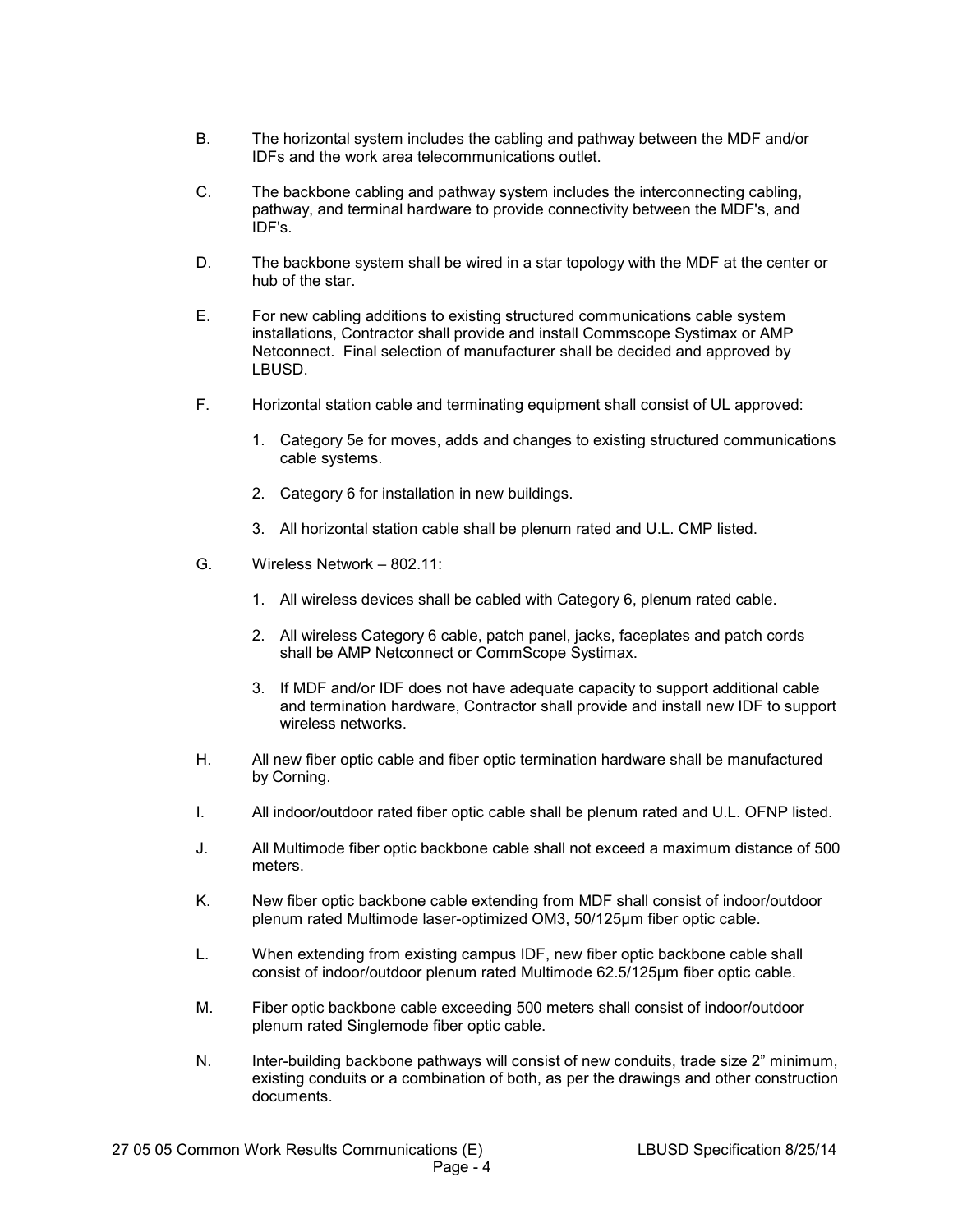- O. Horizontal pathways will consist of new conduits, trade size 2" minimum, existing conduit, J-Hooks, Cable Tray and surface mounted Wiremold 5500 raceway or combination of all and as per drawings and other construction documents.
- P. J-Hooks shall be used when cable routes are visible and not concealed by walls or ceilings.
- Q. Structured Telecommunications Cabling and Pathways Systems shall be installed in a "neat and workmanlike manner" as specified by ANSI/NECA/BICSI 568-2001, 569-A and National Electrical Code, Sections 110-12 and 800-6.

#### **1.4 SUBMITTALS**

- A. Provide BICSI RCDD registration number at time of bid.
- B. Provide copy of contractor's manufacturer certification at time of bid.
- C. Contractor is to submit the following prior to construction for District approval:

#### **1.4.1 Manufacturer's Catalog Data**

- A. Telecommunications cabling (backbone and horizontal)
- B. Fiber optic type SC connectors
- C. Telecommunications outlet/connector assemblies RJ-45 jack
- D. Equipment racks
- E. Equipment cabinets
- F. Patch Panels (Copper and Fiber optic)
- G. Power Strips
- H. Cable Hangers
- I. Floor outlet boxes or modules
- J. Firestop material
- K. Non-Metallic surface mounted raceway
- L. Cable tray
- M. Conduits
- N. Outlet boxes
- O. Pull boxes
- P. Underground pull boxes
- Q. NEMA rated junction boxes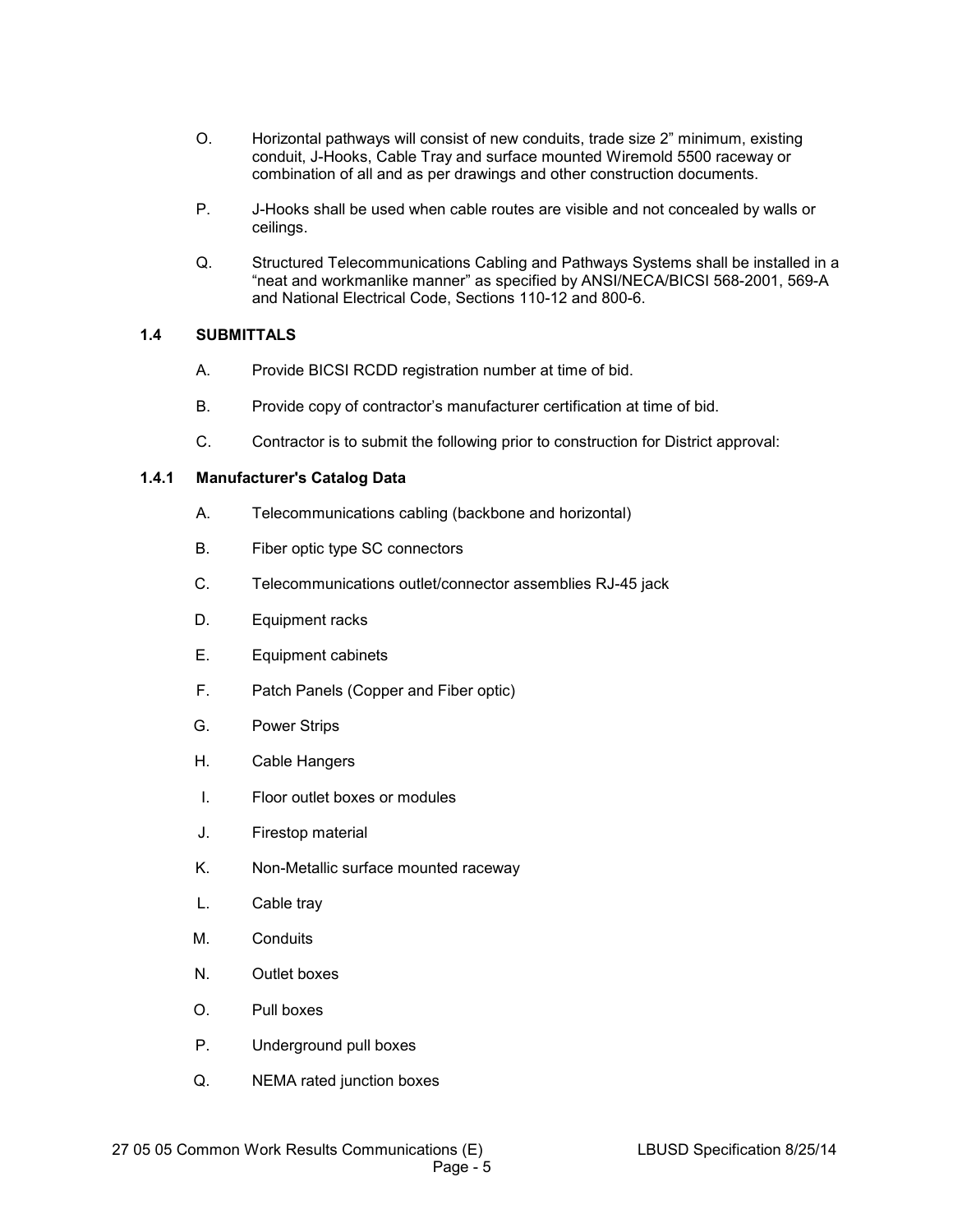## **1.4.2 Drawings**

- A. Telecommunications Shop and As-Built Drawings
- B. MDF/IDF Equipment Cabinet and/or Rack Elevation Shop and As-Built Drawings

## **1.4.2.1 Telecommunications Shop Drawings and As-built Drawings**

- A. Provide BICSI registered communications distribution designer (RCDD) approved drawings complete with wiring diagrams and details required to prove that the distribution system shall properly support connectivity from the MDF to the IDF to the telecommunications work area outlets.
- B. Show the layout of all cabling and pathway runs, MDF, IDF and ground system.
- C. Drawings shall depict all final telecommunications cabling configurations, including locations, gage, pair assignments and patch panels after completed telecommunications cable installation.
- D. Shop and As-Built drawings shall depict LBUSD approved structured communications cable system identifications and administration labeling scheme.
- E. As-Built drawings shall depict all final telecommunications cabling configurations, including locations, cable counts and IDF locations after completed telecommunications cable installation.
- F. Electronic copies of campus as-built drawings will be provided to the Structured Telecommunications Cable Contractor, if they exist. If no drawings exist, the Structured Telecommunications Cable Contractor shall create new CAD drawings for that campus.
- G. Work added to an existing campus will be included on as-built drawings. Added work will be clouded on the drawing and appropriate notes shall be added to the legend and title block, indicating scope of work, contractor name and date of completion.
- H. For each campus, provide one (1) plastic laminated schematic of telecommunications cable system showing cabling, IDF's, MDF's, and equipment rooms keyed to floor plans by room number.
- I. For each campus, provide two (2) electronic copies of As-Builds to LBUSD.

## **1.4.2.2 MDF/IDF Equipment Cabinet and/or Rack Elevation Shop and As-Built Drawings**

- A. Provide shop drawing showing layouts and elevations of all applicable equipment including MDF and/or IDF cabinets, racks, cable runway, patch panels, cable management and LAN equipment.
- B. Prior to installation, contractor shall provide written documentation that details cabinet wall mounting and anchoring methods anticipated for each installation.

## **1.4.3 Statements**

- A. Installer qualifications
- B. Test plan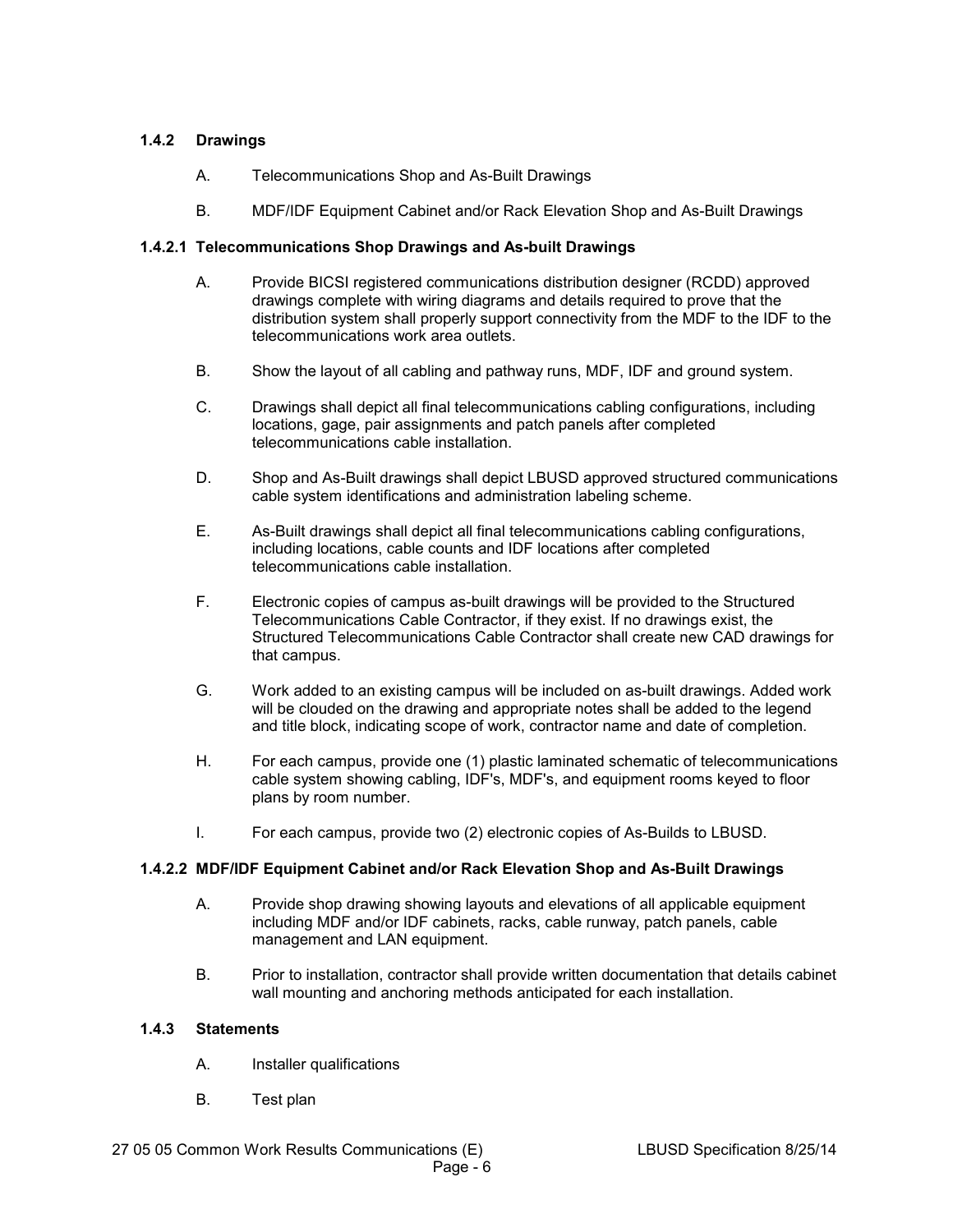- C. Professional References
- D. Factory Test Reports
- E. Field Test Reports
- F. Operations and Maintenance Manuals
- G. Schedules
- H. Labeling Scheme

#### **1.4.3.1 Installer Qualifications**

- A. Prior to installation, submit data of installer's experience and qualifications, which shall include 3 years on projects of similar complexity. Include names and locations of two projects successfully completed using fiber optic and copper communications cabling systems in similar environments.
- B. Contractor's installers shall be manufacturer trained and certified. Contractor shall provide copies of manufacturer's certificates at time of bid.
- C. Include specific experience in installing and testing structured telecommunications distribution systems using fiber optic and Category 6 or higher, cabling systems.

#### **1.4.3.3 Professional References**

A. Provide a list of at least five professional references for similar projects. Include Company names, Contacts, phone numbers and a description of project.

#### **1.4.5 Cable Certification Test Results**

- A. Contractor shall provide performance certification cable test results.
- B. Contractor shall comply with testing requirements specified in section 27 10 70 COMMUNICATIONS TESTING, IDENTIFICATION AND ADMINISTRATION.
- C. Electronic copies of Certification Test Results shall be provided to LBUSD within ten days of cable installation completion.
- D. Electronic copies of Certification Test Results shall be provided to LBUSD in PDF and native format.

#### **1.4.7 Schedules**

- A. Construction Schedules are required for each project.
- B. Construction schedules shall be managed by General Contractor and/or Structured Communications Cable System installation Contractor.

## **1.4.8 Labeling**

- A. Labeling scheme must comply with TIA 606 standards.
- B. Contractor must coordinate with the District prior to installing any permanent labels.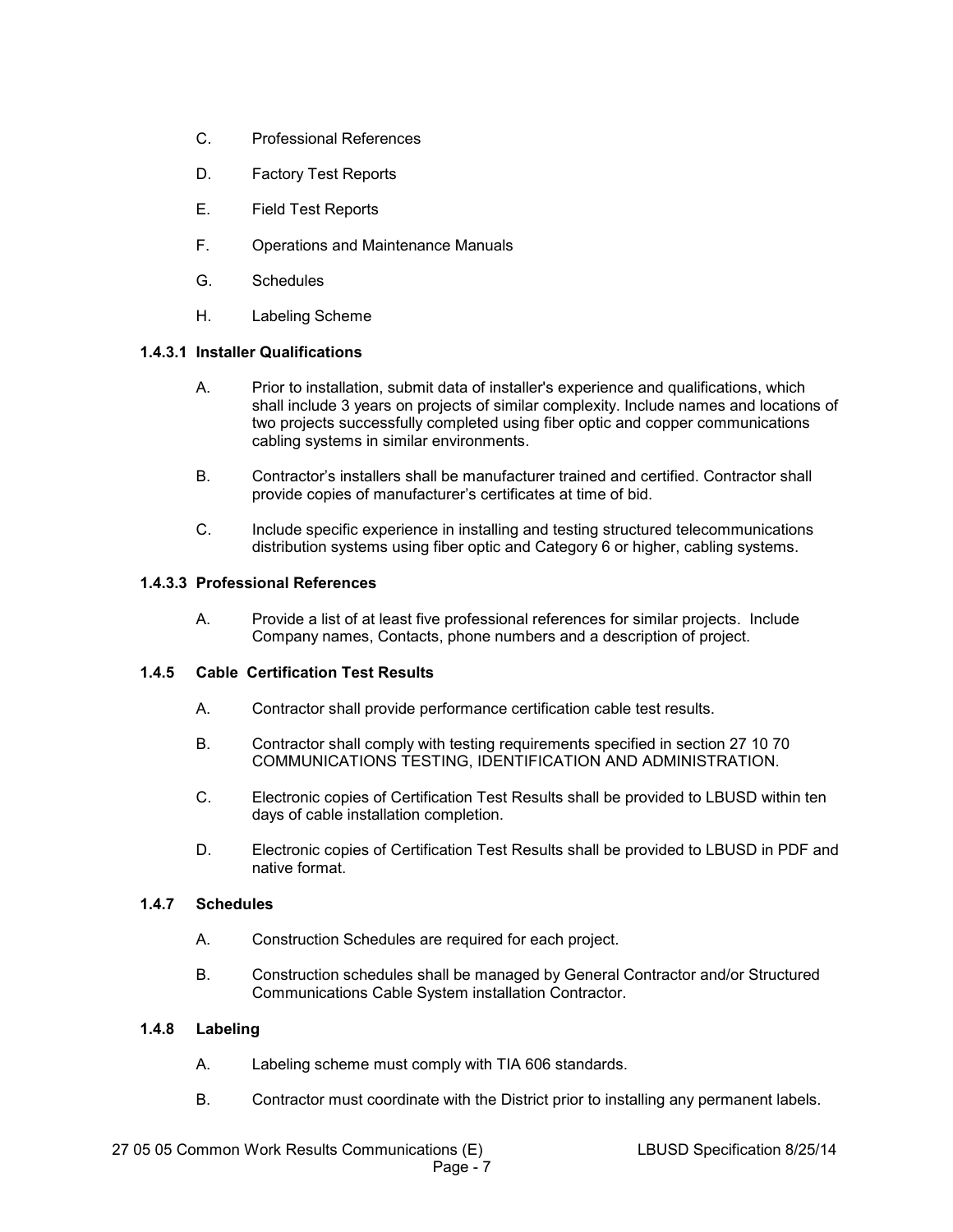C. Contractor shall comply with labeling requirements specified in section 27 10 70 COMMUNICATIONS TESTING, IDENTIFICATION AND ADMINISTRATION.

## **1.5 SYSTEM CERTIFICATION AND/OR WARRANTY**

- A. The installation must be certified to meet the latest available manufacturer system warranty program requirements for an extended warranty of twenty (20) years minimum duration. At minimum such warranty shall, at no additional cost to LBUSD, provide a system warranty covering the installed Structured Communications Cable System (SCCS) against defects in workmanship, components and performance. At minimum, the contractors qualifications for manufacturer's certification shall include:
	- 1. For moves, adds and changes to existing installed structured communications cable systems, contractor shall be certified by same manufacturer as existing system. For Systimax, contractor shall be Systimax certified, for AMP Netconnect, contractor shall be AMP NDI certified.
	- 2. SCCS Contractor shall have valid Manufacturer Certification for the entire project duration of the installation agreement. In addition the SCCS Contractor shall have no known pending action or intent by Manufacturer to terminate or limit the SCCS Contractor status as a Manufacturer Certified installer.
	- 3. SCCS Contractor shall attach to bid response a copy of their current Manufacturer Certification certificate demonstrating valid certification in the Southern California region. The attached certificate is to specifically cite the name of proposing SCCS contractor.
- B. SCCS Contractor shall provide installation warranty protecting LBUSD against defects in workmanship for a minimum period of two years from the date of system acceptance. Such warranty shall provide all labor and materials necessary to correct a failed portion of the system and to demonstrate performance within original specifications after the repairs are accomplished.
- C. A system component and performance warranty extended by manufacturer for a period of not less than twenty (20) years from date of system acceptance. The performance warranty shall warrant the installed horizontal and backbone copper portion of the system and, as applicable, the installed horizontal and backbone fiber optic portions of the system. All such links and segments shall be warranted in accordance with the latest applicable requirements as defined by TIA.
- D. As outlined herein, LBUSD intends that the resulting Structured Telecommunications Cable System be warranted under the extended warranty provisions extended by CommScope Systimax, AMP Netconnect, and Corning. The Technical Specification is based on the products being manufactured by Systimax, AMP Netconnect and others. The warranty shall extend to the fiber optic, Category 5e and Category 6 UTP portions of the installation to the fullest extent allowed by the manufacturers.

#### **1.6 COORDINATION AND SUPPORT**

A. Coordinate layout and installation of voice, data, and video communication cabling with other LBUSD contractors and equipment suppliers.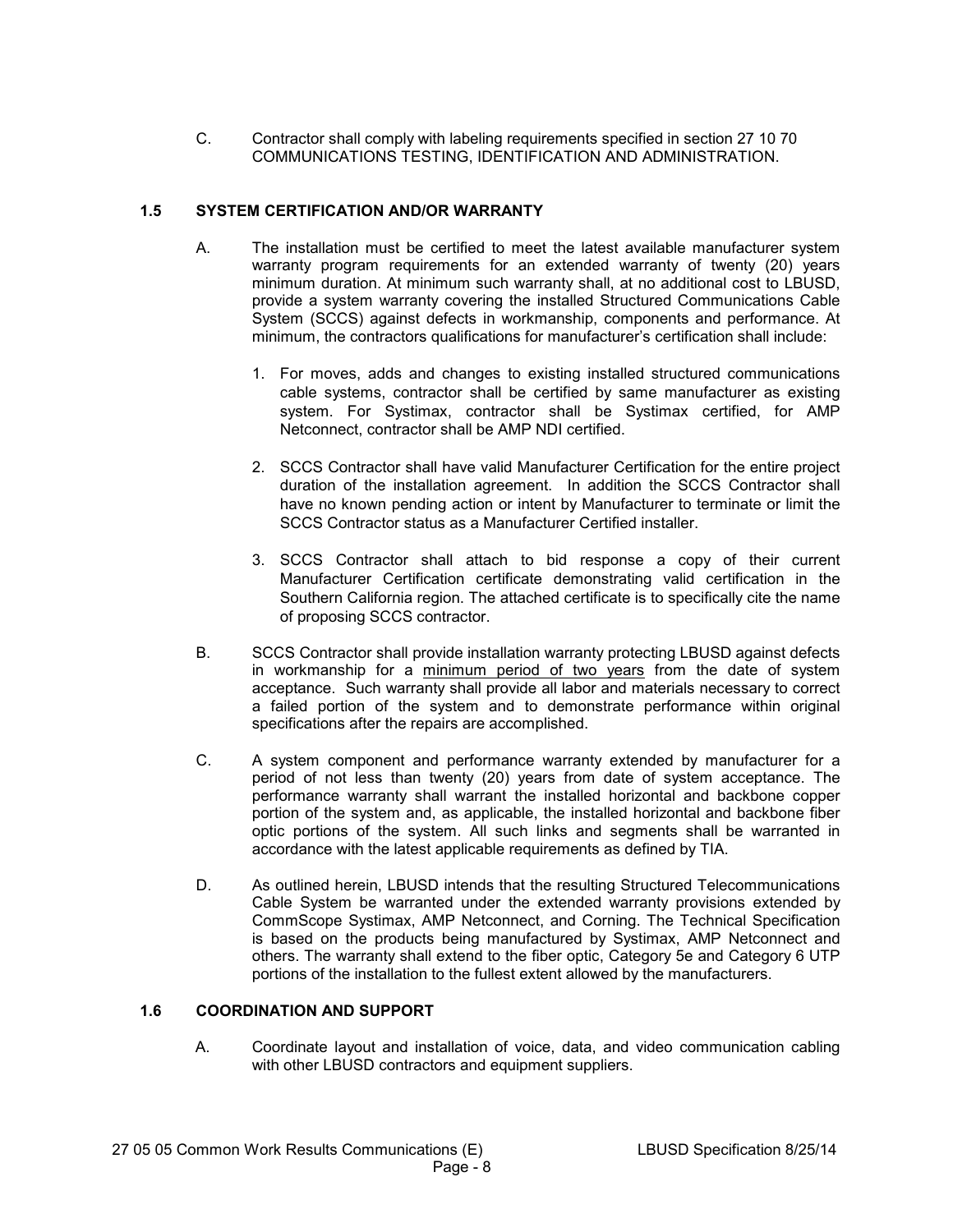- B. Structured Telecommunications Cable Contractor shall attend weekly project meetings.
- C. Meet jointly with other contractors, equipment suppliers, LBUSD in order to exchange information and agree on details of equipment arrangements and installation interfaces.
- D. Record agreements reached in meetings and distribute to other participants in a timely manner.
- E. Adjust arrangements and locations of distribution frames, cross-connect and patch panels in equipment rooms and/or telecommunications rooms to accommodate and/or optimize the arrangement and space requirements of voice and LAN equipment.
- F. Provide weekly progress reports and weekly crew schedules to LBUSD by 5:00 PM Thursday of each project work week.

## **1.7 DELIVERY AND STORAGE**

A. Contractor shall provide secure storage with protection from weather, moisture, dirt, dust and other contaminants for all telecommunications cabling and pathway material and equipment.

#### **PART 2 - PRODUCTS – NOT USED**

**PART 3 - EXECUTION – NOT USED** 

**END**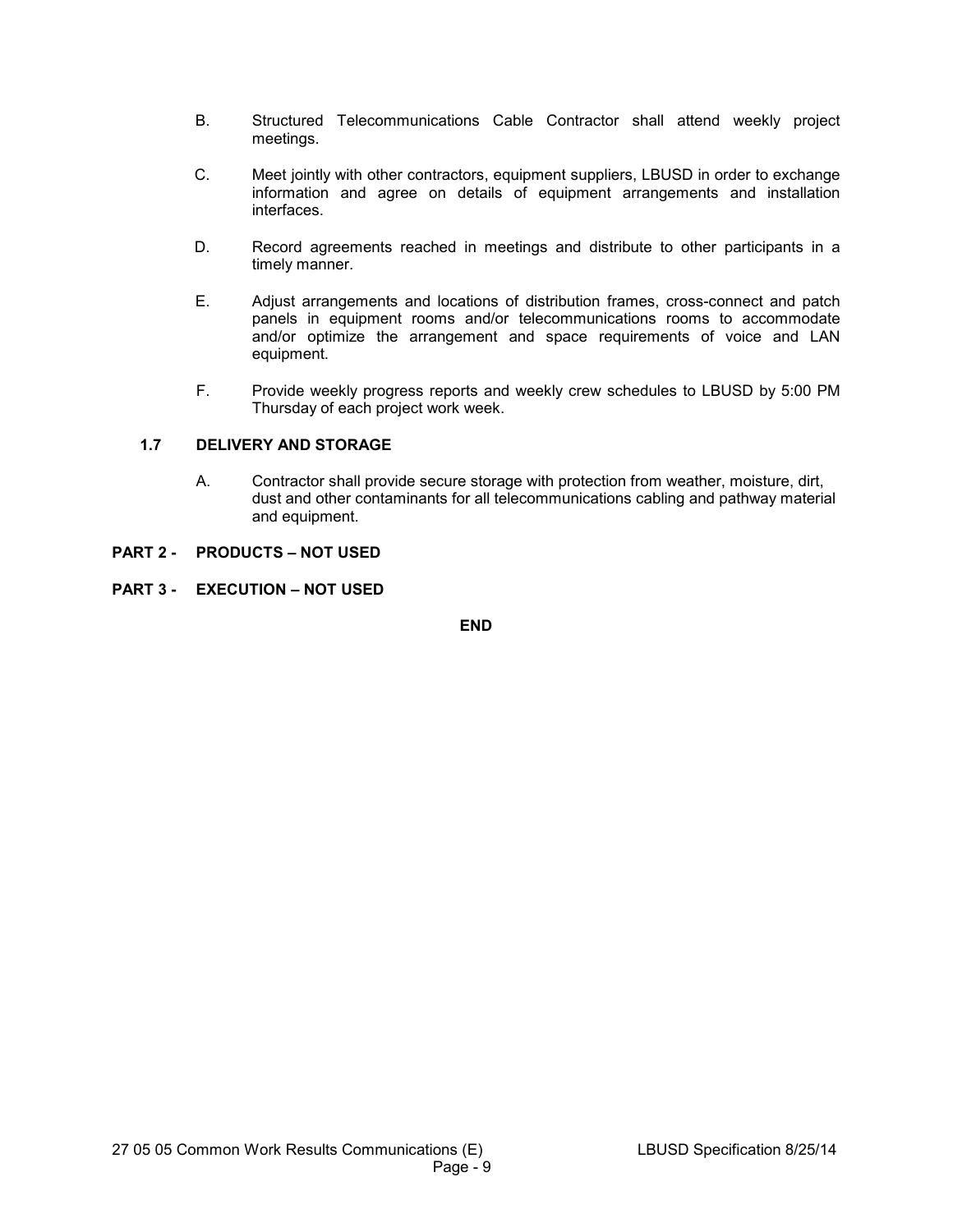

#### **SECTION 27 05 26**

#### **GROUNDING AND BONDING FOR COMMUNICATIONS SYSTEMS**

#### **PART 1 - GENERAL**

#### **1.1 RELATED DOCUMENTS**

- A. SECTION 27 05 05 COMMON WORK RESULTS FOR COMMUNICATIONS, this document describes the LBUSD products, execution, qualifications, manufacturer warranties, and coordination requirements relating to furnishing and installing a complete, turn-key Communications Cabling System.
- B. SECTION 27 05 28 PATHWAYS FOR COMMUNICATIONS SYSTEMS, this document describes the products and execution requirements relating to furnishing and installing Telecommunications Cabling pathways. Communication cabling support is covered under this document.
- C. SECTION 27 10 70 COMMUNICATIONS TESTING, IDENTIFICATION AND ADMINISTRATION, this document describes the products and execution requirements relating to testing, labeling, warranties and As-Builts related to Communications Cabling Systems.
- D. SECTION 27 11 16 COMMUNICATIONS CABINETS AND ENCLOSURES, this document describes the products and execution requirements relating to furnishing and installing Communication Equipment Room Fittings of cabinets, cable management, and telecommunications backboards are covered under this document.
- E. SECTION 27 11 19 COMMUNICATIONS PATCH PANELS, this document describes the products and execution requirements relating to furnishing and installing Structured Communications Cable System (SCCS) Category 5e and Category 6 patch panels are covered under this document.
- F. SECTION 27 13 23 COMMUNICATIONS OPTICAL FIBER BACKBONE CABLING, this document describes the products and execution requirements relating to furnishing and installing Telecommunications Cabling Optical fiber backbone cabling and terminations are covered in this document.
- G. SECTION 27 15 00.19 DATA COMMUNICATIONS HORIZONTAL CABLING, this document describes the products and execution requirements relating to furnishing and installing Horizontal Cabling. Data Communications Horizontal Cabling is covered under this document.
- H. SECTION 27 15 43 COMMUNICATIONS FACEPLATES AND CONNECTORS, this document describes the products and execution requirements relating to furnishing and installing faceplates, connectors, Category 5e and Category 6 patch cords. Communications faceplates and connectors are covered under this document.

#### **1.2 WORK INCLUDED**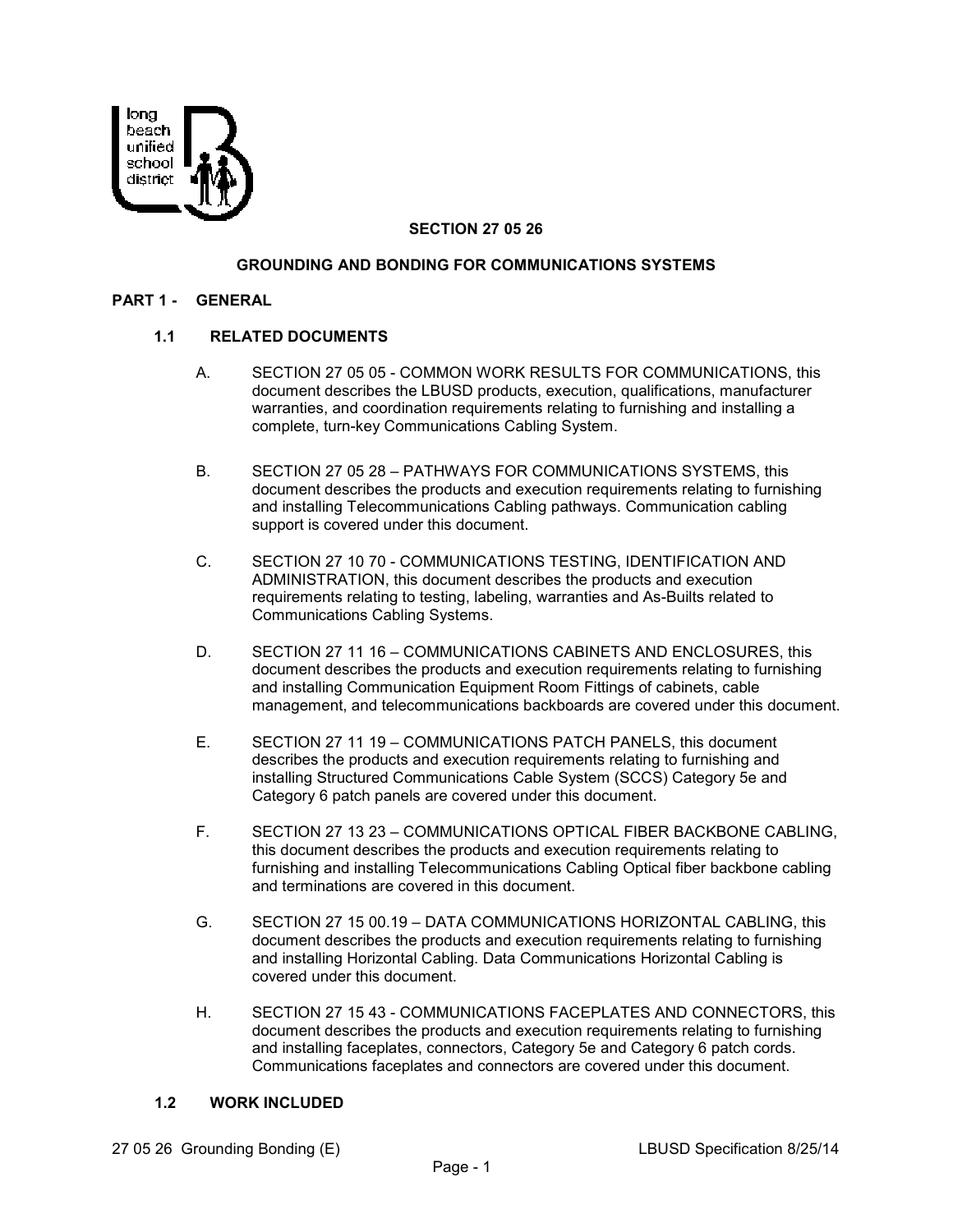A. Provide all labor, materials, tools and equipment required for the complete installation of work called for in the Construction Documents

#### **1.3 SCOPE OF WORK**

- A. This document describes the products and execution requirements relating to furnishing and installing Grounding/Earthing and Bonding for Communications Systems.
- B. This section includes minimum requirements for the following:
	- Grounding/Earthing System
	- Telecommunications Grounding Busbar (TGB)
	- Telecommunications Main Grounding Busbar (TMGB)
	- Telecommunications Bonding Backbone (TBB)
	- Rack Grounding/Earthing and Bonding
- C. All cables and related terminations, support and grounding/earthing hardware shall be furnished, installed, wired, tested, labeled, and documented by the telecommunications contractor as detailed in this document.
- D. Product specifications, general design considerations, and installation guidelines are provided in this document. Quantities grounding/earthing products, typical installation details and cable routing will be provided as an attachment to this document. If the bid documents are in conflict, this specification shall take precedence. The successful vendor shall meet or exceed all requirements for the cable system described in this document.

## **1.4 REGULATORY REFERENCES**

- A. The following industry standards are the basis for the grounding/earthing and bonding system described in this document.
	- 1. TIA/EIA
		- TIA-942 Telecommunications Infrastructure Standard for Data **Centers**
		- J-STD-607-B Commercial Building Grounding/Bonding Requirements
		- TIA/EIA-606 Administration Standard for the Telecommunications Infrastructure of Commercial Buildings
	- 2. IEEE<br>
	Std 1100
		- Std 1100 **IEEE Recommend Practice for Powering and**  Grounding Electronic Equipment (IEEE Emerald Book)
	- 3. NFPA • NFPA-70 National Electric Code (NEC)
- B. Federal, state, local codes, rules, regulations, ordinances governing the work, as well as LBUSD Structured Telecommunications Cable and Pathway Standards, guidelines and practices may apply and shall be incorporated as part of these specifications.
- C. In reviewing the various Contract Documents, the Structured Telecommunications Cable Contractor shall be responsible for noting conflicts between proposed design/concepts and the applicable standards, guidelines and practices. A written Request for Information (RFI) shall be developed by the Structured Telecommunications Cable Contractor and submitted to LBUSD prior to commencing any work impacted by such conflicts. Such RFIs shall describe the conflict/violation and, if appropriate, recommend alternative solutions with associated costs. LBUSD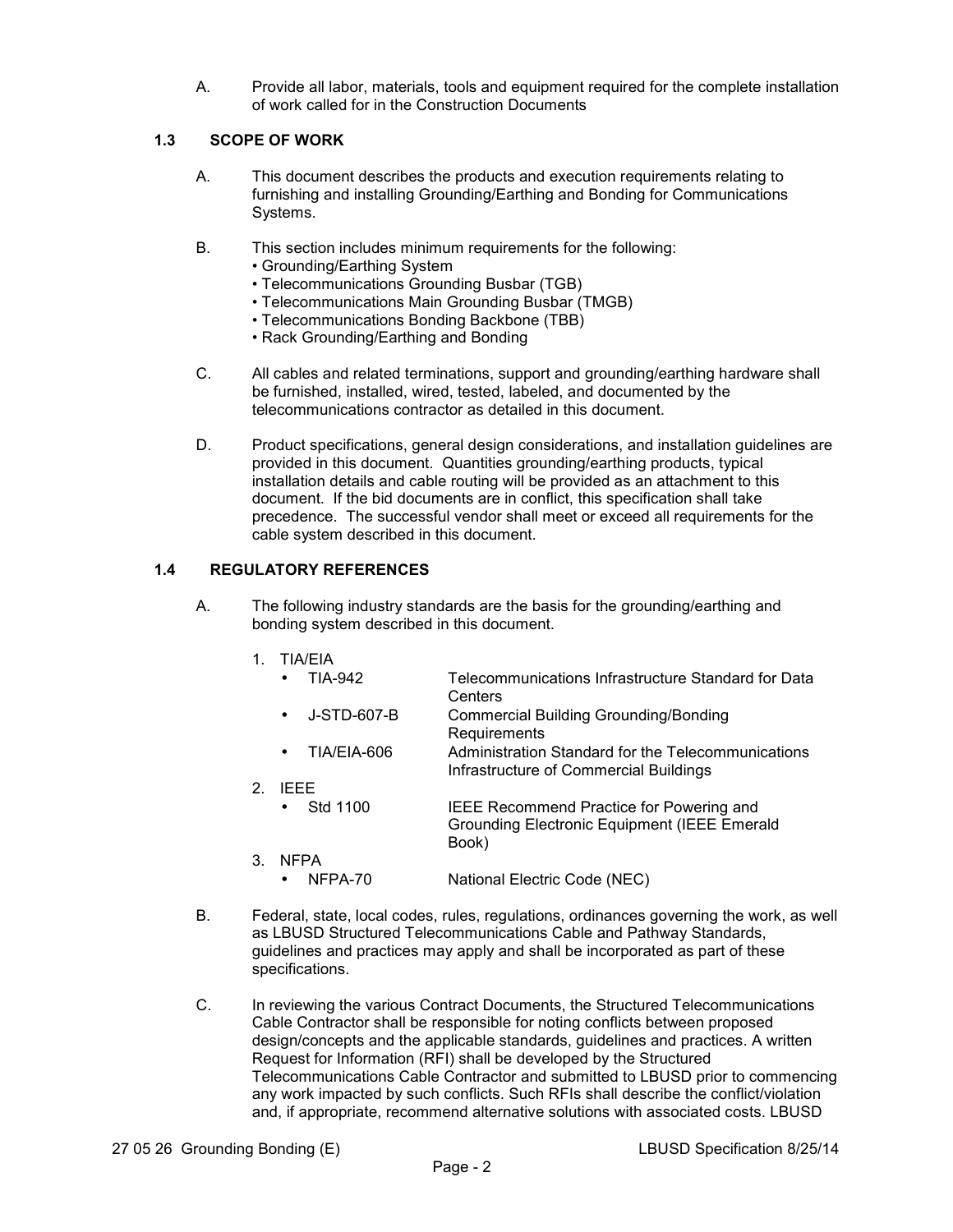warrants that they will diligently strive to address such RFIs in order to minimize negative impact on each SCCS installation completion schedule.

D. Where the requirements of the Contract Documents are more stringent than applicable codes, rules, regulations, ordinances, standards, guidelines and practices, the Contract Documents shall apply. In all other instances, the most current standards, guidelines and practices shall apply.

#### **1.5 QUALITY ASSURANCE**

A. See the Panduit Electrical Product Warranty on www.panduit.com/warranty

#### **1.6 APPROVED PRODUCTS**

- A. Approved grounding/earthing system manufacturer: *PANDUIT*
- B. Approved telecommunications grounding busbar manufacturer: *PANDUIT*
- C. Approved rack grounding kit manufacturer: *PANDUIT*
- D. Approved retrofit rack grounding kit manufacturer: *PANDUIT*

#### **1.7 DEFINITIONS**

- A. Bonding The permanent joining of metallic parts to form an electrically conductive path that will assure electrical continuity and the capacity to conduct safely any current likely to be imposed.
- B. Common Bonding Network (CBN) The principal means for affecting bonding and earthing inside a building.
- C. Ground/Earth A conducting connection, whether intentional or incidental, by which an electric circuit or equipment is connected to earth, or to some conducting body of relatively large extent that serves in place of the earth.
- D. Retrofit Rack Grounding/Earthing The application of grounding/earthing products and technology where equipment is already deployed and functioning.

## **1.8 OVERVIEW**

- A. The purpose of the grounding/earthing system is to create a low impedance path to earth ground for electrical surges and transient voltages. Lightning, fault currents, circuit switching (motors turning on and off), and electrostatic discharge are common causes of these surges and transient voltages. An effective grounding/earthing system minimizes the detrimental effects of these electrical surges, which include degraded network performance and reliability and increased safety risks.
- B. The grounding/earthing system must be intentional, visually verifiable, adequately sized to handle expected currents safely, and directs these potentially damaging currents away from sensitive network equipment. As such, grounding/earthing must be purposeful in its design and installation. Four issues require special consideration:
	- 1. Although AC powered equipment typically has a power cord that contains a ground/earth wire, the integrity of this path cannot be easily verified. Thus, many equipment manufacturers require grounding/earthing above and beyond that which is specified by local electrical codes, such as the National Electrical Code, etcetera. Always follow the grounding/earthing recommendations of the manufacturer when installing equipment.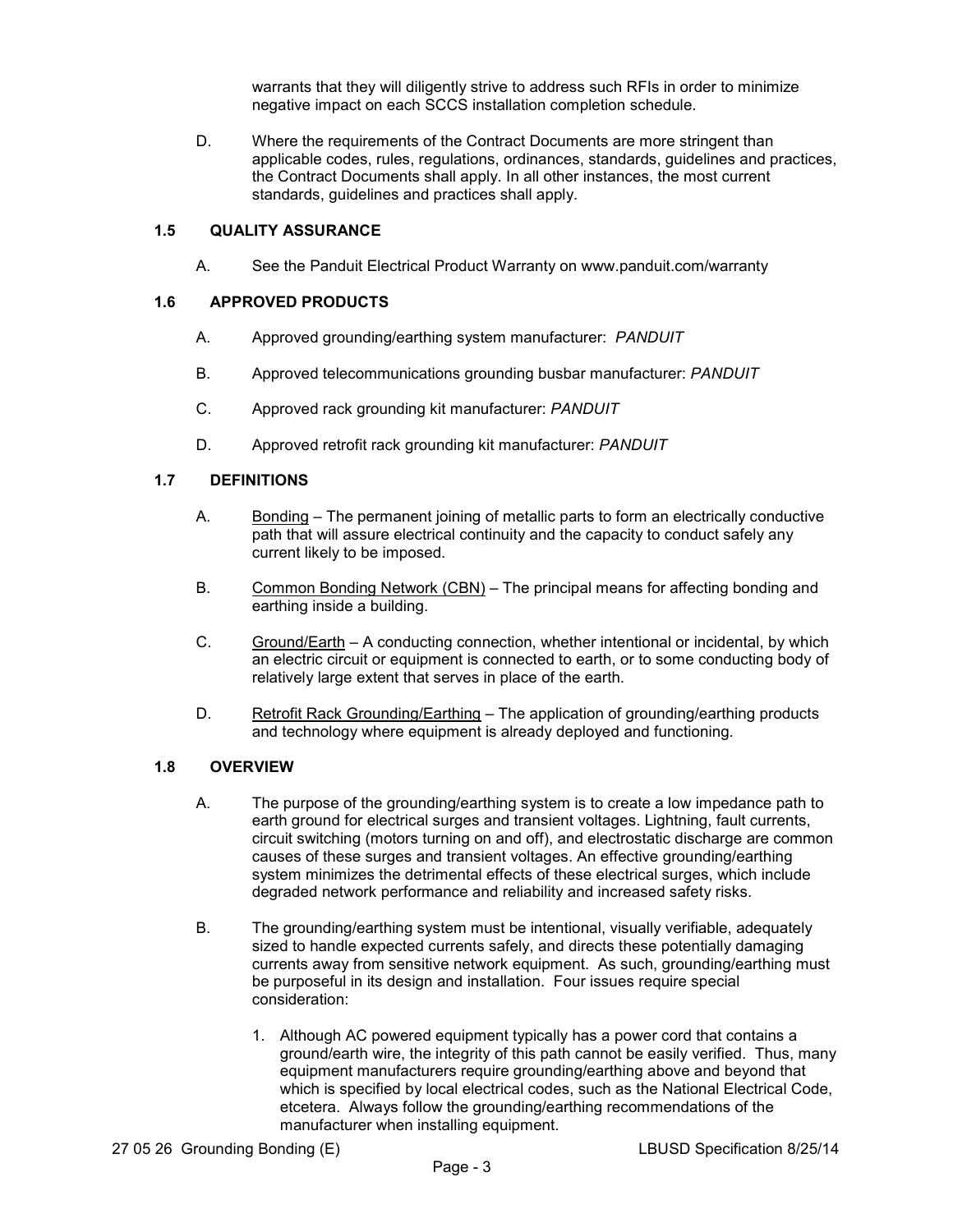- 2. While the building steel and metallic water piping must be bonded to the grounding/earthing system for safety reasons, neither may be substituted for the telecommunications bonding backbone (TBB).
- 3. Electrical continuity throughout each rack or cabinet is required to minimize safety risks. Hardware typically supplied with bolt-together racks is not designed for grounding/earthing purposes. Additionally, most racks are painted. Paint is an insulator. Unless rack members are deliberately bonded, continuity between members is incidental, and in many cases, unlikely.
- 4. Any metallic component that is part of the data center, including equipment, racks, ladder racks, enclosures, cable trays, etc. must be bonded to the grounding/earthing system.

## **1.9 WORKMANSHIP**

- A. The ground/earth system must be designed for high reliability. Therefore, the grounding/earthing system shall meet following criteria:
	- 1. Local electrical codes shall be adhered to.
	- 2. The grounding/earthing system shall comply with ANSI/TIA-942 and J-STD-607-A.
	- 3. All grounding/earthing conductors shall be copper.
	- 4. Lugs, HTAPs, grounding strips, and busbars shall be UL Listed and made of premium quality tin-plated electrolytic copper that provides low electrical resistance while inhibiting corrosion. Antioxidant shall be used when making bonding connections in the field.
	- 5. Wherever possible, two-hole lugs shall be used because they resist loosening when twisted (bumped) or exposed to vibration. All lugs shall be irreversible compression and meet NEBS Level 3 as tested by Telcordia. Lugs with inspection windows shall be used in all non-corrosive environments so that connections may be inspected for full conductor insertion (battery rooms are an exception where windowless lugs may be used).
	- 6. Die index numbers shall be embossed on all compression connections to allow crimp inspection.
	- 7. Cable assemblies shall be UL Listed and CSA Certified. Cables shall be a distinctive green or green/yellow in color, and all jackets shall be UL, VW-1 flame rated.

## **PART 2 - PRODUCTS**

## **2.1 EQUIVALENT PRODUCTS**

A. *PANDUIT* shall manufacture all products related to grounding/earthing and bonding for communications systems. There will be no substitutions allowed.

## **2.2 GROUNDING/EARTHING AND BONDING**

A. The Telecommunications Grounding Busbar (TGB) in each telecommunications space will be grounded/earthed to the Telecommunications Main Grounding Busbar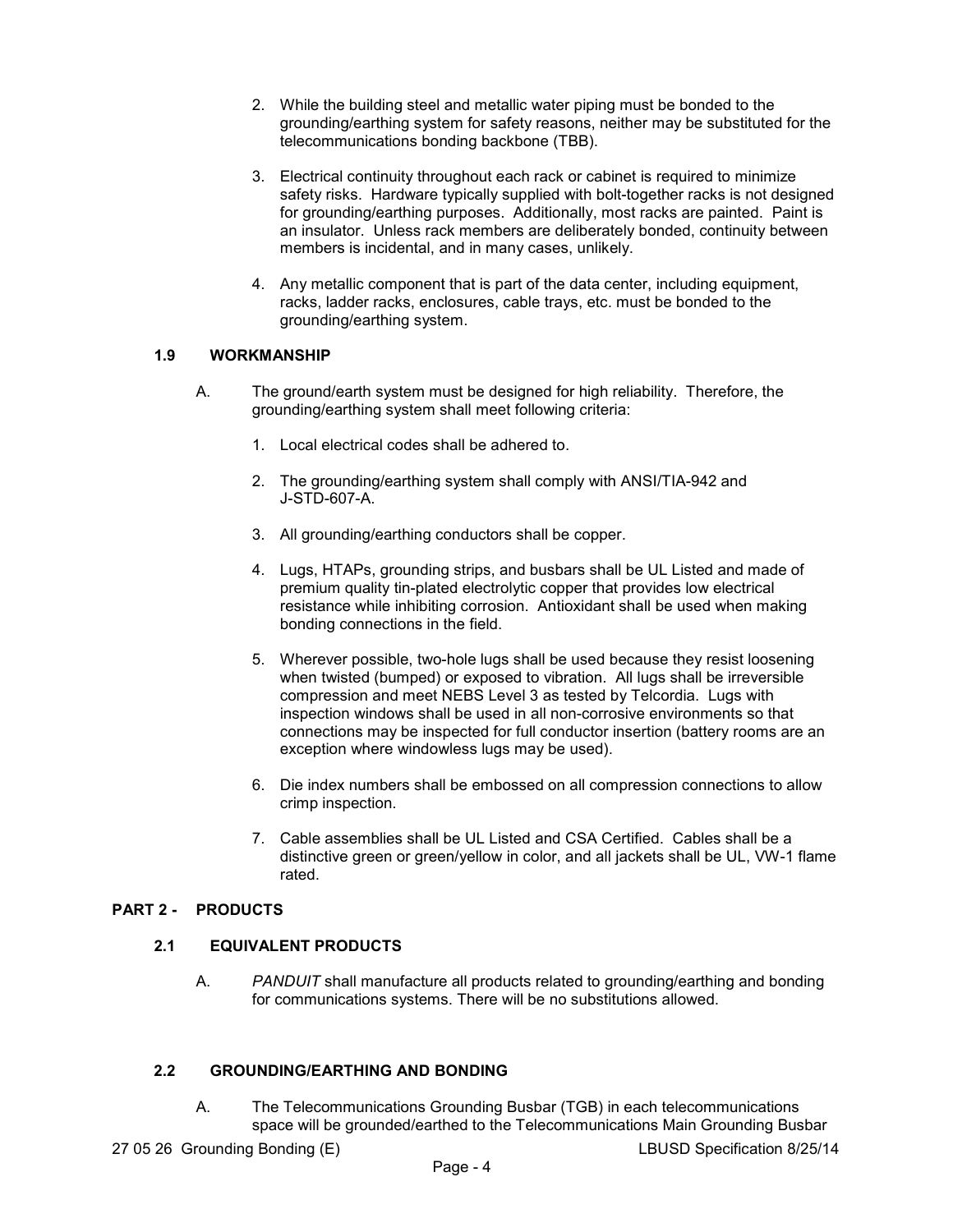(TMGB) located at the service entrance. The gauge of the connecting ground/earth cable, known as the Telecommunications Bonding Backbone (TBB) will follow J-STD-607-A guidelines, as is shown in the table below.

| Sizing of the TBB |  |  |
|-------------------|--|--|
| TBB Size (AWG)    |  |  |
| 6                 |  |  |
|                   |  |  |
| 3                 |  |  |
|                   |  |  |
|                   |  |  |
| 1/0               |  |  |
| 2/0               |  |  |
| 3/0               |  |  |
|                   |  |  |

B. The TMGB will be bonded to building steel and grounded/earthed to the electrical service ground according to BICSI TDM Manual and J-STD-607-B guidelines. Local codes may supersede these requirements. In telecommunications spaces with only one rack, the rack jumper cable can be connected directly to the TGB.

| Cable Sizes for Other Grounding/Earthing Applications |                                     |  |
|-------------------------------------------------------|-------------------------------------|--|
| Purpose                                               | Copper Code Cable Size              |  |
| Aisle grounds (overhead or under                      | #2 AWG or larger (1/0 preferred)    |  |
| floor) of the common bonding network                  |                                     |  |
| Bonding conductor to each PDU or                      | Size per NEC 250.122 & manufacturer |  |
| panel board serving the room.                         | recommendations                     |  |
| Bonding conductor to HVAC                             | 6 AWG                               |  |
| equipment                                             |                                     |  |
| <b>Building columns</b>                               | 4 AWG                               |  |
| Cable ladders and trays                               | 6 AWG                               |  |
| Conduit, water pipe, duct                             | 6 AWG                               |  |

## **2.3 COMPONENTS, KITS AND HARDWARE**

- A. PANDUIT® StructuredGround™ Grounding System (StructuredEarth™ Earthing System) kits, components, and hardware shall be used to construct the grounding/earthing system.
- B. Use PANDUIT GB4 series BICSI/J-STD-607-A telecommunications grounding busbars for the TMGB, which is ideally located at the AC service entrance. Use a PANDUIT GB2 series busbar for the TGB in each of the other telecommunications/equipment spaces throughout the building. Use PANDUIT LCC-W series lugs when connecting conductors to the TMGB and TGB.
- C. Route the TBB to each TGB in as straight a path as possible. The TBB should be installed as a continuous conductor, avoiding splices where possible. Use PANDUIT HTAP kits, family HTWC, to provide a tap from the TBB to each TGB. When more than one TBB is used, bond them together using the TGBs on the top floor and every third floor in between with a conductor known as a Grounding Equalizer (GE). Use the J-STD-607-A guidelines for sizing of the TBB when sizing the GE (shown in the table above).
- D. Avoid routing grounding/earthing conductors in metal conduits. If the grounding/earthing conductor must be routed through a metal conduit, bond each end of the conduit to the grounding/earthing conductor. Use PANDUIT GPL series grounding clamps to bond to the conduit, a PANDUIT HTWC HTAP with clear cover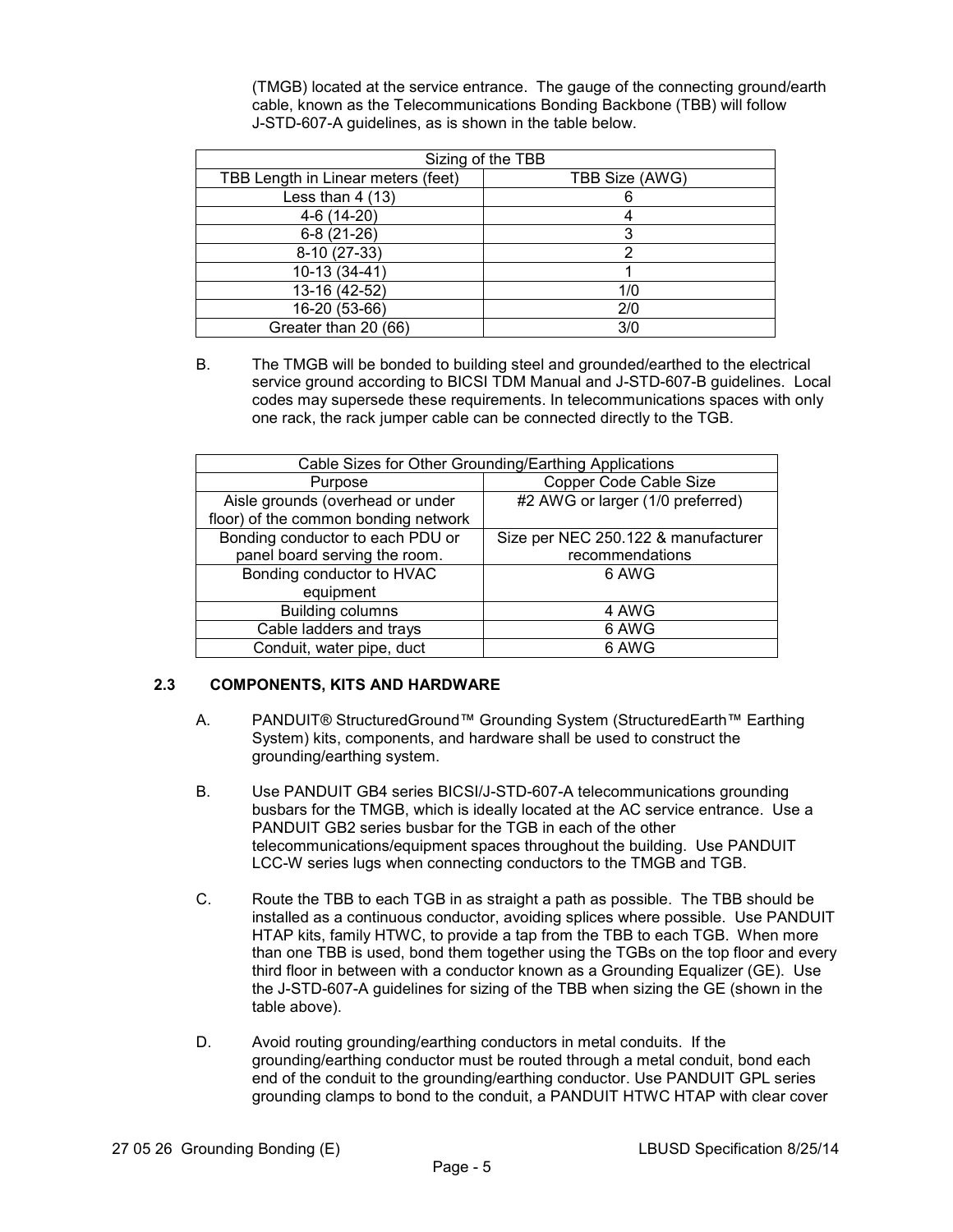to bond to the grounding/earthing conductor, and a #6 AWG copper conductor to connect the GPL grounding clamp to the HTWC HTAP.

## **2.4 RACK GROUNDING/EARTHING**

A. Equipment and racks shall be bonded in accordance with the methods prescribed in ANSI/TIA-942, as is shown in the figure below.





B. To provide electrical continuity between rack elements, *PANDUIT* paint piercing grounding washers, series RGW, shall be used where rack sections bolt together, on both sides, under the head of the bolt and between the nut and rack.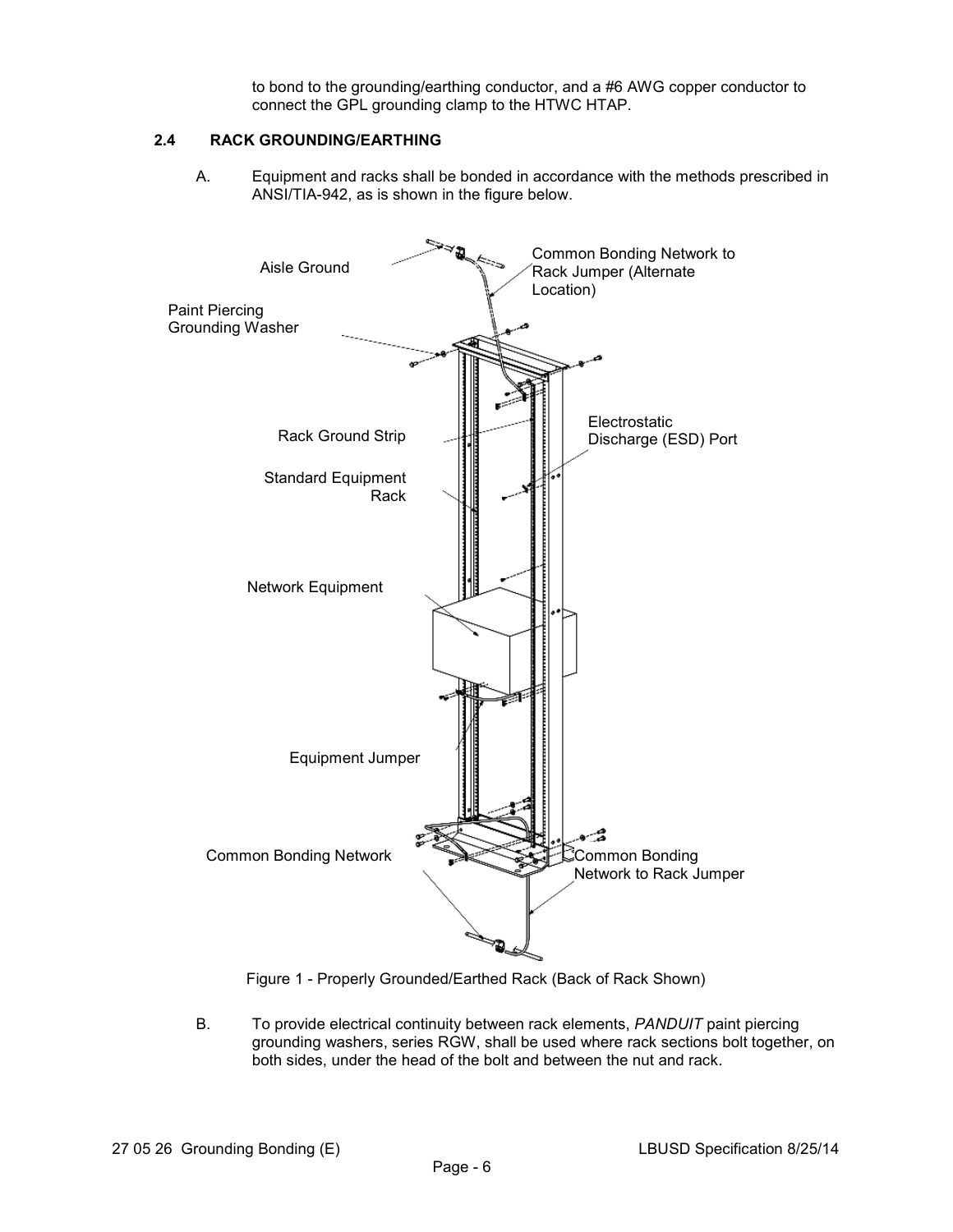- C. All racks shall utilize a full-length rack ground strip, *PANDUIT* part number RGS134, attached to the rear of the side rail with the thread-forming screws provided to ensure metal-to-metal contact.
- D. Mount an electrostatic discharge (ESD) port kit, *PANDUIT* part number RGESD-1 directly to the rack grounding strip on the back of the rack at approximately 48 inches from the floor. Mount a second RGESD-1 directly to the vertical mounting rail of the rack in the front at approximately the same height. Use the thread-forming screws provided to form a bond to the rack. Place the ESD protection identification stickers directly above the ESD ports.
- E. When the equipment manufacturer provides a location for mounting a grounding connection, that connection shall be utilized. Use the appropriate *PANDUIT* RG series jumper for the equipment being installed and the thread-forming screws provided in the kit.
- F. Use *PANDUIT* part number RGCBNJ660P (common bonding network to rack jumper) to attach the rack ground strip to the common bonding network. Do not bond racks or cabinets serially. Use the copper compression HTAP that comes with the kit to bond the conductor to the common bonding network.
- G. Patch panels will be bonded to racks using the *PANDUIT* bonding screws, part number RGTBS-C for racks having #12-24 equipment mounting holes, and RGTBSM6-C for racks having M6 equipment mounting holes.

## **2.5 RETROFIT RACK GROUNDING/EARTHING**

- A. If the racks already have network equipment installed, it may not be feasible to install the rack ground strip without disrupting data cables. Further, it may be undesirable to disassemble rack hardware to install paint piercing grounding washers. In these circumstances, the *PANDUIT* retrofit rack grounding kits, *PANDUIT* part family RGR, are to be installed.
- B. For retrofit rack grounding/earthing installations, use *PANDUIT* part number RGRKCBNJ to ground/earth the rack to the common bonding network. Use *PANDUIT* part number RGEJ696 (provided with #6 AWG grounding conductor) or *PANDUIT* part number RGEJ1096 (provided with #10 AWG grounding conductor) to ground/earth equipment chassis to the rack grounding busbar provided with the RGRKCBNJ as is shown in the figure below.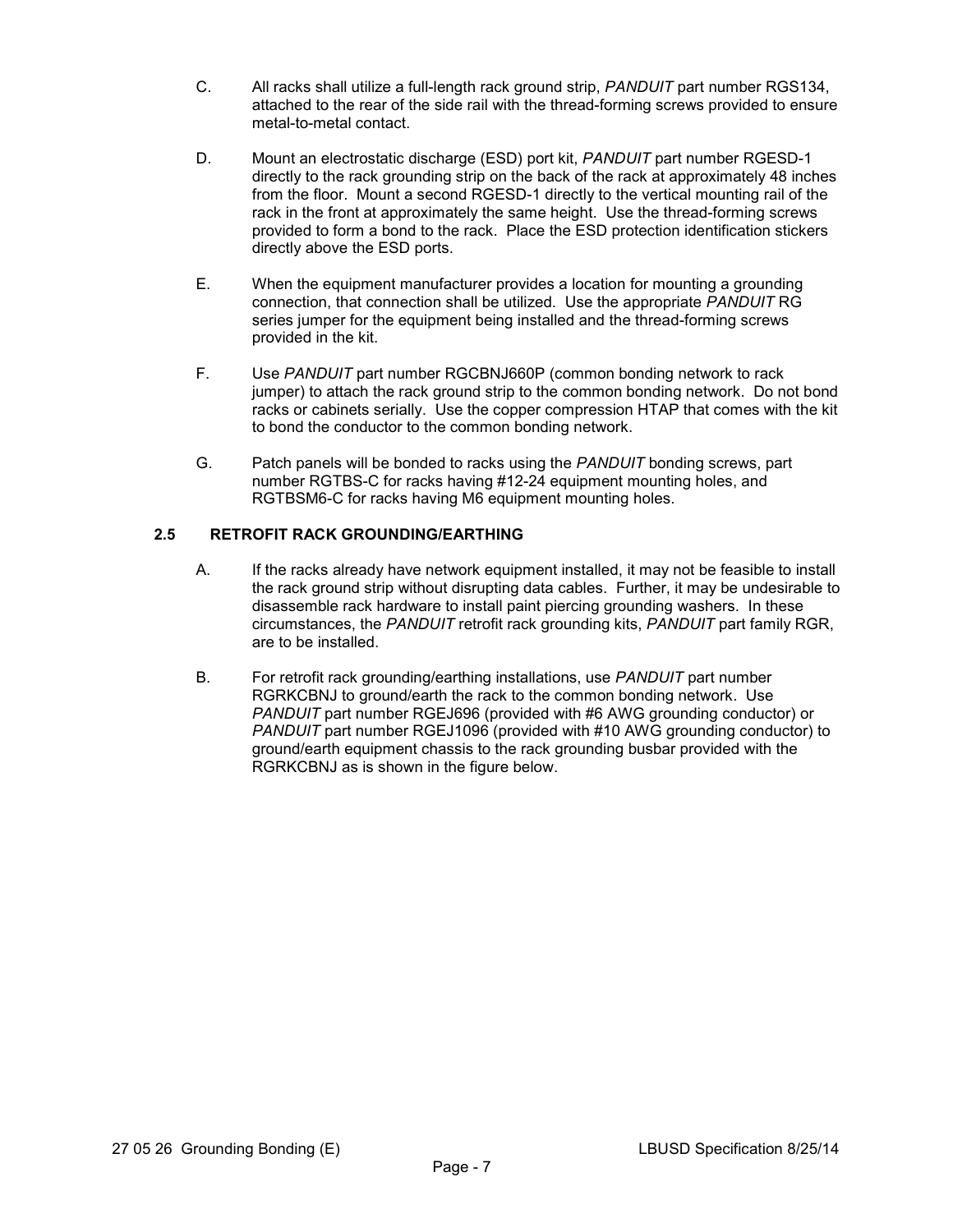

Figure 2 - Retrofit Rack Grounding/Earthing

- C. RGW paint piercing grounding washers are not used in this scenario. Thus, the grounding busbar provides continuity through the vertical channels of the rack, but not the top and bottom of the rack. Thus, wherever practical, the solution using the RGS rack grounding strip and the RGW paint piercing washers shall be used instead of the retrofit rack grounding kits.
- D. All other grounding/earthing requirements apply to retrofit installations without exception.
- E. Use *PANDUIT*®  *STRUCTUREDGROUND*™ Grounding System (*STRUCTUREDEARTH*™ Earthing System) in every application possible. See http://www.panduit.com for the latest grounding and bonding solutions.

## **PART 3 - EXECUTION**

## **3.1 GROUNDING SYSTEM**

The communications grounding system shall be designed and/or approved by a qualified PE, or RCDD. The communications grounding system shall adhere to the recommendations of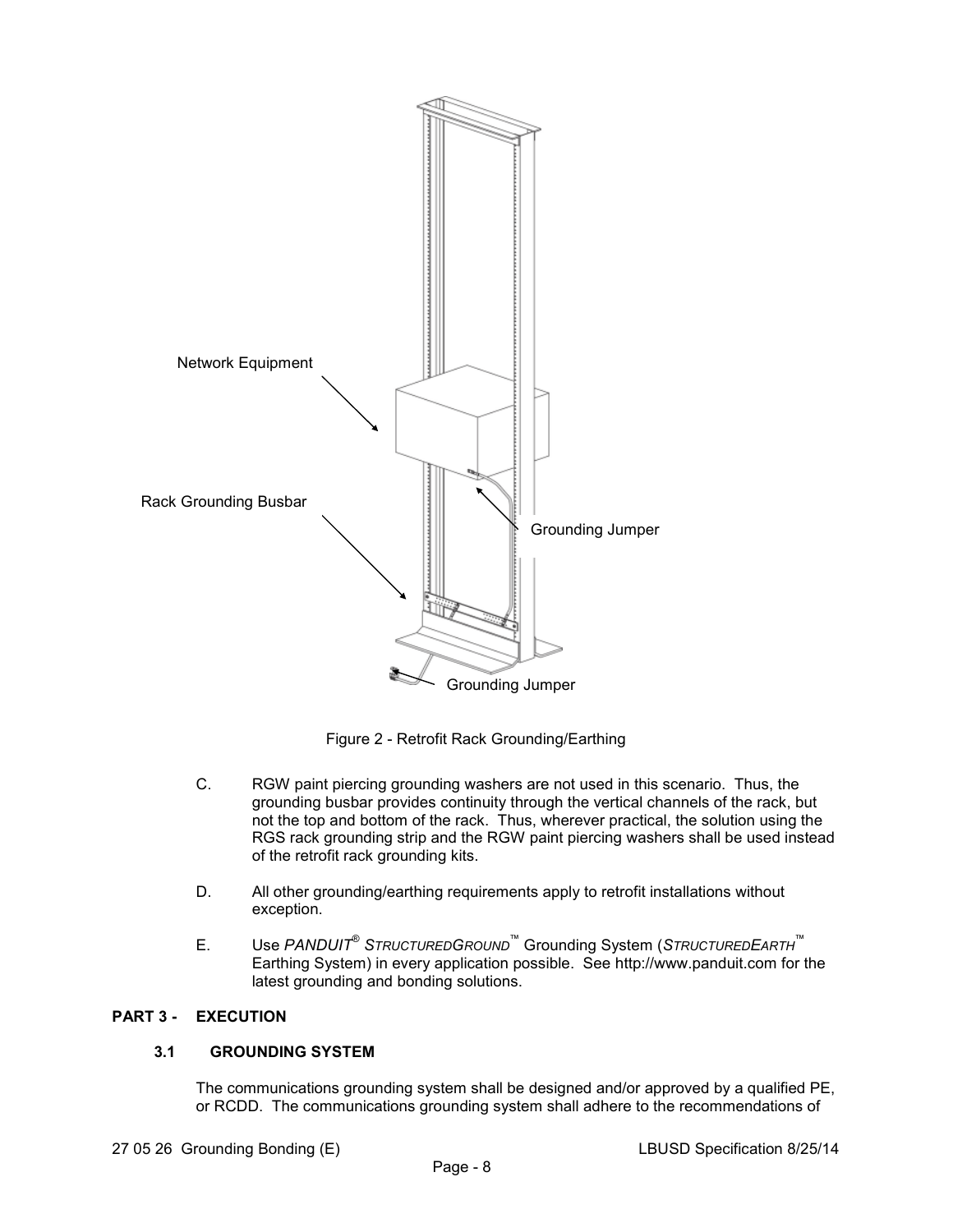the ANSI/TIA-942 and J-STD-607-B standards, and shall be installed in accordance with best industry practice.

A licensed electrical contractor shall perform installation and termination of the main bonding conductor to the building service entrance ground.

## **END OF SECTION**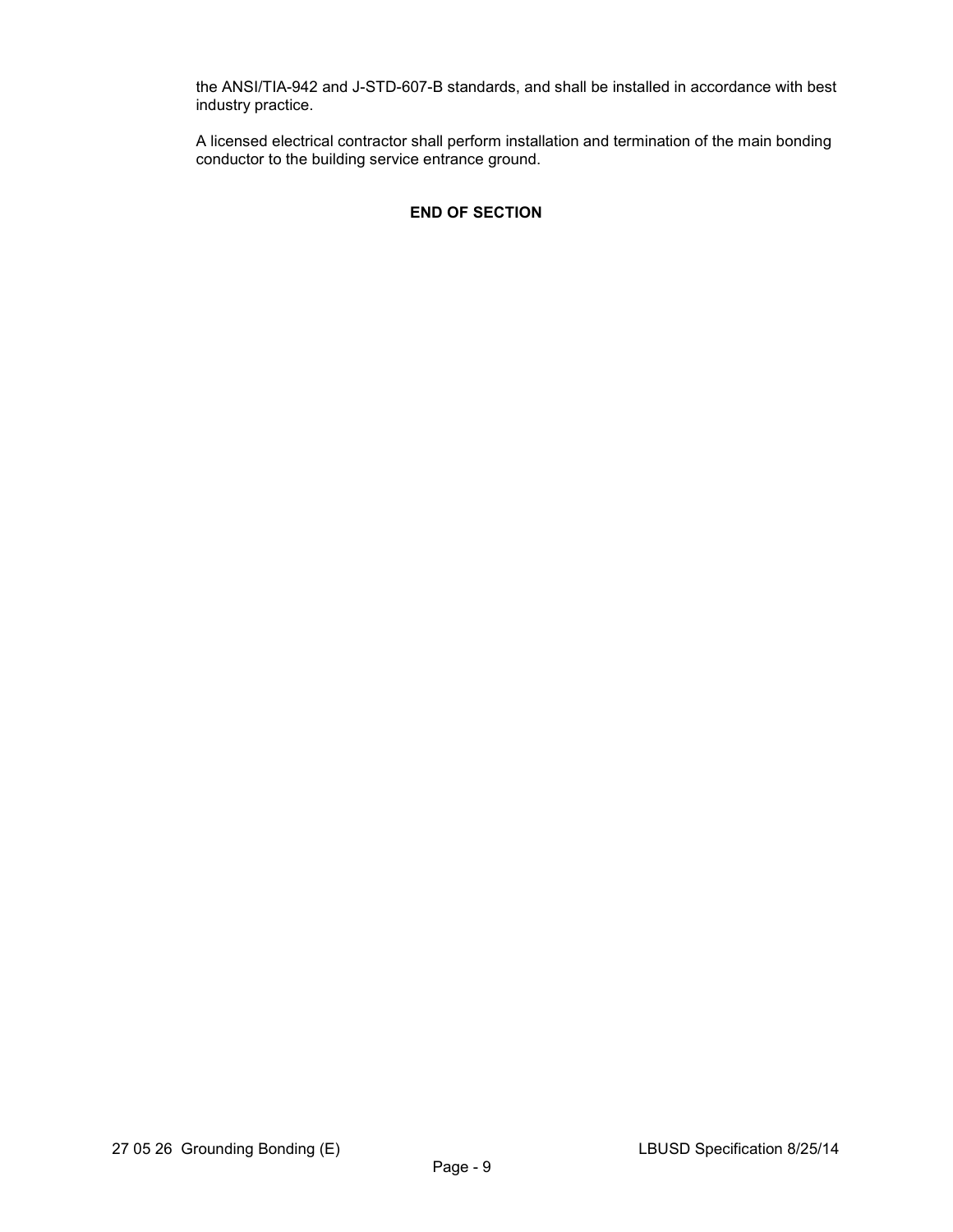

## **SECTION 27 05 28**

#### **PATHWAYS FOR EXISTING COMMUNICATIONS SYSTEMS**

#### **PART 1 - GENERAL**

#### **1.1 RELATED DOCUMENTS**

- A. SECTION 27 05 05 COMMON WORK RESULTS FOR COMMUNICATIONS, this document describes the LBUSD products, execution, qualifications, manufacturer warranties, and coordination requirements relating to furnishing and installing a complete, turn-key Communications Cabling System.
- B. SECTION 27 05 26 GROUNDING AND BONDING FOR COMMUNICATIONS SYSTEMS, this document describes the products and execution requirements relating to furnishing and installing Grounding/Earthing and Bonding for Communications Systems.
- C. SECTION 27 10 70 COMMUNICATIONS TESTING, IDENTIFICATION AND ADMINISTRATION, this document describes the products and execution requirements relating to testing, labeling, warranties and As-Builts related to Communications Cabling Systems.
- D. SECTION 27 11 19 COMMUNICATIONS PATCH PANELS, this document describes the products and execution requirements relating to furnishing and installing Structured Communications Cable System (SCCS) Category 5e and Category 6 patch panels are covered under this document.
- E. SECTION 27 15 00.19 DATA COMMUNICATIONS HORIZONTAL CABLING, this document describes the products and execution requirements relating to furnishing and installing Horizontal Cabling. Data Communications Horizontal Cabling is covered under this document.
- F. SECTION 27 15 43 COMMUNICATIONS FACEPLATES AND CONNECTORS, this document describes the products and execution requirements relating to furnishing and installing faceplates, connectors, Category 5e and Category 6 patch cords. Communications faceplates and connectors are covered under this document.

#### **1.2 WORK INCLUDED**

A. Provide all labor, materials, tools and equipment required for the complete installation of work called for in the Construction Documents

#### **1.3 SCOPE OF WORK**

A. This document describes the products and execution requirements relating to furnishing and installing Telecommunications Cabling pathways. Communication cabling support is covered under this document.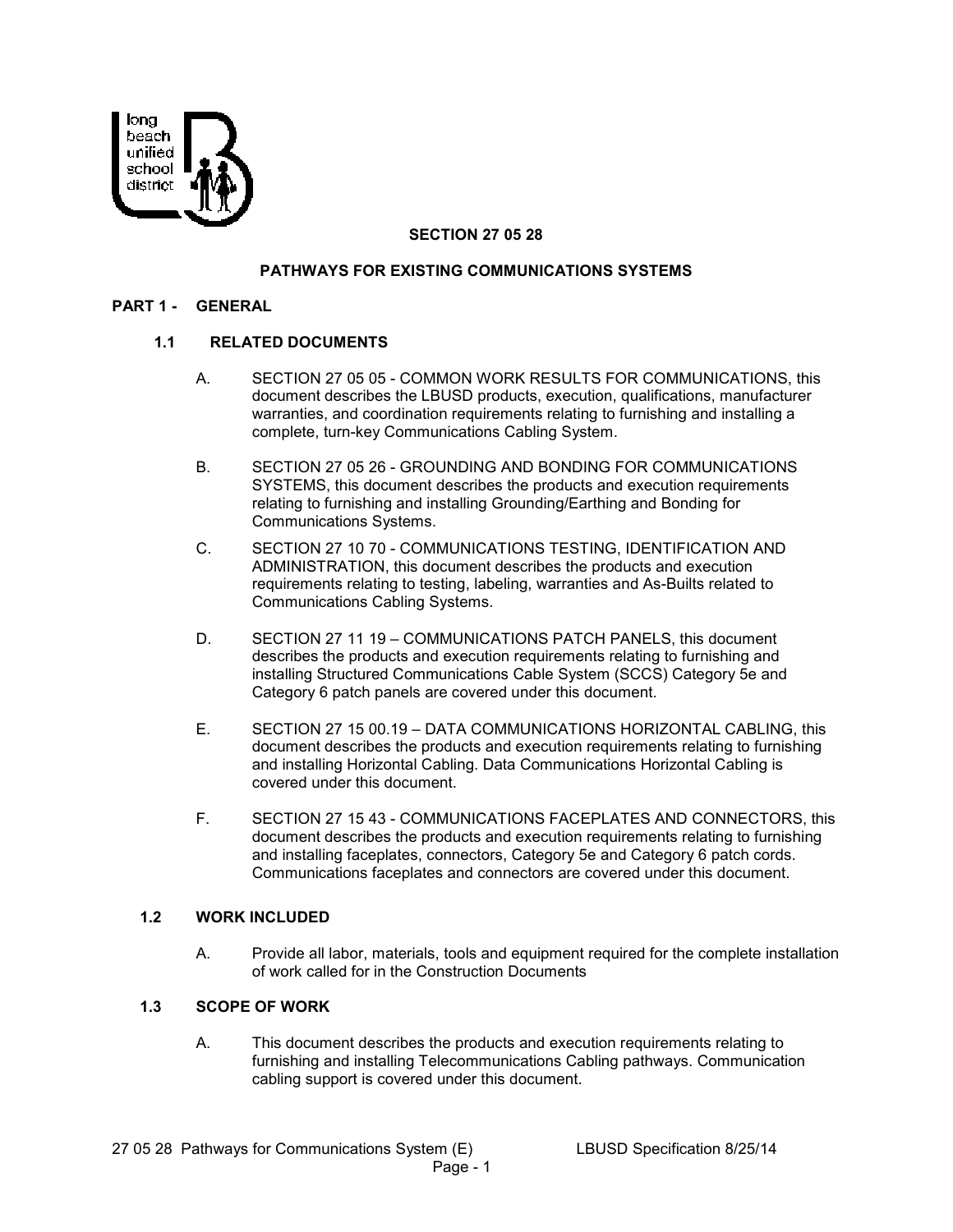- B. This section includes minimum requirements for the following:
	- 1. Non-Continuous Cable Support
	- 2. Surface Mount Raceway
	- 3. Cable Management Waterfall
	- 4. Threaded Rod Covers
	- 5. Underground Pull Boxes
	- 6. Pull Boxes
	- 7. Communications Dust Banks and Conduit
- C. All cables and related terminations, support and grounding hardware shall be furnished, installed, wired, tested, labeled, and documented by the telecommunications contractor as detailed in this document.
- D. Product specifications, general design considerations, and installation guidelines are provided in this document. Quantities of telecommunications outlets, typical installation details, cable routing and outlet types will be provided as an attachment to this document. If the bid documents are in conflict, this specification shall take precedence. The successful vendor shall meet or exceed all requirements for the cable system described in this document.

## **1.4 REGULATORY REFERENCES**

- A. The following industry standards are the basis for the structured cabling system described in this document.
	- 1. TIA/EIA
		- TIA/EIA-568-B Commercial Building Telecommunications Cabling **Standard**
		- TIA/EIA-569-A Commercial Building Standard for Telecom Pathways And Spaces
		- TIA/EIA-606 Administration Standard for the Telecommunications Infrastructure of Commercial Buildings
		- TIA/EIA-607 Commercial Building Grounding/Bonding Requirements
	- 2. NFPA
		- NFPA-70 National Electric Code (NEC)-1999
	- 3. ISO/IEC
		- ISO/IEC 11801 Generic Cabling for Customer Premises
	- 4. PUBLIC WORKS STANDARDS, INC.
		- GREENBOOK; Green Book Standard Specifications for Public Works Construction 2012.
- B. Federal, state, local codes, rules, regulations, ordinances governing the work, as well as LBUSD Structured Telecommunications Cable and Pathway Standards, guidelines and practices may apply and shall be incorporated as part of these specifications.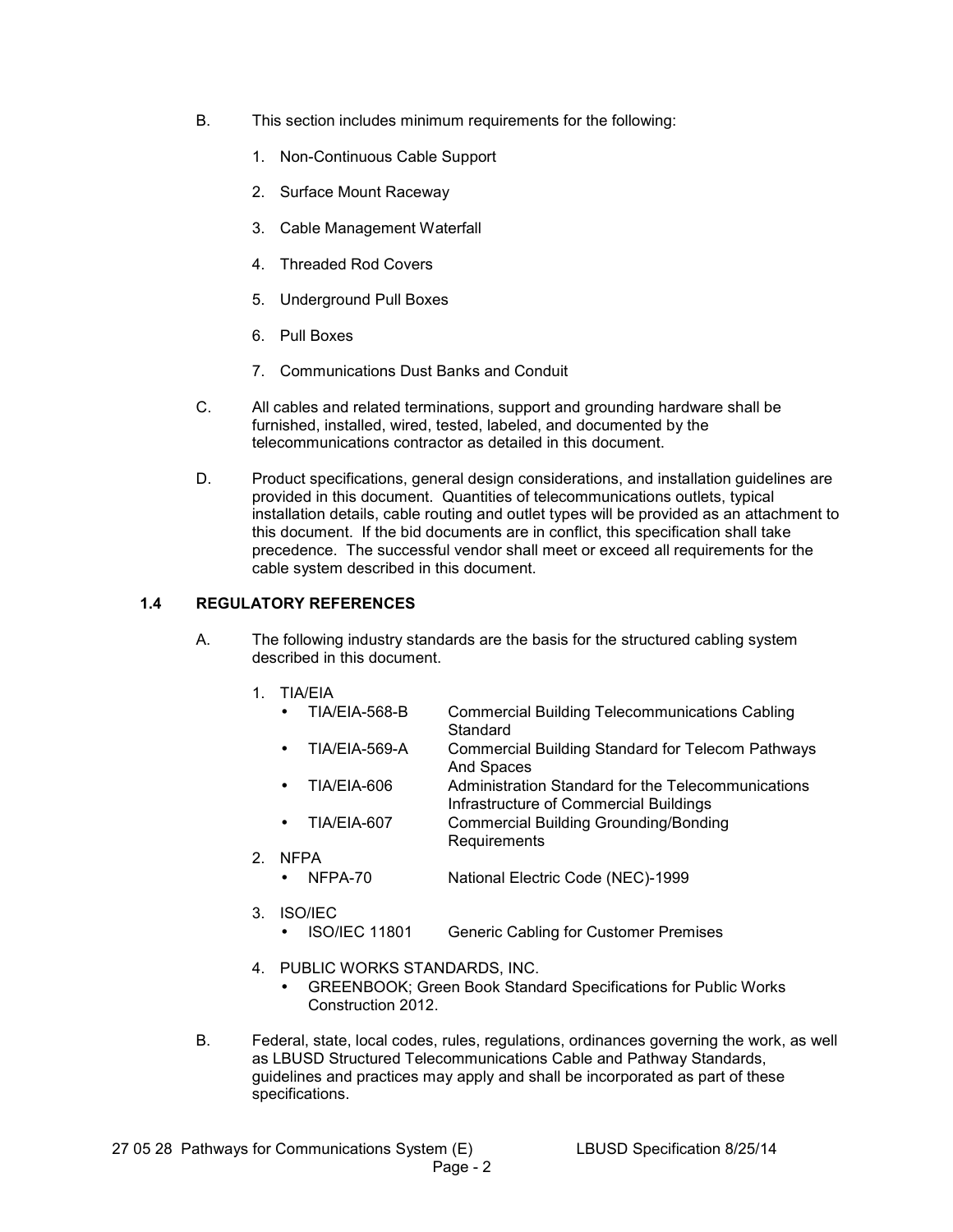- C. In reviewing the various Contract Documents, the Structured Telecommunications Cable Contractor shall be responsible for noting conflicts between proposed design/concepts and the applicable standards, guidelines and practices. A written Request for Information (RFI) shall be developed by the Structured Telecommunications Cable Contractor and submitted to LBUSD prior to commencing any work impacted by such conflicts. Such RFIs shall describe the conflict/violation and, if appropriate, recommend alternative solutions with associated costs. LBUSD warrants that they will diligently strive to address such RFIs in order to minimize negative impact on each SCCS installation completion schedule.
- D. Where the requirements of the Contract Documents are more stringent than applicable codes, rules, regulations, ordinances, standards, guidelines and practices, the Contract Documents shall apply. In all other instances, the most current standards, guidelines and practices shall apply.

## **1.5 QUALITY ASSURANCE**

- A. Structured Communications Cabling System pathways, raceways and supports shall be installed per the following:
	- 1. Meet all NEC, CEC, TIA and BICSI commercial building wiring standards.
- B. All Networks shall be installed per applicable standards and manufacturer's guidelines.

## **1.5 PATHWAY INSTALLATIONS**

- A. Comply with TIA/EIA-569-A, NEC and CEC.
- B. Shall be installed in accordance with NEC Article 314 and Article 800.51 (J), (K), or (L), as applicable, and installed in accordance with Articles 362.24 through 362.56, where the requirements applicable to electrical nonmetallic tubing apply.
- C. Conceal interior conduit under floor slabs and within finished walls, ceilings, and floors where possible.
- D. Keep conduit minimum 6 inches away from parallel runs of electrical power equipment, flues, steam, and hot water pipes.
- E. Install conduit parallel with or at right angles to ceilings, walls, and structural members where located above accessible ceilings and where conduit is visible after completion of project.
- F. Run conduits in crawl spaces and under floor slabs as if cable is exposed.
- G. Install no more than two 90-degree bends for a single horizontal cable run.
- H. Run conduits and surface mounted raceway as determined by site survey or as noted on drawings.
- I. Provide Pullboxes with "Sealtight" flex conduit only where flexible connections are required. LBUSD approval required prior to all "Sealtight" flex conduit installations.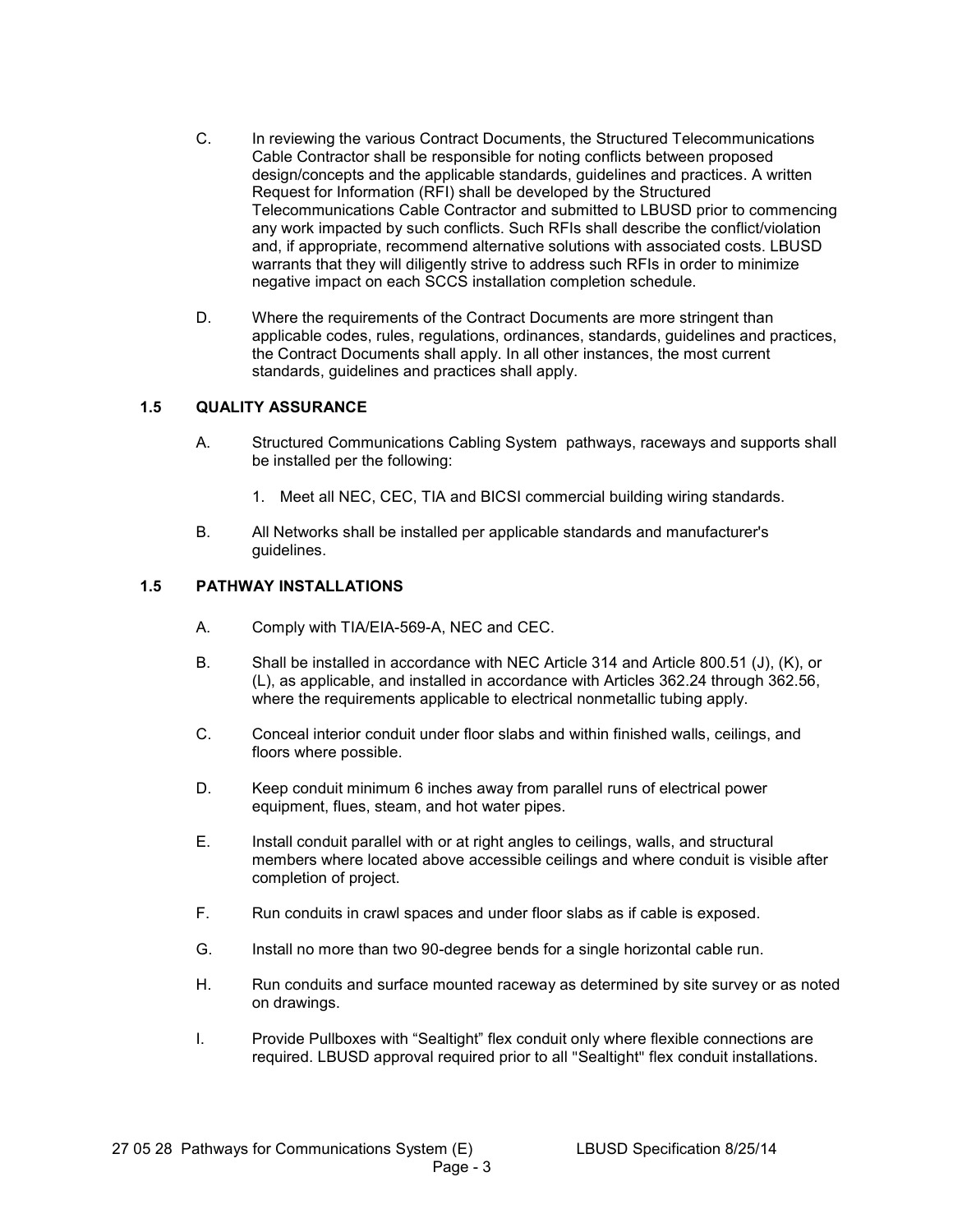J. Provide all coring, patching and painting as needed for Intra-Building and Inter-Building pathways. Caulking is not an acceptable patching method for conduit penetrations into exterior walls. Coordinate with LBUSD for acceptable patching methods.

## **PART 2 - PRODUCTS**

## **2.1 NON-METALLIC SURFACE MOUNTED RACEWAY**

- A. Conceal cable pathways within walls whenever possible.
- B. Unless otherwise indicated, raceway shall be three channel, Wiremold 5500 with all necessary brackets, adapters, hardware and equipment to install manufacturer certified Structured Communications Cable Systems.
- C. Raceway shall be ivory in color or as noted on drawings.
- D. Notching or modifications of raceway will not be permitted.
- E. Proper screws and anchors shall be used to mount raceway.
- F. Manufacturer: Wiremold.

## **2.2 NON-CONTINUOUS CABLE SUPPORT**

- A. Material
	- 1. Contractor shall provide and install all non-continuous cable supporting hardware.
	- 2. Non-continuous cable supporting hardware consists of J-hooks, multi-function clips, beam clamps, etc. Bridle rings are not permitted.
	- 3. Non-continuous cable supports shall provide a load bearing surface of sufficient width to comply with required bend radii of high-performance cables; UL Listed. Bridle rings are not permitted.
	- 4. Non-continuous cable supports shall have flared edges to prevent damage while installing cables.
	- 5. Non-continuous cable supports sized 1 5/16" and larger shall have a cable retainer strap to provide containment of cables within the hanger. The cable retainer strap shall be removable and reusable and be suitable for use in air handling spaces.
	- 6. Non-continuous cable supports shall have an electro-galvanized or G60 finish and shall be rated for indoor use in non-corrosive environments.
	- 7. Multi-tiered non-continuous cable support assemblies shall be used where separate cabling compartments are required. Assemblies may be factory assembled or assembled from pre-packaged kits. Assemblies shall consist of a steel angled hanger bracket holding up to six non-continuous cable supports, rated for indoor use in non-corrosive environments; UL Listed.
	- 8. If required, the multi-tier support bracket may be assembled to manufacturer recommended specialty fasteners including beam clamps, flange clips, C and Z purlin clips, etc.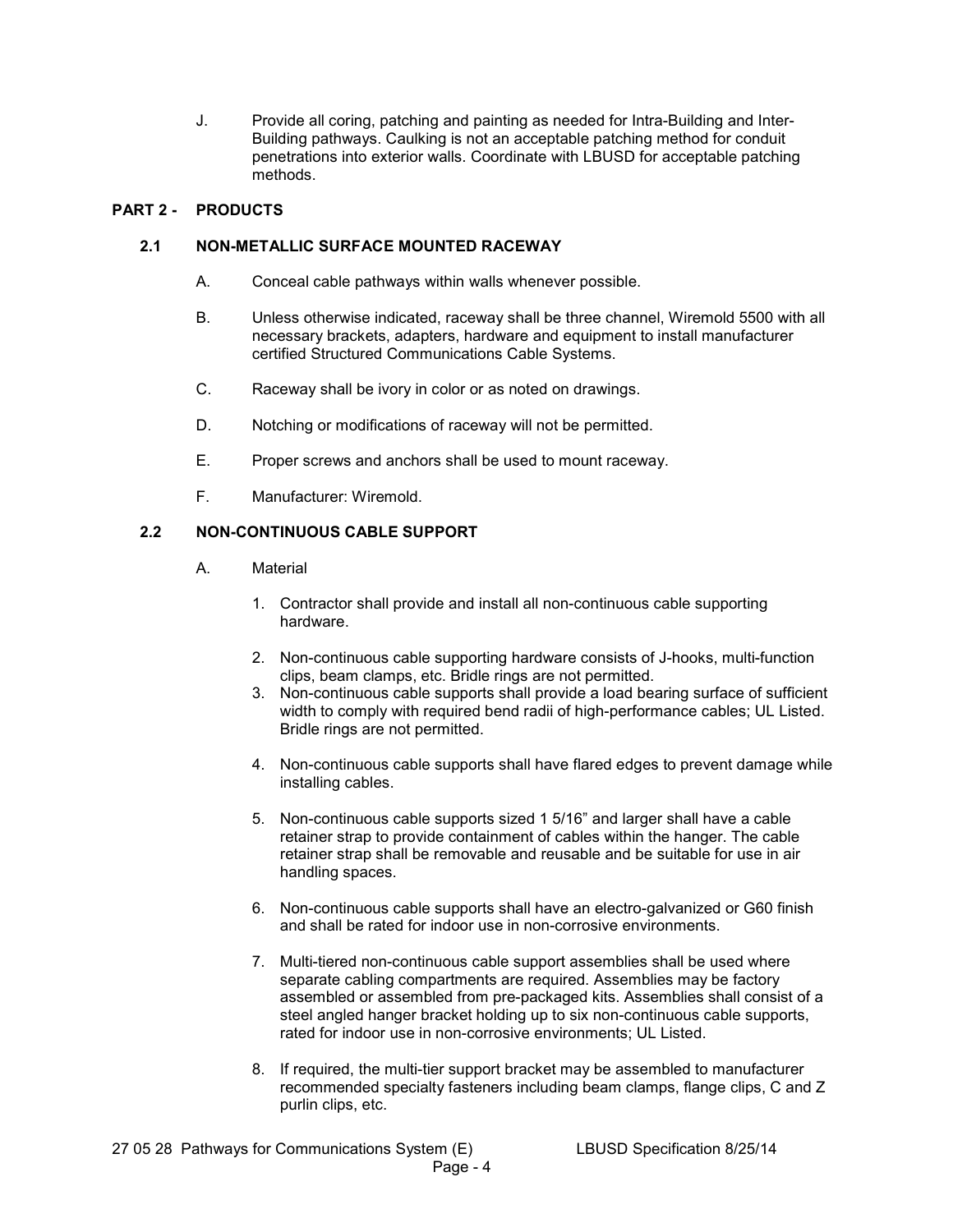- 9. Tee-bar support bracket with one non-continuous cable support, factory or jobsite assembled; rated for indoor use in non-corrosive environments; UL Listed.
- 10. Fastener to wire/rod with one non-continuous cable support, factory or jobsite assembled; rated for indoor use in non-corrosive environments; UL Listed.
- 11. Fastener to beam or flange with one non-continuous cable support, factory or jobsite assembled; rated for indoor use in non-corrosive environments; UL Listed.
- 12. Fastener to C or Z purlin with one non-continuous cable support, factory or jobsite assembled; rated for indoor use in non-corrosive environments, UL Listed.
- 13. Fastener to wall, concrete, or joist with one non-continuous cable support, factory or jobsite assembled; rated for indoor use in non-corrosive environments, UL **Listed**
- 14. Fastener to threaded rod with one non-continuous cable support, factory or jobsite assembled, rated for indoor use in non-corrosive environments, UL Listed.
- 15. The multi-tiered support bracket shall have a static load limit of 300 lbs.
- 16. U-hooks and double J-hooks shall attach directly to threaded rod using standard nuts.
- B. Manufacturer: Panduit, Copper B-Line, or LBUSD approved equal.

#### **2.3 THREADED ROD COVER**

- A. The Threaded Rod Cover shall be utilized to protect communication cable from abrasion caused by contact with threaded rod. The Threaded Rod Cover shall be manufactured from a gray flame-retardant polyethylene material that is UL94V-0 rated. The material shall be pliable to allow for easy installation.
- B. Manufacturer: Panduit or LBUSD approved equal.

| <b>Part Number</b> | For Threaded Rod Size   | $\mathsf{Lenath}^-$ |
|--------------------|-------------------------|---------------------|
| TRC18FR-X8         | $\frac{1}{2}$ " to 5/8" | 18"                 |

## **2.4 UNDERGROUND PULL BOXES AND PULLBOXES**

- A. Underground pull boxes shall be made of concrete and the minimum size shall be 35  $\frac{1}{2}$ " x 17  $\frac{1}{2}$ " x 12".
- B. Underground pull covers shall be rated for traffic (type T.05) and shall be marked communications.
- C. Metal covers shall be used in all location subject to vehicle traffic.
- D. Gravel shall be installed below all ground boxes for drainage.
- E. Ground boxes and pull boxes shall not be placed in areas subject to flooding.
- F. Establish drainage to meet Public Works Construction Standards (Green Book).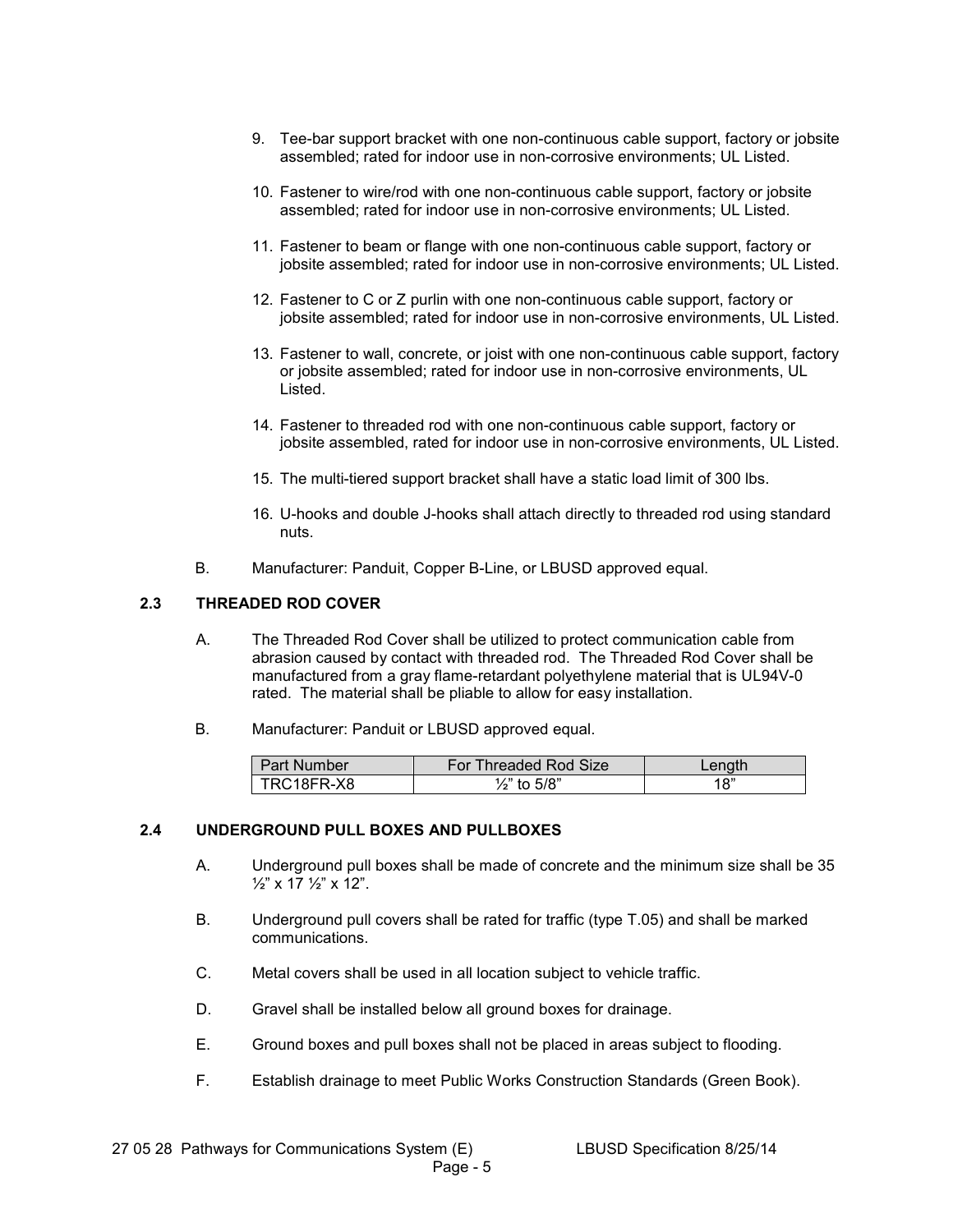- G. Unless otherwise noted, pull boxes shall have minimum dimensions of 20" x 20" 6".
	- 1. Interior pull boxes shall consist of 16 gauge steel minimum, unless otherwise noted on plans.
	- 2. Indoor enclosures shall conform to NEMA Type 4, unless otherwise noted.
	- 3. Size pull boxes to not less than minimum Code requirements. Increase size above Code requirements where necessary to provide space for pulling, racking or splicing enclosed conductors, or where specified or indicated dimensions exceed Code requirements.
	- 4. Exterior metal pull boxes exposed to weather (and not installed in or below grade) shall be equipped with rain-tight or weatherproof-hinged doors.
	- 5. Exterior pull boxes shall have 16 gauge steel bodies and 14 gauge steel doors.
	- 6. Exterior pull boxes shall be equipped with external mounting feet.
	- 7. Exterior pull boxes shall be equipped with stainless steel door clamps on three sides and a removable stainless steel continuous hinge pin.
	- 8. Exterior pull boxes shall be equipped with a hasp and staple for padlocking
	- 9. Enclosures installed on vertical exterior walls shall conform to NEMA Type 3R.
	- 10. Enclosures installed on exterior horizontal surfaces such as rooftops or breezeways shall conform to NEMA Type 4 unless otherwise noted.
	- 11. Rain tight or weatherproof boxes shall use threaded watertight hubs for top or side entry and may use knockout for bottom entry only.
	- 12. Exterior pull boxes shall conform to these industry standards:
		- $\bullet$  UL 508 Type 4
		- NEMA/EEMAC Type 3, Type 4, Type 12, Type 13
		- JIC standard EGP-1-1967
		- CSA Type 4
		- IEC 529, IP66
	- 13. Tamper resistant screws shall be used on all exterior, aboveground junction/pull boxes that are exposed to public/student areas.
	- 14. Exterior pull boxes shall be manufactured by Hoffman or LBUSD approved equal.

## **2.5 COMMUNICATION DUCT-BANKS AND CONDUITS**

- A. Trenches
	- 1. All underground trenches shall be minimum 24" wide by 30" deep.
	- 2. Trenches shall be back-filled at 95% compaction.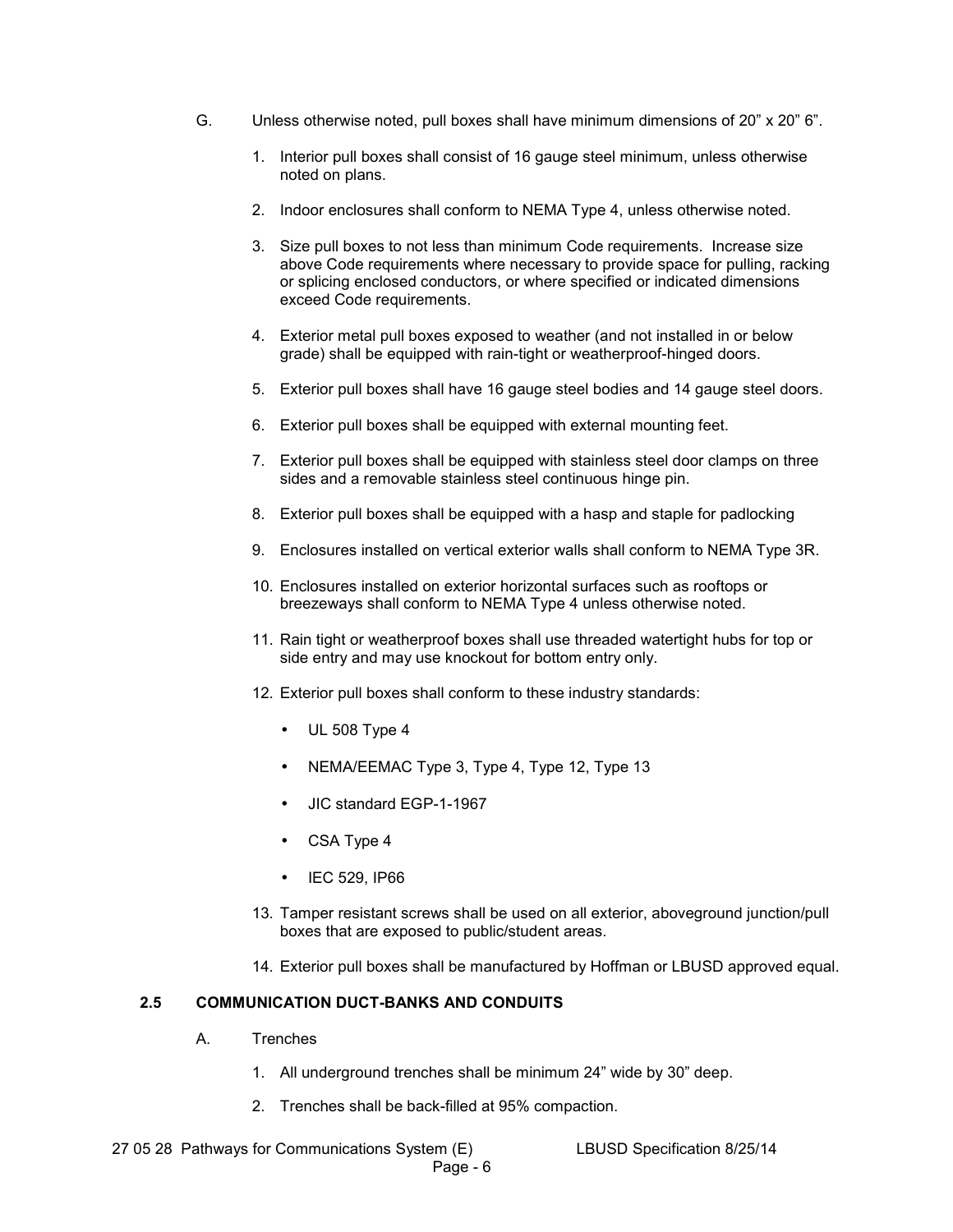- 3. Contractor shall restore surface to same or better condition.
- 4. Contractor shall contact Dig Alert a minimum of 48 hours prior to excavation to verify the location of existing underground utilities.
- 5. Modifications to pathway design may be dictated by field conditions subject to approval by LBUSD.
- 6. Compaction testing notification must be provided to the District, 48 hours prior to testing so that a District inspector may be present.
- 7. Slurry fill trenches to within three inches (3") of finished grade whenever crossing paved areas. "Two Sack" slurry shall be used.
- 8. Pavement removal and patching shall conform to specifications and standards listed in the Public Works Standards (Green Book 2006).
- B. Conduit
	- 1. Underground conduit shall consist of Schedule 40 PVC 2 inch inside diameter or type C telephone conduit - 2 inch inside diameter (if concrete encased)
	- 2. Innerduct, where specified, corrugated or splined (inside and outside) flexible orange innerduct, 1 inch in diameter, riser rated, will be placed for fiber optic cable protection.
	- 3. One (1) innerduct shall be placed in a 2-inch conduit. Innerducts are to be equipped with 1/8" pull ropes.
	- 4. Conduit shall have a factory formed bell on one end for interconnecting segments.
	- 5. Conduit located under heavy use highways or railroad rights-of-ways shall be encased in steel casing consistent with the AASHTO or AREA specifications. The thickness of the steel casing shall be engineered for each specific application. This may vary based on campus codes.
	- 6. Spacers: High impact spacers shall be used in all multi-duct systems, for both solely owned or joint telecommunications/power construction. They shall conform with NEMA TC-2, TC-6, TC-8, and ASTM F 512 dimensions.
	- 7. All fittings shall be designed specifically for use with the type of conduit placed.
	- 8. All conduits shall be equipped with seal plugs in all ground boxes and expansion rubber seal plugs within all buildings.
	- 9. A horizontal and vertical separation of 1 inch shall between the ducts be maintained by installing high impact spacers with horizontal and vertical locking intervals of ten feet.
	- 10. All communications conduits shall be placed in a uniform manner between ground boxes and pull boxes. Conduit in position #1 at one ground box or pull box shall maintain its position within the duct run and terminate in the #1 position at the next box. The position of all conduits between ground boxes and pull boxes shall be maintained.
	- 11. Long radius bends (over 30 feet) shall be used whenever possible to make changes in direction. If it is found to be necessary to place a 90-degree bend in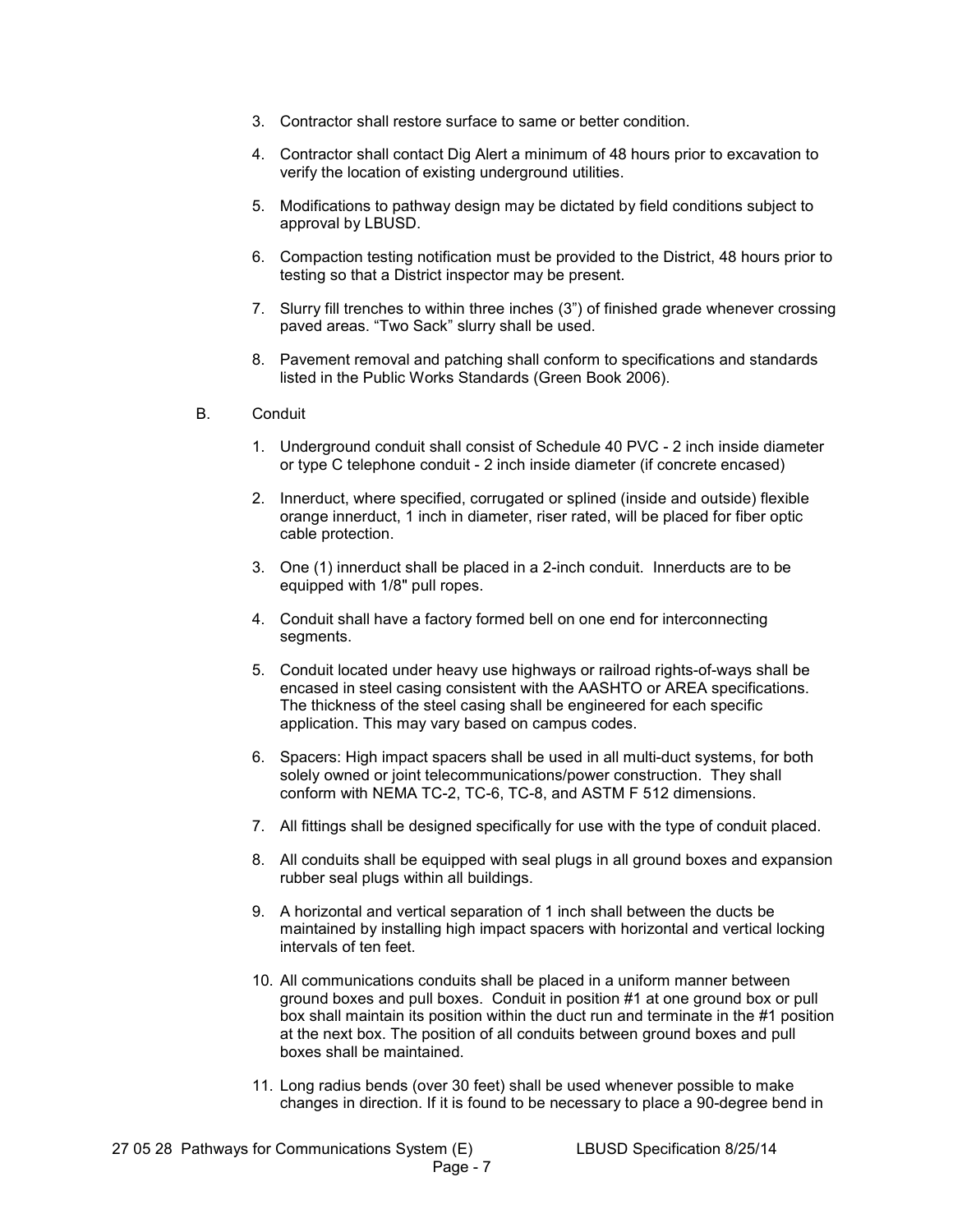the conduit run, a factory-made sweep of no less than 60-inch radius shall be used.

- 12. No conduit run shall exceed a total of 180 degrees of bend between any two points (such as manholes or buildings) considering both vertical and horizontal sweeps.
- 13. Cold-formed trench bends shall have a radius of not less than 60 inches and shall pass mandrel integrity. Bend radius criterion is 2" or less 6 times the diameter of the conduit and any conduit larger than 2" is 10 times the diameter of the conduit.
- 14. The length and destination of all conduits shall be identified in each ground box, pull box and building. Embossed metal or heavy plastic tags strapped to each conduit shall be used.
- 15. After installation of communications conduits, the contractor shall prove all conduits by pulling a mandrel with a diameter  $\frac{1}{4}$  inch smaller than the conduit and 6 inches long through each conduit end-to-end. An inspector designated by the contractor and LBUSD shall be notified 24 hours before this procedure. Each conduit shall be cleaned with a bristle brush to remove any debris.
- 16. Utility marking tape shall be buried 12 inches below the surface directly above the conduit.
- 17. Where communications and power conduits occupy the same trench, all conduit structures shall be built with the telecommunications conduits placed above the power conduits and separated by a minimum of 12" of compact earth or 3" of concrete encasement, unless otherwise called out on the construction drawings and approved by LBUSD. If this type of construction is required, it shall receive the prior approval of the contractor and LBUSD.
- 18. Contractor shall install new ¼" pull rope in all conduits placed.
- C. Overhead Conduit
	- 1. Where overhead conduit is required between or within buildings, Contractor shall utilize EMT conduit with an inside diameter of 2", unless otherwise specified.
	- 2. All fittings shall be compression type connectors and couplers designed specifically for use with the type of conduit placed.
	- 3. All fittings shall be watertight. Fitting types shall be pre-approved by the designated District representative. Unless pre-approved by the designated District representative, all conduits shall be installed by a qualified electrical contractor who has at least five years experience in similar installations within the Southern California area.
	- 4. Contractor shall install conduit at roof locations utilizing the current District approved methodology and process. All conduit pathways and locations must be approved by LBUSD prior to installation.
	- 5. All roof penetrations must be approved by LBUSD prior to installation.
	- 6. Contractor shall install new  $\frac{1}{4}$ " pull rope in all conduits placed.
- D. Communications Entrance Conduit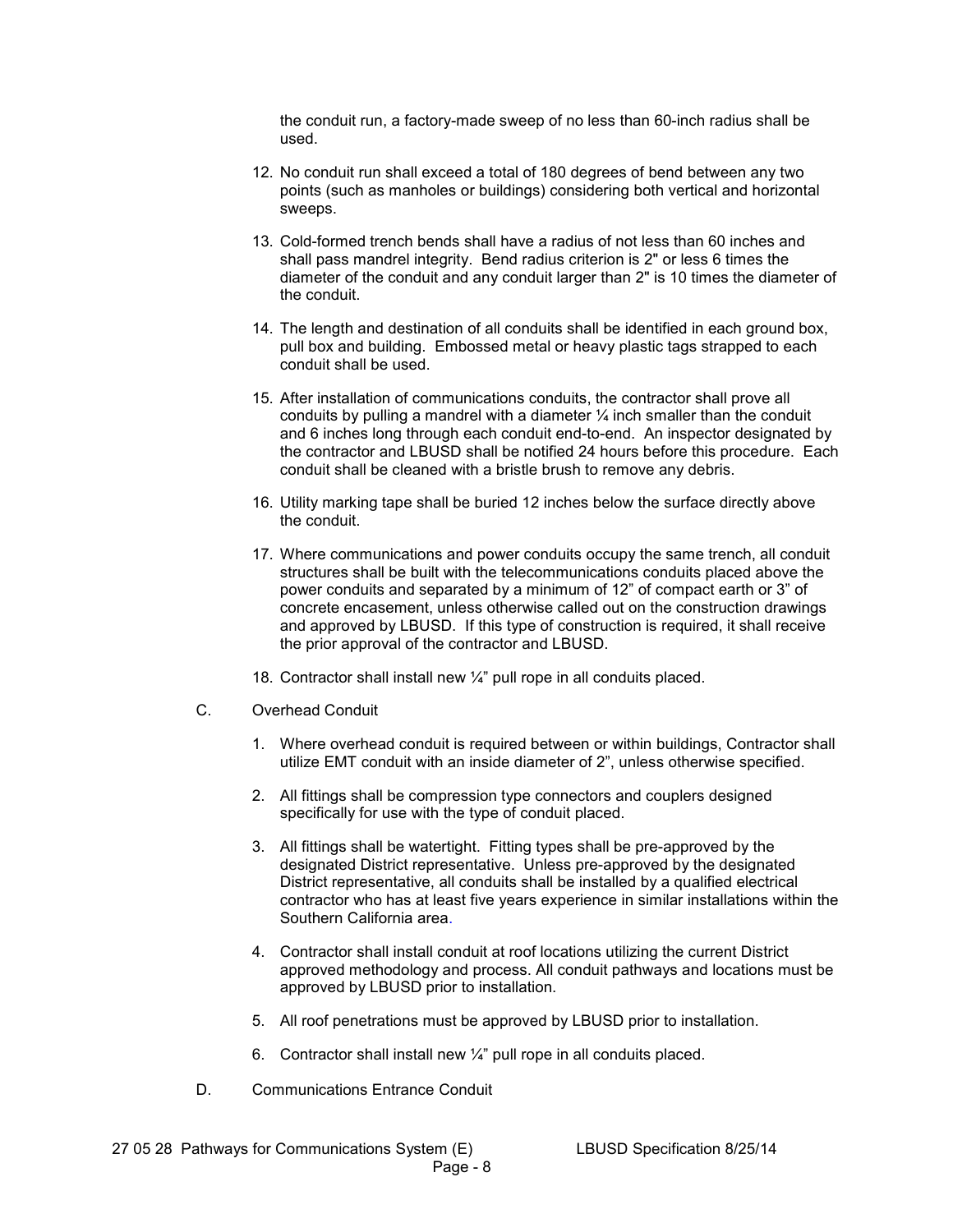- 1. To prevent shear, all inter-building conduit (either underground or aerial) shall transition from PVC or metal to Sealtite flex conduit when attaching to a permanent structure. The contractor and LBUSD shall determine the placement of all entrance conduits. All applicable standards shall be adhered to, i.e., LBUSD, NEC, BICSI or G.O. 128.
- 2. Sealtight flex conduit lengths shall not exceed 24", unless approved by LBUSD.
- 3. Sealtight flex conduit may be used between adjacent bungalows within 24" of one another using District approved connectors and methods. Use of Seal Tite flex conduit between bungalow locations beyond the 24" distance shall require written authorization from LBUSD.
- 4. Contractor shall install new  $\frac{1}{4}$ " pull rope in all conduits placed.
- E. Vertical Conduit
	- 1. Where vertical conduit is required between pull boxes or within buildings, Contractor shall utilize EMT conduit with an inside diameter of 2", unless otherwise specified.
- F. Duct-bank locating cable (electronically detectable warning tape)
	- 1. Warning tape shall be a minimum of 3" wide, orange in color, and shall have a nondegradable imprint as follows:
		- "Caution fiber optic cable buried below"
		- The tape shall be electronically detectable.
- G. Pull Rope
	- 1. Pull rope shall be new  $\frac{1}{4}$ " polypropylene over polyester rope with a minimum 1700 lb. Tensile strength.
	- 2. Pull rope shall be new material that is free of knots, kinks, and abrasions and shall be placed as a single continuous length in every new conduit.
	- 3. Pull rope shall be secured at each end.

## **2.6 VELCRO TIE WRAPS**

- A. Velcro cable ties shall be .5" in width.
- B. Velcro cable ties shall be black in color.
- C. Velcro cable ties installed in air-handling spaces shall be plenum-rated.
- D. Manufacturer: Panduit Or LBUSD Approved Equal

## **2.7 FIRESTOPPING MATERIAL**

A. Contractor shall provide all necessary fire stopping of openings through which cable is installed under this specification, in accordance with NFPA 70 and all local codes. This includes installation in conduits, raceways, or bare penetrations. Provide and install UL 1479 approved (Fire Barrier Caulk) firestop material.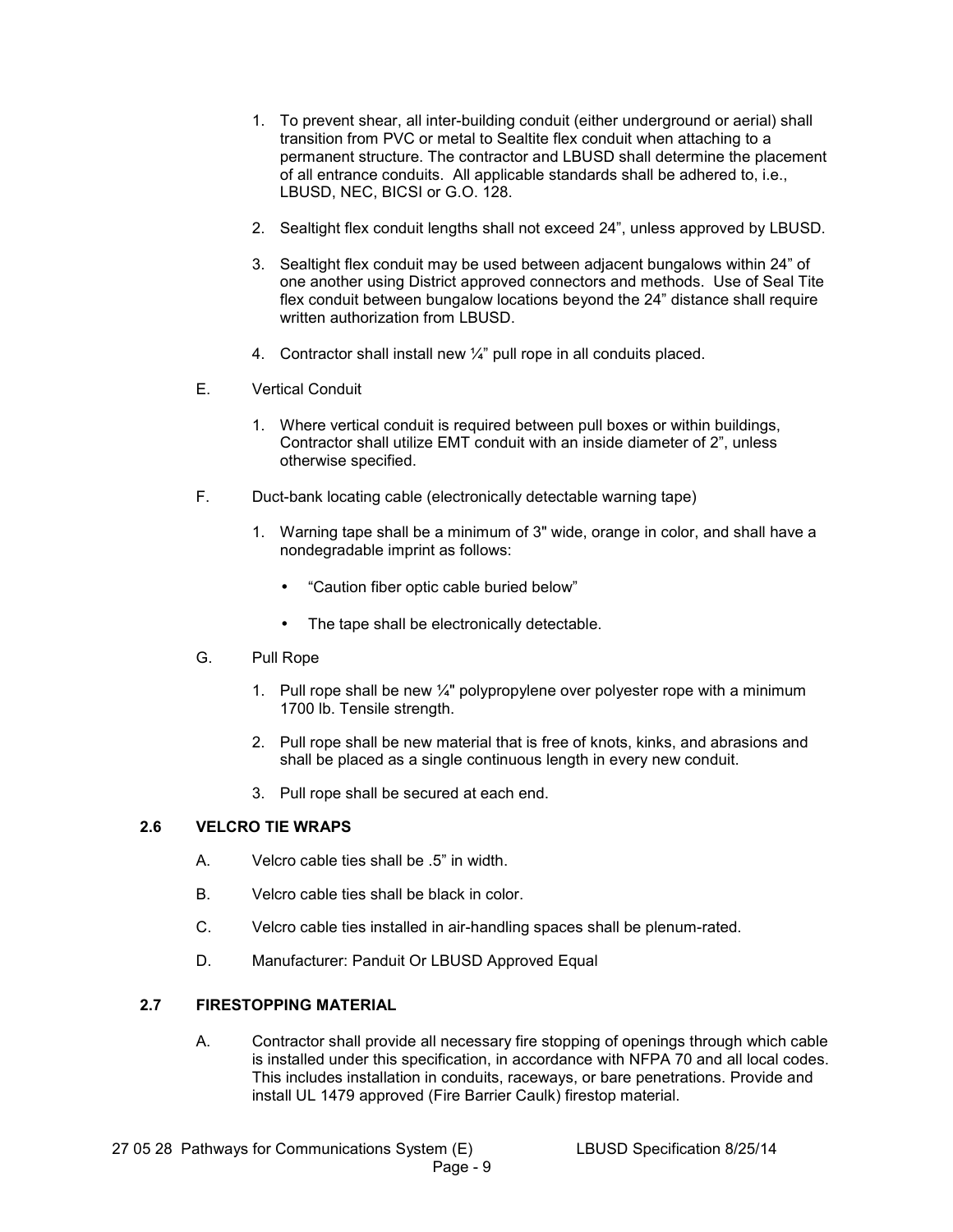## **2.8 DUCT SEALANT**

- A. Contractor shall provide Polywater® Duct Sealant kit #FST-kit to seal each end of all underground communications duct bank conduits.
- B. Duct sealant shall be a two-part, "water-blown" urethane foam that cures to a strong, rigid closed-cell structure.
- C. Duct sealant shall be capable of wetting and adhesion to metal, concrete and plastic surfaces.
- D. Duct sealant shall be 100% water tight, holding 15-foot (5 meters) waterhead, and acts as a barrier to smoke and air.

## **PART 3 - EXECUTION**

## **3.1 HORIZONTAL DISTRIBUTION CABLE INSTALLATION**

- A. Cable shall be installed in accordance with manufacturer's recommendations and best industry practices.
- B. A pull cord (nylon; 1/8" minimum) shall be co-installed with all cable installed in any conduit.
- C. Cable raceways shall not be filled greater than the TIA/EIA-569-A maximum fill for the particular raceway type or 40%.
- D. Cables shall be installed in continuous lengths from origin to destination (no splices) except for transition points, or consolidation points.
- E. Where transition points or consolidation points are allowed, they shall be located in accessible locations and housed in an enclosure intended and suitable for the purpose.
- F. The cable's minimum bend radius and maximum pulling tension shall not be exceeded.
- G. If a J-hook or trapeze system is used to support cable bundles all horizontal cables shall be supported at a maximum of 48 to 60 inch (1.2 to 1.5 meter) intervals. At no point shall cable(s) rest on acoustic ceiling grids or panels.
- H. Horizontal distribution cables shall be bundled in groups of no more than 50 cables. Cable bundle quantities in excess of 50 cables may cause deformation of the bottom cables within the bundle and degrade cable performance.
- I. Cable shall be installed above fire-sprinkler systems and shall not be attached to the system or any ancillary equipment or hardware. The cable system and support hardware shall be installed so that it does not obscure any valves, fire alarm conduit, boxes, or other control devices.
- J. Cables shall not be attached to ceiling grid or lighting fixture wires. Where support for horizontal cable is required, the contractor shall install appropriate carriers to support the cabling.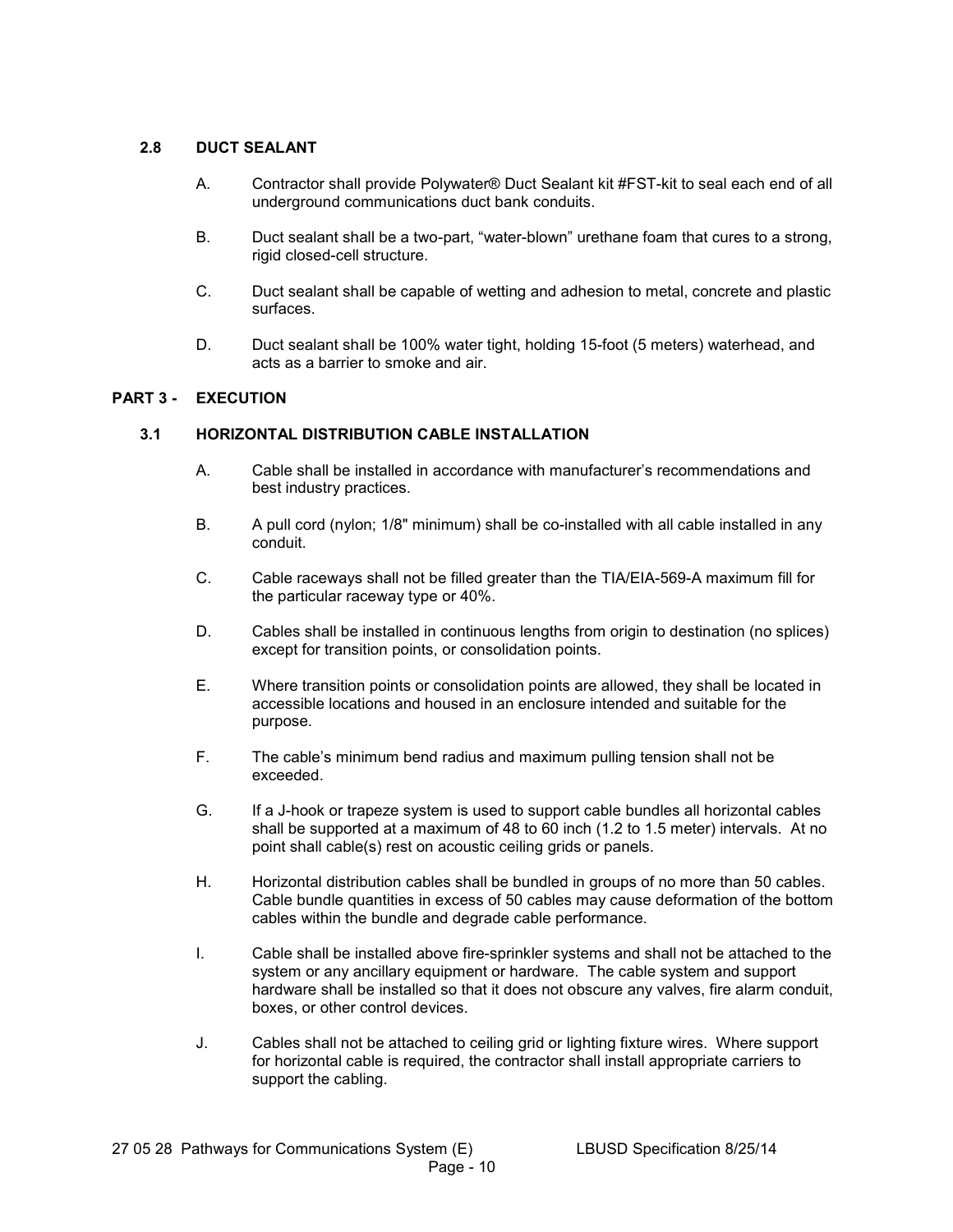- K. Any cable damaged or exceeding recommended installation parameters during installation shall be replaced by the contractor prior to final acceptance at no cost to the Owner.
- L. Cables shall be identified by a self-adhesive label in accordance with the System Documentation Section of this specification and ANSI/TIA/EIA-606.
- M. The cable label shall be applied to the cable behind the faceplate on a section of cable that can be accessed by removing the cover plate.
- N. Unshielded twisted pair cable shall be installed so that there are no bends smaller than four times the cable outside diameter at any point in the run and at the termination field.
- O. Pulling tension on 4-pair UTP cables shall not exceed 25-lbf for a four-pair UTP cable.

## **3.2 OPEN CABLE INSTALLATION**

- A. Use only where specifically indicated on plans or determined during site surveys.
- B. When not run in surface mounted raceway or conduit, utilize non-continuous cable support above suspended ceilings and in all ceiling spaces.
- C. Install cabling above suspended ceilings 6 to 12 inches above ceiling T-bar using non-continuous cable support spaced on 24 to 48 inch centers and securely attached to structural ceiling.
- D. Do not exceed cable pull tensions recommended by the manufacturer.
	- 1. Avoid routing copper cable in areas where there may be high levels of electromagnetic interference (EMI). EMI is caused by AC power lines, broadcast signals, X-ray equipment, motors, generators, and fluorescent lights. UTP cables shall be routed at least 5 inches away from fluorescent lighting fixtures.
	- 2. Cables shall be placed in the non-continuous cable support located every 2 to 4 feet, as long as they are separately bundled and tie-wrapped using Velcro ties.
	- 3. Cabling shall be organized and identified so as to facilitate locating and handling individual sheaths for maintenance functions.
	- 4. Each bundle shall be neatly tied without over cinching or stressing cable.
	- 5. Bundles shall be clearly marked identifying the IDF and room to which routed, the station numbers served by the bundle, and any other information that may assist in administration.
	- 6. Great care shall be taken to protect all cabling from physical damage.
	- 7. A 20' service loop shall be installed above ceiling on each cable installation where possible.

## **3.3 FIRESTOP**

A. A firestop system is comprised of the item or items penetrating the fire rated structure, the opening in the structure and the materials and assembly of the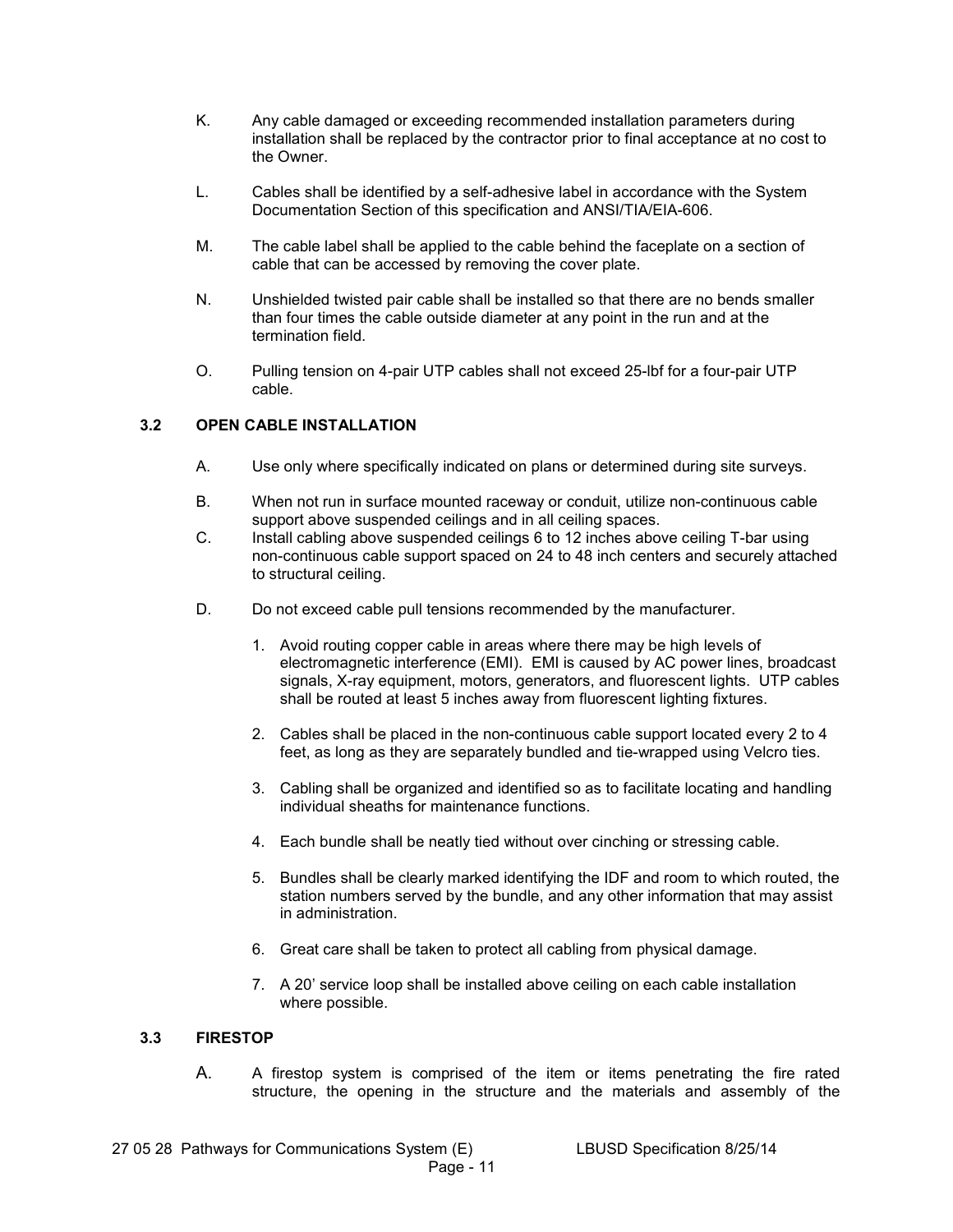materials used to seal the penetrated structure. Firestop systems comprise an effective block for fire, smoke, heat, vapor and pressurized water stream.

- B. All penetrations through fire-rated building structures (walls and floors) shall be sealed with an appropriate firestop system. This requirement applies to through penetrations (complete penetration) and membrane penetrations (through one side of a hollow fire rated structure). Any penetrating item (i.e., riser slots and sleeves, cables, conduit, cable tray, and raceways, etc.) shall be properly fire stopped.
- C. All firestop systems shall be installed in accordance with the manufacturer's recommendations and shall be completely installed and available for inspection by the local inspection authorities prior to cable system acceptance.

## **3.4 DUCT SEALANT**

- A. Contractor shall install duct sealant in each end of underground duct bank conduits.
- B. All occupied and vacant communications duct bank conduits shall be sealed.
- C. Each underground duct bank conduit entering underground pull boxes shall have duct sealant installed.
- D. Each underground duct bank conduit stubbing up through building foundation shall have duct sealant installed.
- E. Each underground duct bank conduit through building wall shall have duct sealant installed.
- F. Each underground duct bank conduit end shall be sealed to be 100% water tight.

## **END OF SECTION**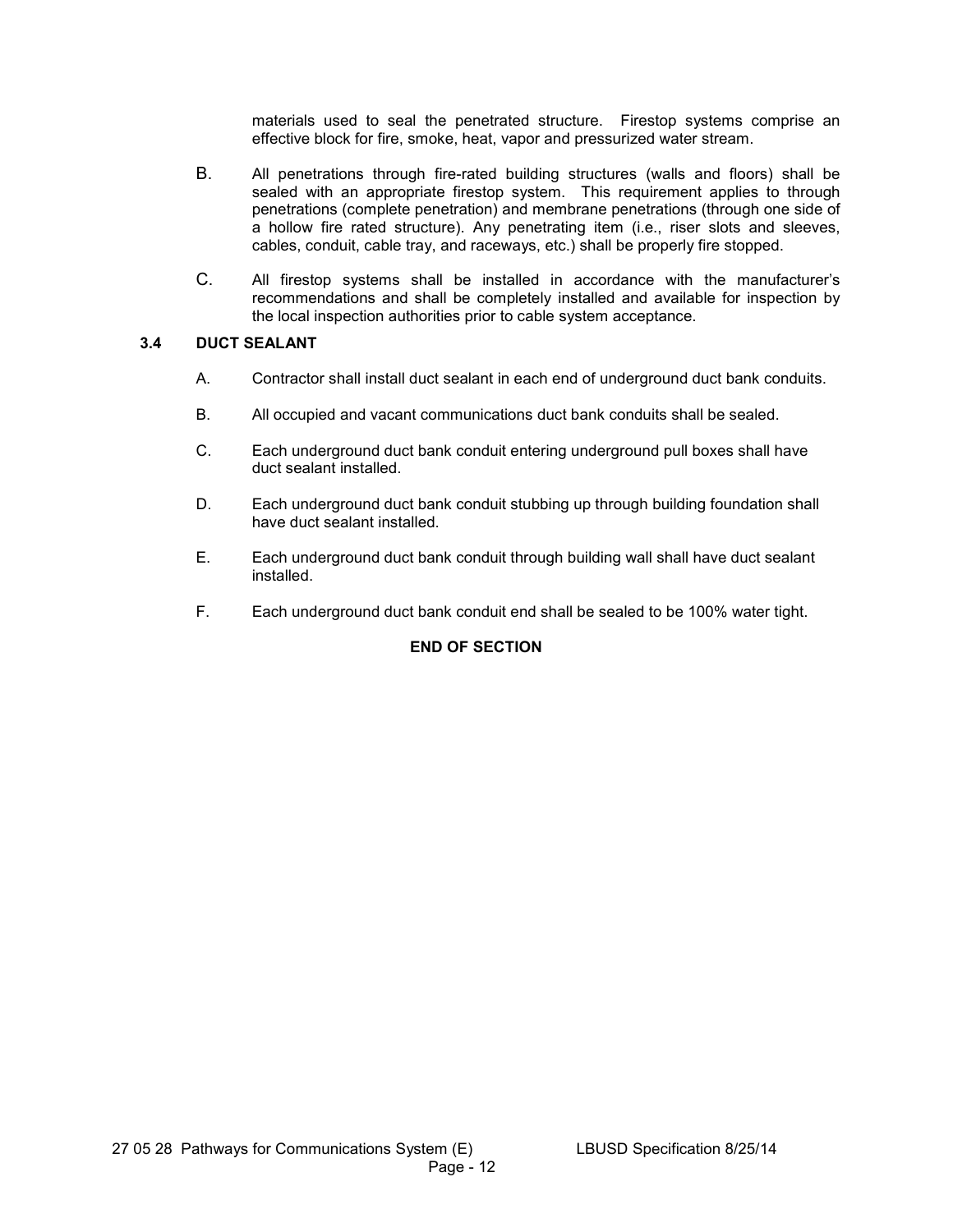

## **SECTION 27 10 70**

#### **COMMUNICATIONS TESTING, IDENTIFICATION AND ADMINISTRATION**

#### **PART 1 – GENERAL**

#### **1.1 RELATED DOCUMENTS**

- A. SECTION 27 05 05 COMMON WORK RESULTS FOR COMMUNICATIONS, this document describes the LBUSD products, execution, qualifications, manufacturer warranties, and coordination requirements relating to furnishing and installing a complete, turn-key Communications Cabling System.
- B. SECTION 27 05 26 GROUNDING AND BONDING FOR COMMUNICATIONS SYSTEMS, this document describes the products and execution requirements relating to furnishing and installing Grounding/Earthing and Bonding for Communications Systems.
- C. SECTION 27 05 28 PATHWAYS FOR COMMUNICATIONS SYSTEMS, this document describes the products and execution requirements relating to furnishing and installing Telecommunications Cabling pathways. Communication cabling support is covered under this document.
- D. SECTION 27 11 16 COMMUNICATIONS CABINETS AND ENCLOSURES, this document describes the products and execution requirements relating to furnishing and installing Communication Equipment Room Fittings of cabinets, cable management, and telecommunications backboards are covered under this document.
- E. SECTION 27 11 19 COMMUNICATIONS PATCH PANELS, this document describes the products and execution requirements relating to furnishing and installing Structured Communications Cable System (SCCS) Category 5e and Category 6 patch panels are covered under this document.
- F. SECTION 27 13 23 COMMUNICATIONS OPTICAL FIBER BACKBONE CABLING, this document describes the products and execution requirements relating to furnishing and installing Telecommunications Cabling Optical fiber backbone cabling and terminations are covered in this document.
- G. SECTION 27 15 00.19 DATA COMMUNICATIONS HORIZONTAL CABLING, this document describes the products and execution requirements relating to furnishing and installing Horizontal Cabling. Data Communications Horizontal Cabling is covered under this document.
- H. SECTION 27 15 43 COMMUNICATIONS FACEPLATES AND CONNECTORS, this document describes the products and execution requirements relating to furnishing and installing faceplates, connectors, Category 5e and Category 6 patch cords. Communications faceplates and connectors are covered under this document.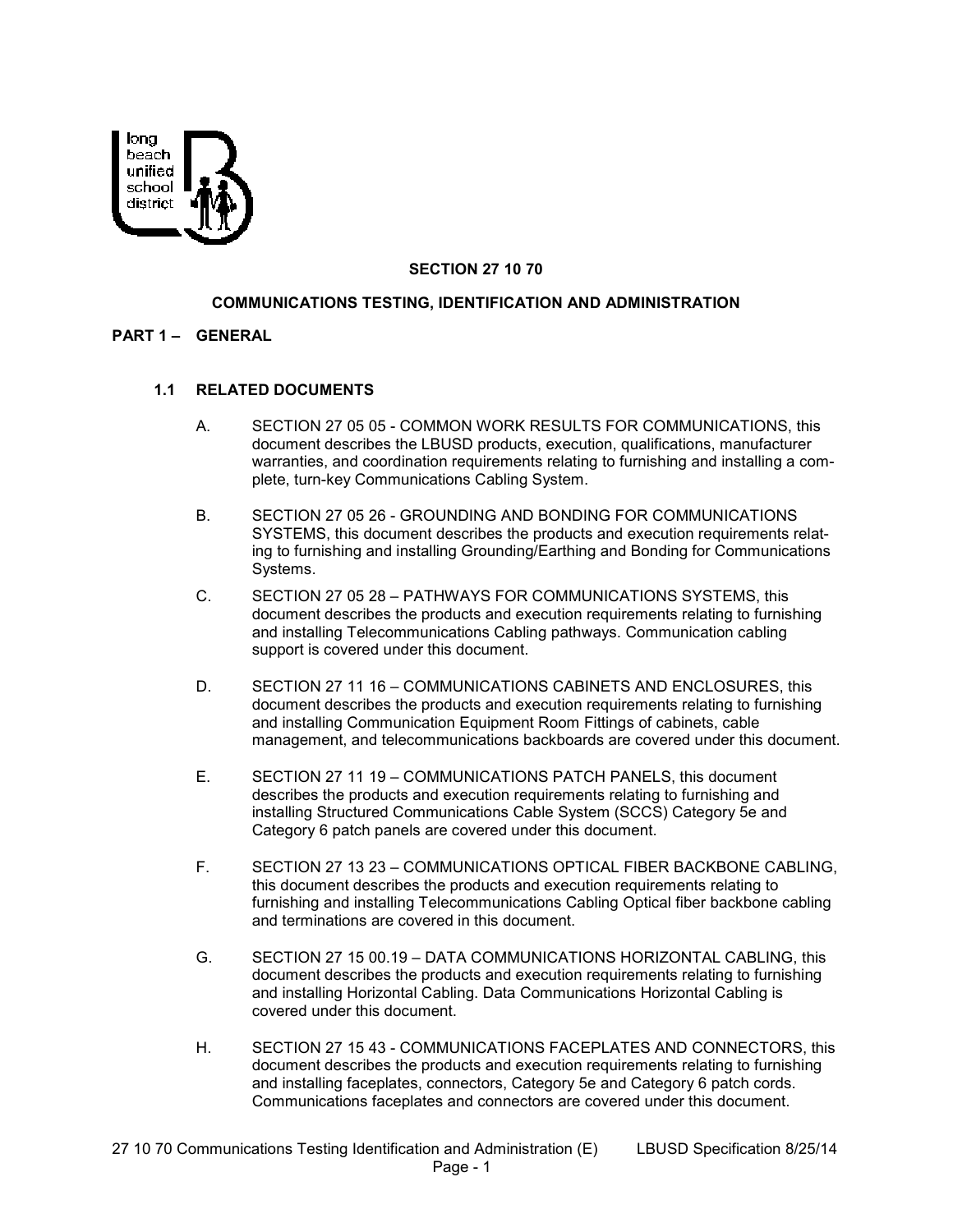## **1.2 SCOPE OF WORK**

A. This document describes the products and execution requirements relating to testing, labeling, warranties and As-Builts related to Communications Cabling Systems.

#### **1.3 IDENTIFICATION AND LABELING**

- A. The contractor shall label the cabling system as indicated on the drawings and in accordance with TIA 606 Standards.
- B. All label printing will be machine generated. Self-laminating labels will be used on cable jackets, appropriately sized to the OD of the cable, and placed within view at the termination point on each end. Outlet, patch panel and wiring block labels shall be installed on, or in, the space provided by the termination device or housing.
- C. Identification of cabling, pathways and hardware shall conform to TIA 606-A. The labeling scheme for the structured cabling system shall be submitted to LBUSD Representative for approval and inclusion in all matrices for building operations prior to trim/finish. Faceplate, insert and dust cover shall be same color.
- D. Each information outlet faceplate and each telephone and data wire shall be labeled following University standards. The labels shall be made of waterproof material and be mechanically printed with permanent black ink. The labels must be legible with the same identification numbering corresponding to both ends. Each information outlet faceplate has removable covers that hide the mounting screws. They are located above and below each pair of module knockouts. The approved adhesive backed label should be placed on the outside of the top removable cover. The generic Systimax cover that comes with the faceplate should be used below the lower knockouts. At the MDF the telephone wiring shall be labeled on the protector blocks with black indelible ink in numerical order. Data wiring at the MDF/IDF closet should be labeled with mechanically printed labels both on the wire and on the patch panels utilizing specified label strips. Labeling products must be approved by LBUSD Representative prior to use.
- E. The standard LBUSD Telecommunications and Networking outlet label format consists of:
	- 1. Floor#-IDF#-Cable I.D.
	- 2. Floor # Is the floor that the terminal closet is located on.
	- 3. IDF # Designates which closet on the floor that the outlet is served from.
	- 4. Cable I.D. # The individual outlet number used to identify the wire on both ends.
- F. Sample Faceplate Labeling Format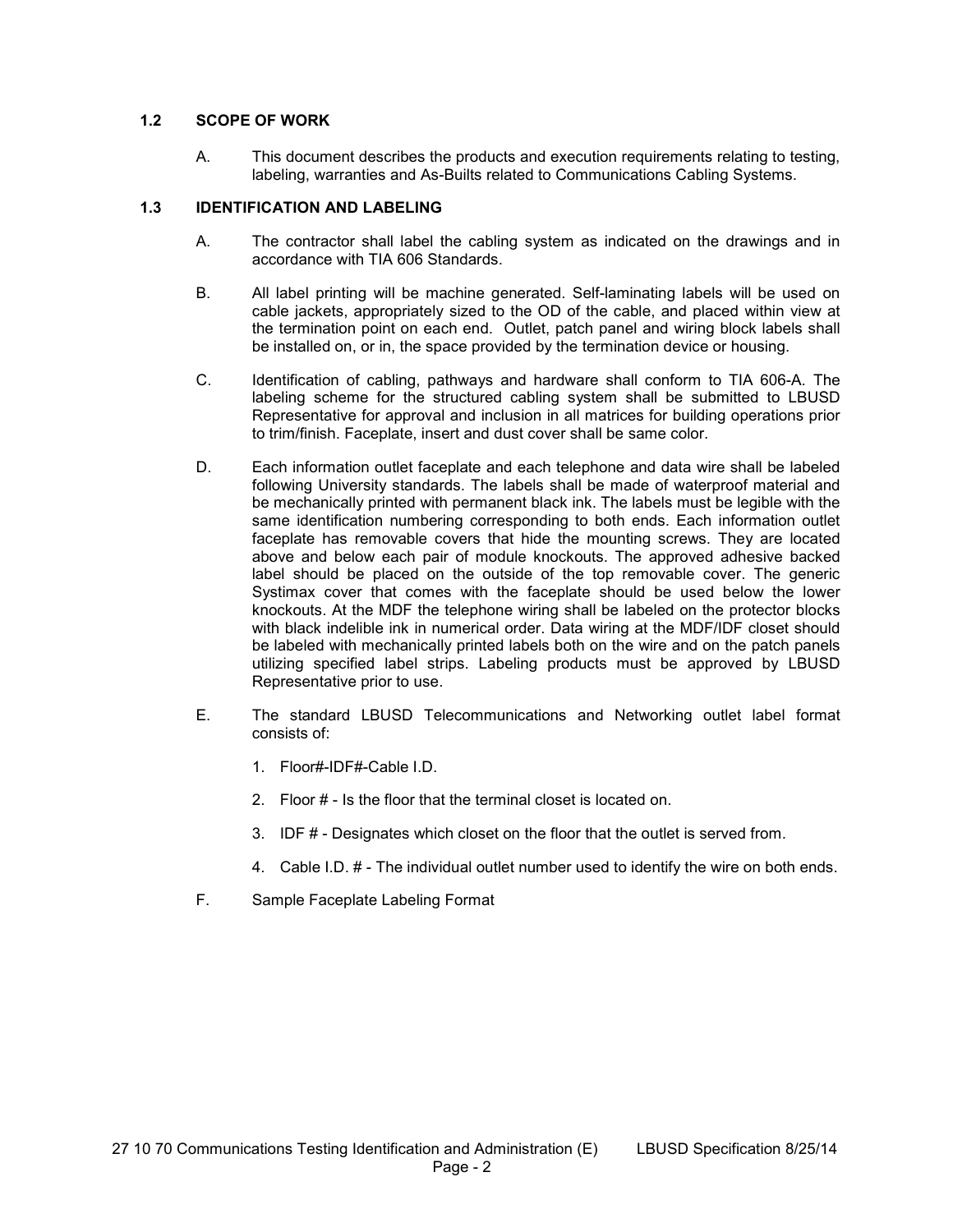

*2. Faceplate Configurations – Figure 2*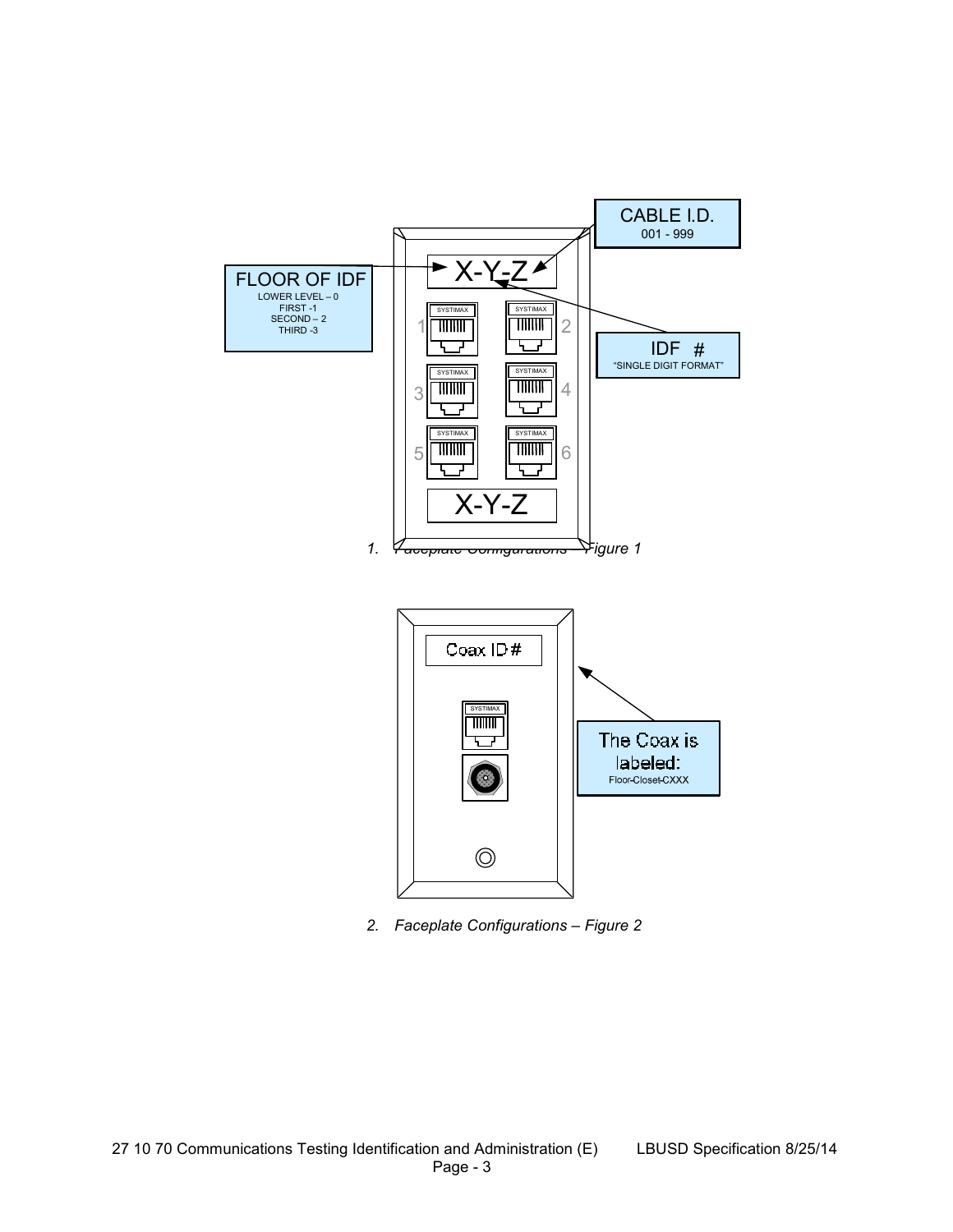

- *3. Faceplate Configurations Figure 3*
- G. Backbone Copper Label Scheme for Inter-building:



- *1. Example: From MDF to IDF, Building #. Floor. Cable #. Pair Count.*
- H. Backbone Copper Label Scheme for Intra-building Cables:



- *1. Example: From Building# .To Building#. Floor. Cable#. Pair Count*
- I. Fiber Backbone Labeling Scheme for Inter-building Cables:



*1. Example: From MDF to IDF, Building # - Cable #.* 306B-1, 306B-2, 306B-3, ETC....... *Cable: xxx-306B-1 will be the feed cable to the Building from Building xxx.*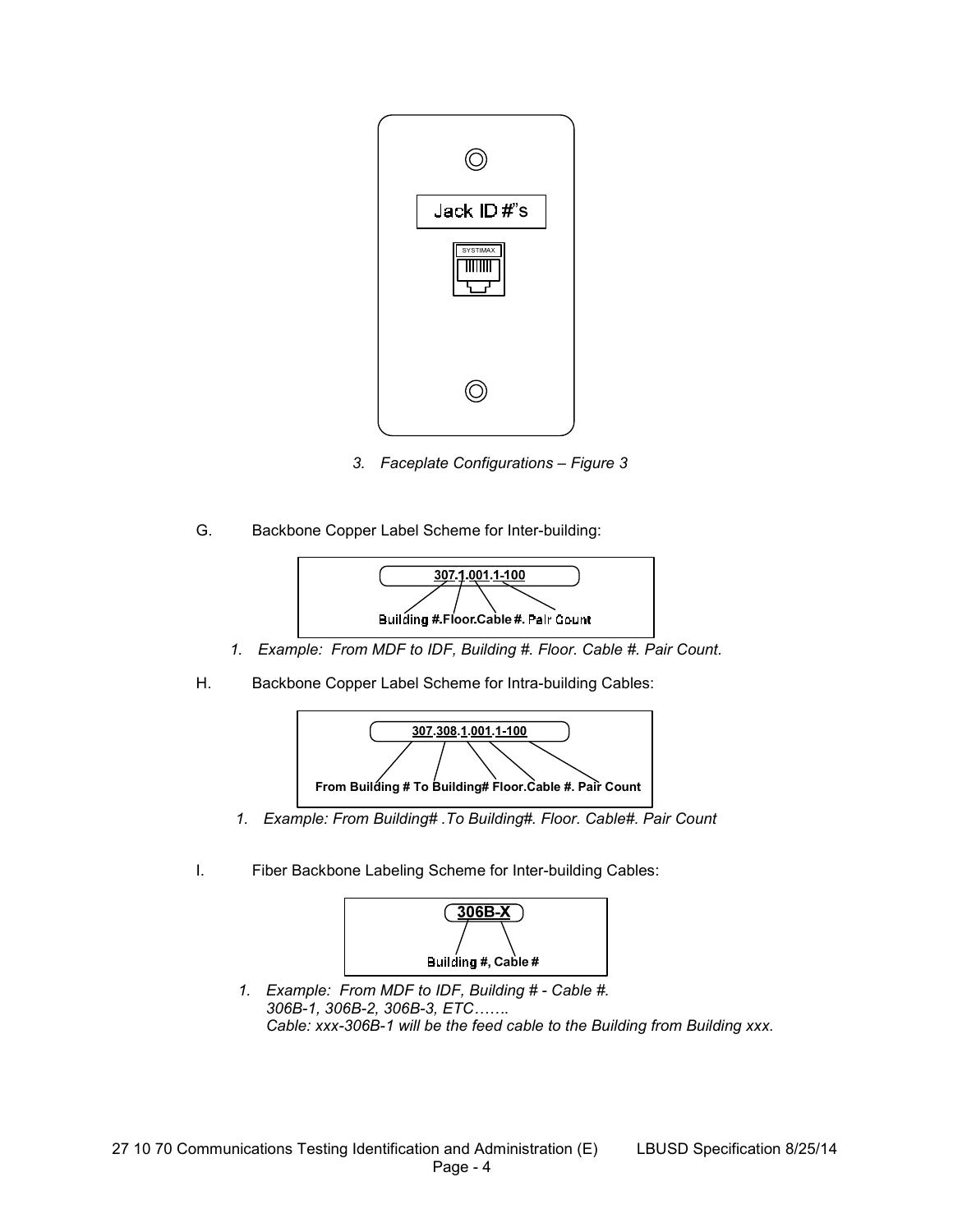J. Fiber Backbone Labeling Scheme for Intra-building Cables:



*1. Example: To - From, Building # - Building # - Cable #. In Building #168, Cable# shall read, 170-168-1.* 



- *2. Example: In Building #170, Cable shall read, 168-170-1.*
- K. Fiber Patch Panel Labeling:



- *1. Example:* 
	- *ROOM # 250U1, Patch Panel #1 = 250U1-L1*
	- *ROOM # 250U1, Patch Panel #2 = 250U1-L2*
	- *ROOM # 250U1, Patch Panel #3 = 250U1-L3*

## **1.4 TESTING AND LBUSD ACCEPTANCE**

- A. GENERAL
	- 1. All cables and termination hardware shall be 100 percent tested for defects in installation and to verify cabling system performance under installed conditions according to the requirements of ANSI/TIA-568-C.1 and TIA-568-C.2 and associated addendums. All pairs of each installed cable shall be verified prior to system acceptance. Any defect in the cabling system installation including but not limited to cable, connectors, feed through couplers, patch panels, and connector blocks shall be repaired or replaced in order to ensure 100 percent useable conductors in all cables installed.
	- 2. All cables shall be tested in accordance with this document, the ANSI/TIA standards, manufacturer specifications and best industry practice. If any of these are in conflict, the Contractor shall bring any discrepancies to the attention of the project team for clarification and resolution.
- B. TEST EQUIPMENT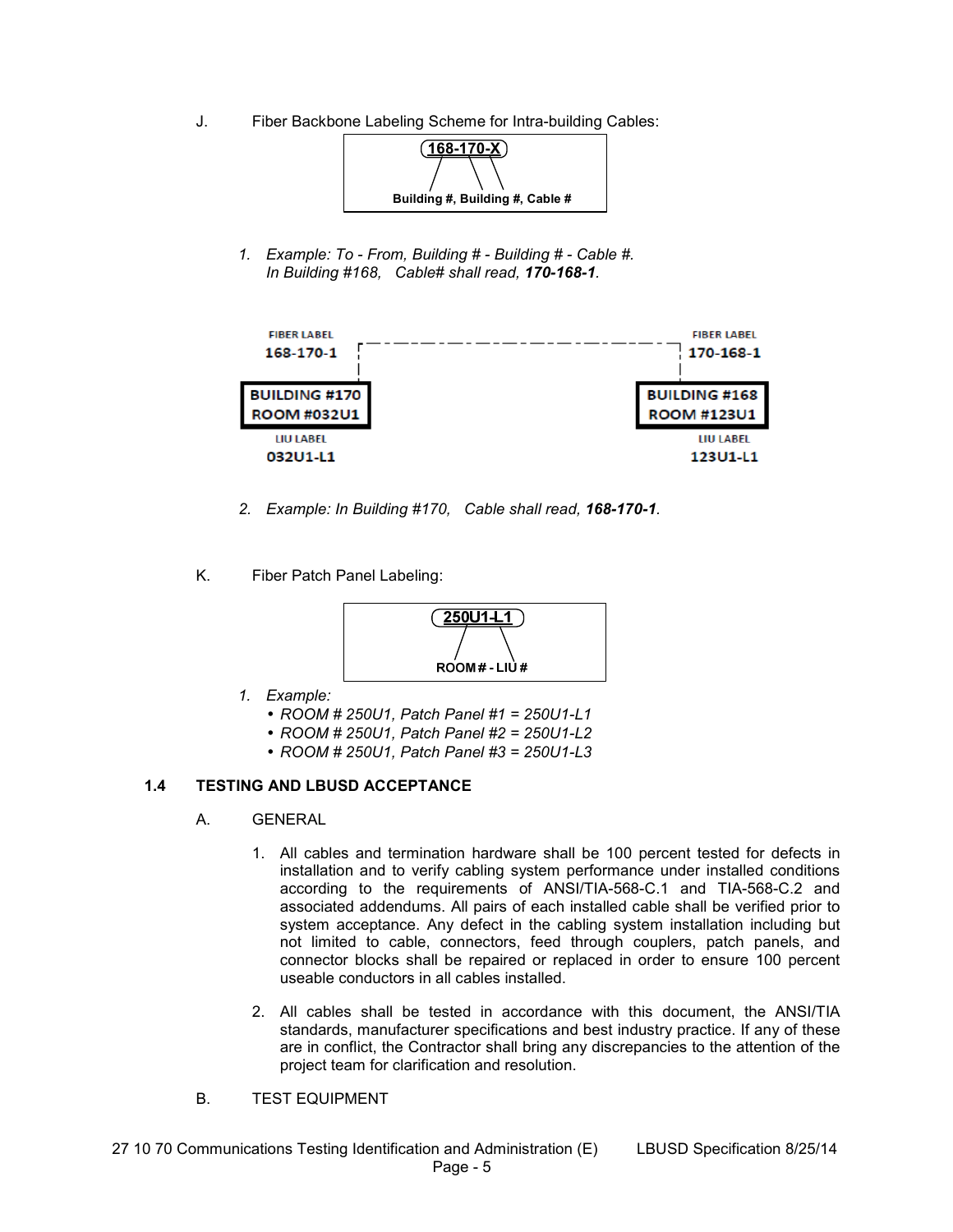- 1. UTP cable tests shall be conducted with Fluke testers with test results submitted with the latest version of Linkware software.
- 2. All balanced twisted-pair field testers shall be factory calibrated each calendar year by the field test equipment manufacturer as stipulated by the manuals provided with the field testing unit. The calibration certificate shall be provided for review prior to the start of testing.
- 3. Autotest settings provided in the field tester for testing the installed cabling shall be set to the default parameters.
- 4. Test settings selected from options provided in the field testers shall be compatible with the installed cabling to be tested.

#### C. COPPER PERMANENT LINK TESTING

- 1. All twisted-pair copper cable links shall be tested for continuity, pair reversals, shorts, opens and performance as indicated below. Additional testing is required to verify Category performance.
- 2. Continuity Each pair of each installed cable shall be tested using a test unit that shows opens, shorts, polarity and pair-reversals, crossed pairs and split pairs. Shielded/screened cables shall be tested with a device that verifies shield continuity in addition to the above stated tests. The test shall be recorded as pass/fail as indicated by the test unit in accordance with the manufacturers' recommended procedures, and referenced to the appropriate cable identification number and circuit or pair number. Any faults in the wiring shall be corrected and the cable re-tested prior to final acceptance.
- 3. Length Each installed cable link shall be tested for installed length using a TDR type device. The cables shall be tested from patch panel to patch panel, block to block, patch panel to outlet or block to outlet as appropriate. The cable length shall conform to the maximum distances set forth in the ANSI/TIA-568-C Standard. Cable lengths shall be recorded, referencing the cable identification number and circuit or pair number. For multi-pair cables, the shortest pair length shall be recorded as the length for the cable.
- 4. Category 6 balanced twisted-pair horizontal, whose length does not exceed 90 m (295 ft) for the basic link, and 100 m (328 ft) for the channel shall be 100 percent tested according to ANSI/TIA-568-B.1. Test parameters include wire map, length, NEXT loss (pair-to-pair), NEXT loss (power sum), ELFEXT loss (pair-to-pair), ELFEXT loss (power sum), return loss, insertion loss, propagation delay, and delay skew.
- 5. Perform 250 MHz near end cross talk (NEXT) and attenuation tests for Category 6 systems installations.
- 6. Category 6 Links. Perform UTP link tests in accordance with TIA/EIA-568.B.1, B.2 and manufactures guidelines.
- 7. Category 6 tests shall include wire map, length, attenuation, NEXT, PSNEXT, ELFEXT, PSELFEXT, RL and propagation delay.
- 6. All installed category 6 channels shall perform +3dB of headroom or better than the minimum requirements.
- 7. Category 5e balanced twisted-pair horizontal, whose length does not exceed 90 m (295 ft) for the basic link, and 100 m (328 ft) for the channel shall be 100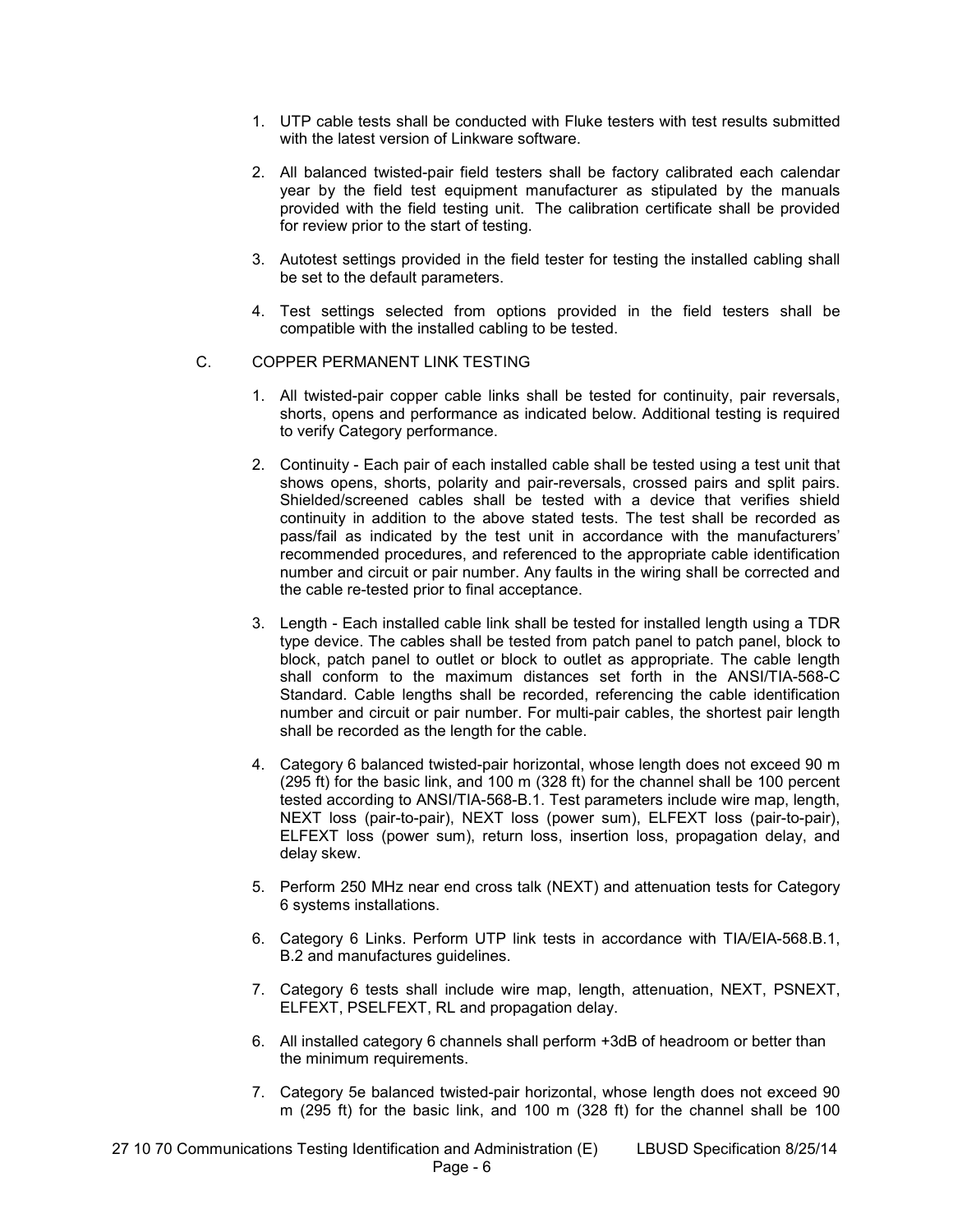percent tested according to ANSI/TIA-568-B.1. Test parameters include wire map, length, NEXT loss (pair-to-pair), NEXT loss (power sum), ELFEXT loss (pair-to-pair), ELFEXT loss (power sum), return loss, insertion loss, propagation delay, and delay skew.

- 8. Perform 100 MHz near end cross talk (NEXT) and attenuation tests for Category 5e systems installations.
- 9. Category 5e Links. Perform UTP link tests in accordance with TIA/EIA-568 C.1, C.2 and manufactures guidelines.
- 10. Category 5e Tests shall include wire map, length, attenuation, NEXT, PSNEXT, ELFEXT, PSELFEXT, RL and propagation delay.
- D. FIBER TESTING
	- 1. All backbone fiber testing shall be performed on all fibers in the completed endto-end system. There shall be no splices unless clearly defined. Testing shall consist of an end-to-end power meter test performed per TIA-455-53A. The system loss measurements shall be provided at 850 and 1300 nanometers for multimode fibers and 1310 and 1550 nanometers for singlemode fibers. These tests also include continuity checking of each fiber strand.
	- 2. All backbone multimode fiber cabling shall be tested at both 850 nm and 1300 nm (or 1310 and 1550 nm for singlemode) bi-directionally utilizing an OTDR test unit.
	- 3. Test set-up and performance shall be conducted in accordance with ANSI/TIA-526-14 Standard, Method B.
	- 4. Where links are combined to complete a circuit between devices, the Contractor shall test each link from end to end to ensure the performance of the system. Only basic link test is required. The contractor can optionally install patch cords to complete the circuit and then test the entire channel. The test method shall be the same used for the test described above. The values for calculating loss shall be those defined in the ANSI/TIA 568-C.3 Standard.
	- 5. Attenuation testing shall be performed with a stable launch condition using twometer jumpers to attach the test equipment to the cable plant. The light source shall be left in place after calibration and the power meter moved to the far end to take measurements.

#### **1.5 SYSTEM DOCUMENTATION**

- A. Upon completion of the installation, the contractor shall provide 3 full documentation sets to the LBUSD for approval. Documentation shall include the items detailed in the sub-sections below.
- B. Documentation shall be submitted within 10 working days of the completion of each testing phase (e.g. subsystem, cable type, area, floor, etc.). This is inclusive of all test result and draft as-built drawings. Draft drawings may include annotations done by hand. Machine generated (final) copies of all drawings shall be submitted within 30 working days of the completion of each testing phase. At the request of the LBUSD, the contractor shall provide copies of the original test results.
- C. The LBUSD may request that a 10 percent random field re-test be conducted on the cable system, at no additional cost, to verify documented findings. Tests shall be a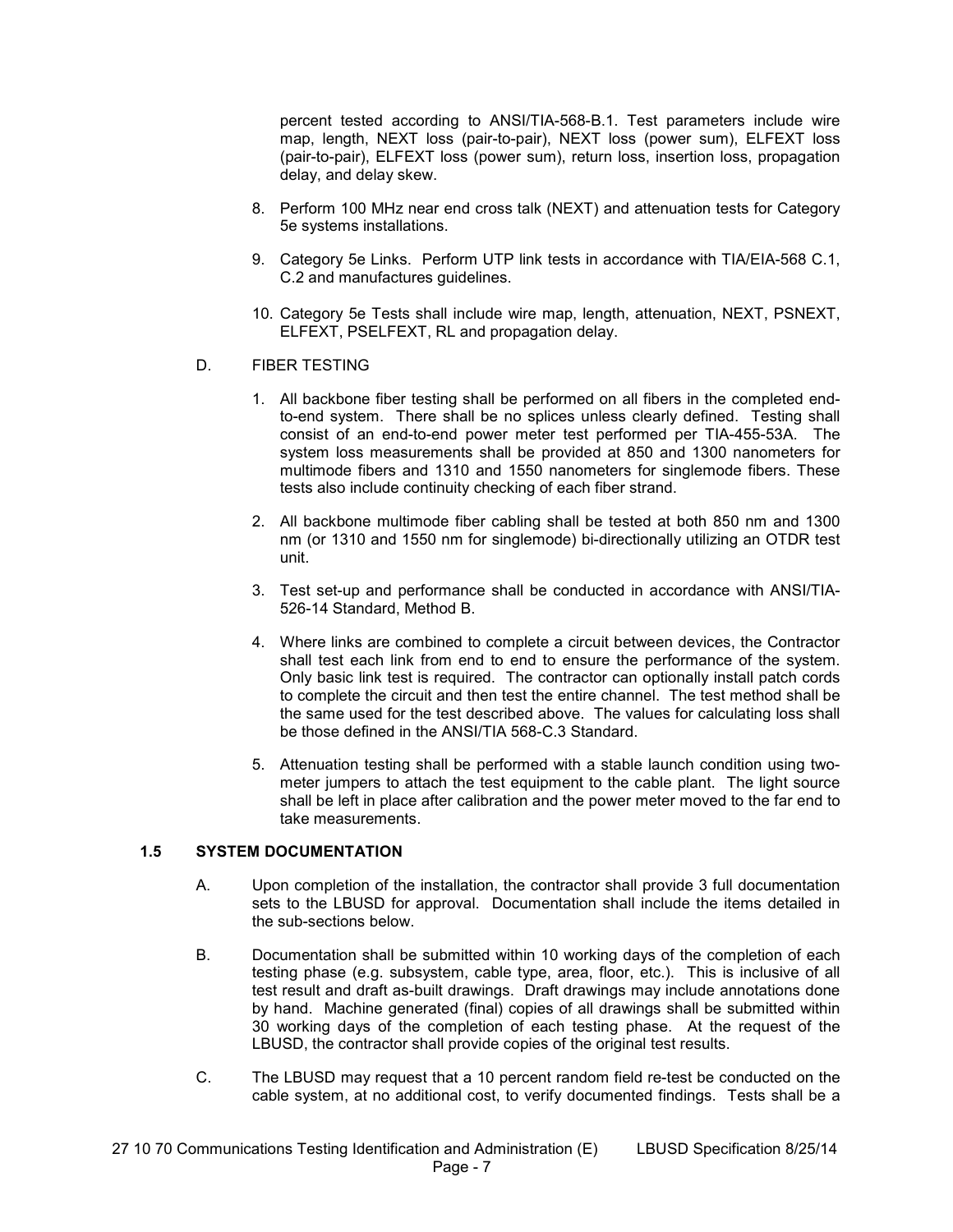repeat of those defined above. If findings contradict the documentation submitted by the contractor, additional testing can be requested to the extent determined necessary by the LBUSD, including a 100 percent re-test. This re-test shall be at no additional cost to the LBUSD.

D. Contractor shall complete LBUSD-provided matrix to include data cabling patching information within the Telecommunications Rooms and MDF. Information to be provided shall include, and not be limited to; Room number, data outlet ID, Patch panel, patch panel port, switch, and switch port. Documentation shall be submitted within 30 days prior to the completion of the project.

## **1.6 TEST RESULTS**

- A. Test documentation shall be provided on compact disk within three weeks after the completion of the project. The disk shall be clearly marked on the outside front cover with the words "Project Test Documentation", the project name, and the date of completion (month and year). This compact disk shall include any and all software required to view test results. Test results file formats shall be in the original format extracted from the test unit. A file exported to an editable file format is not an acceptable alternate. The results shall include a record of test frequencies, cable type, conductor pair and cable (or outlet) I.D., measurement direction, reference setup, PASS/FAIL result, and crew member name(s). The test equipment name, manufacturer, model number, serial number, software version and last calibration date will also be provided at the end of the document. Unless the manufacturer specifies a more frequent calibration cycle, an annual calibration cycle is anticipated on all test equipment used for this installation. The test document shall detail the test method used and the specific settings of the equipment during the test as well as the software version being used in the field test equipment.
- B. The field test equipment shall meet the requirements of ANSI/TIA-568-B.1 and TIA-568-B.2 including applicable TSB's and amendments. A Fluke tester shall be used to verify Category 6 cabling systems.
- C. Printouts generated for each individual wire (or fiber strand) by the test instrument shall be submitted as part of the documentation package. Alternately, the contractor must furnish this information in electronic form (compact disk). This compact disk shall contain the electronic equivalent of the test results as defined by the bid specification and be of the native format complete with software required to view the test data.
- D. When repairs and re-tests are performed, the problem found and corrective action taken shall be noted, and both the failed and passed test data shall be documented.

### **1.7 AS-BUILT DRAWINGS**

A. The drawings are to include cable routes and outlet locations. Outlet locations shall be identified by location and complete jack number. Numbering, icons, and drawing conventions used shall be consistent throughout all documentation provided. The LBUSD will provide floor plans in paper and electronic (DWG, AutoCAD 2007 or later) formats on which as-built construction information can be added. These documents will be modified accordingly by the contractor to denote as-built information as defined above and returned to the LBUSD.

### **1.8 WARRANTY**

A. An Extended Product Warranty shall cover all labor and materials. Warranty shall be provided from the Product Manufacturer, which warrants functionality of all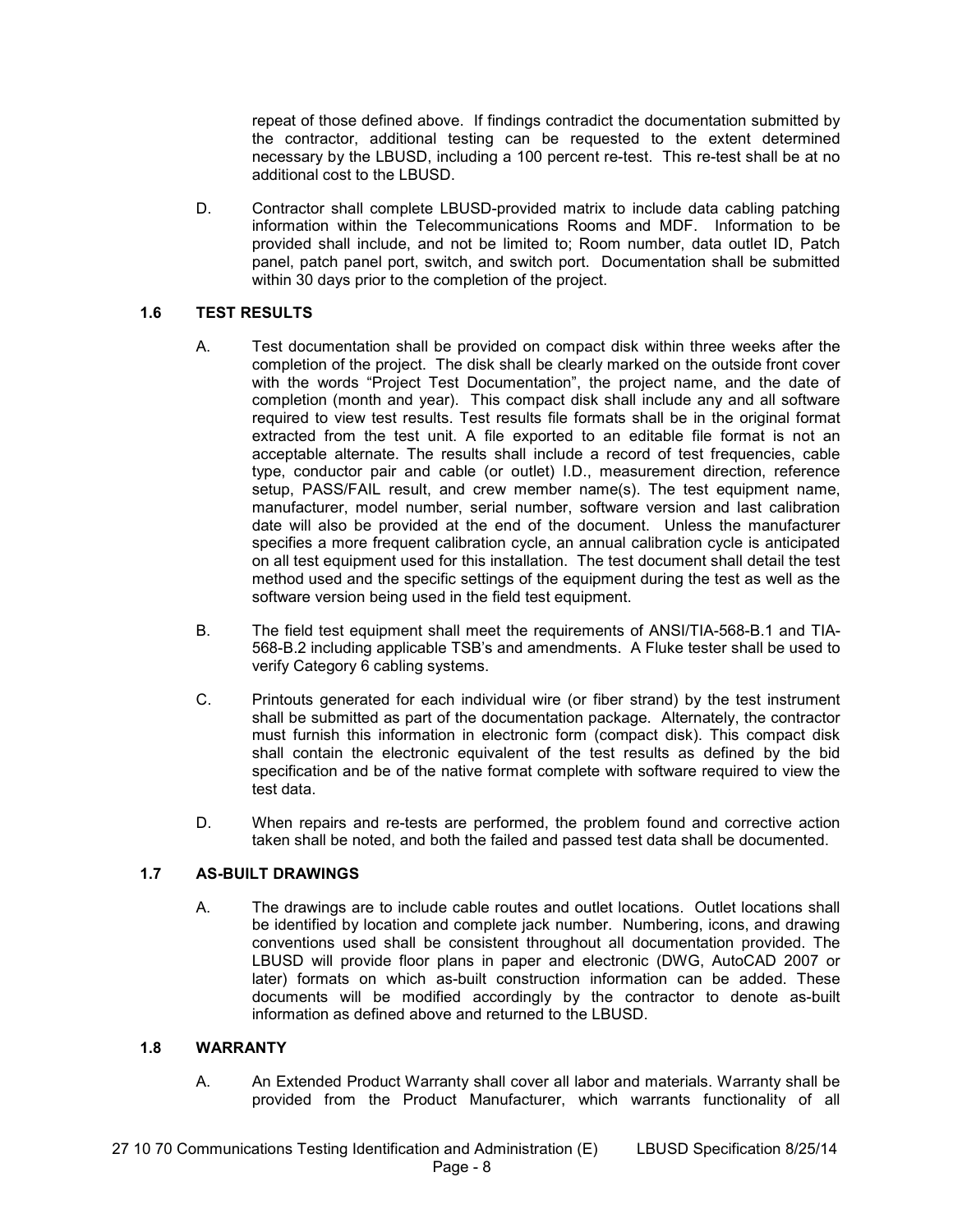components used in the system for no less than 20 years from the date of registration. The Extended Product Warranty shall warrant the installed horizontal and backbone copper UTP, and the backbone fiber optic portions of the cabling system. The Warranty shall cover the failure of the wiring system to support the applications that are designed for the link/channel specifications of TIA-568-C.1 and TIA-568-C.2. These applications included, but are not limited to, 10BASE-T, 100BASE-T, 1000BASE-T, and 155 Mbps ATM. The Contractor shall be certified to install the product to qualify for the Manufacturer Extended Product Warranty. As part of the proposal, contractor shall submit documentation explaining how the proposed manufacturer will support future applications over Category 5e or Category 6.

### **1.9 FINAL LBUSD ACCEPTANCE AND SYSTEM CERTIFICATION**

A. Successful completion of the installation, in-progress and final inspections, receipt of the test and as-built documentation, and successful performance of the cabling system for a two-week period will constitute acceptance of the system. Upon successful completion of the installation and subsequent inspection, the LBUSD shall be provided with a numbered certificate from the Manufacturer registering the installation. LBUSD will appoint an authorized agent that will sign a formal acceptance document upon completion of all of the above.

## **PART 2 - PRODUCTS (Not Used)**

**PART 3 - EXECUTION (Not Used)** 

#### **END OF SECTION**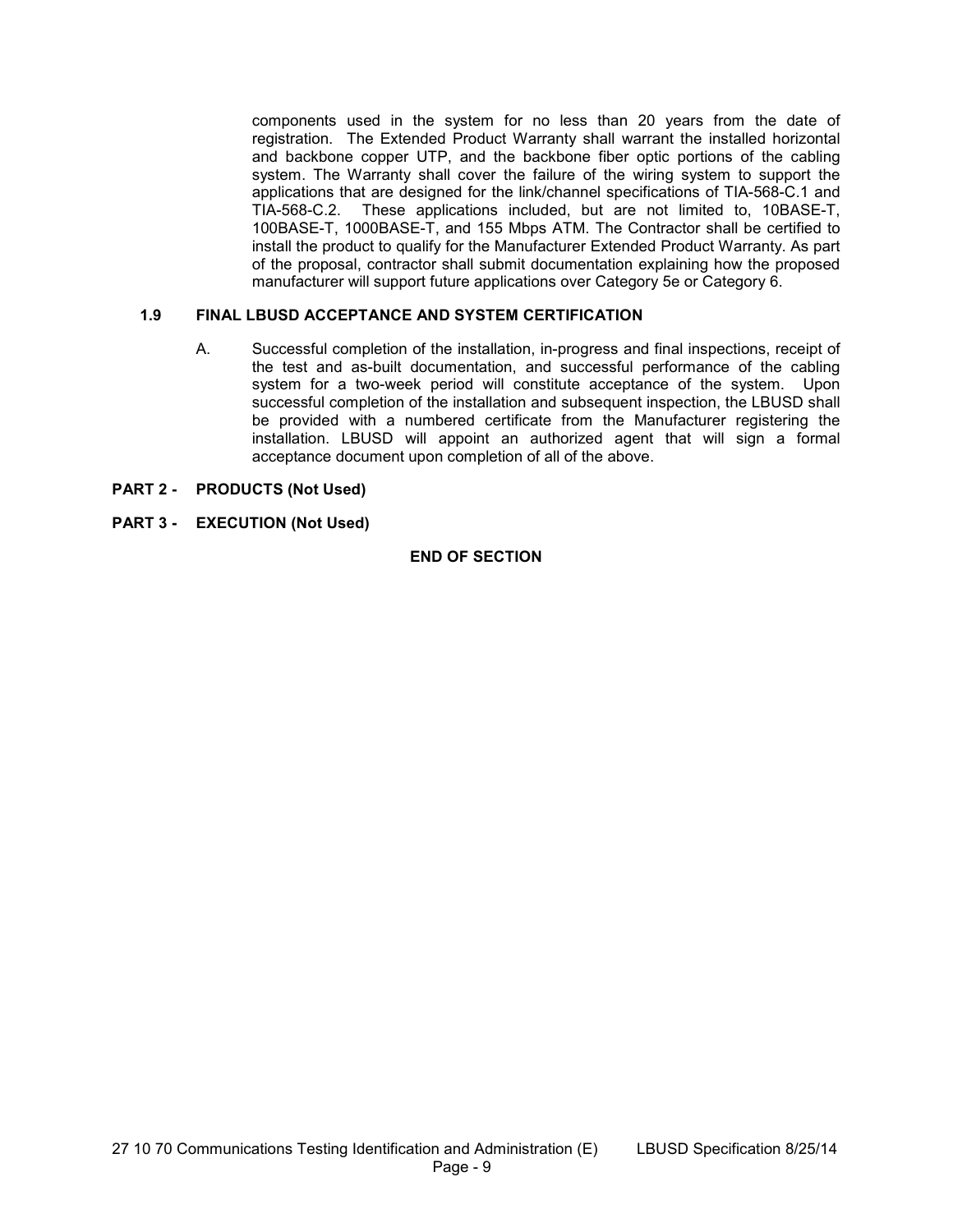

## **SECTION 27 11 16**

## **COMMUNICATIONS CABINETS AND ENCLOSURES**

#### **PART 1 - GENERAL**

# **1.1 RELATED DOCUMENTS**

- A. SECTION 27 05 05 COMMON WORK RESULTS FOR COMMUNICATIONS, this document describes the LBUSD products, execution, qualifications, manufacturer warranties, and coordination requirements relating to furnishing and installing a complete, turn-key Communications Cabling System.
- B. SECTION 27 05 26 GROUNDING AND BONDING FOR COMMUNICATIONS SYSTEMS, this document describes the products and execution requirements relating to furnishing and installing Grounding/Earthing and Bonding for Communications Systems.
- C. SECTION 27 05 28 PATHWAYS FOR COMMUNICATIONS SYSTEMS, this document describes the products and execution requirements relating to furnishing and installing Telecommunications Cabling pathways. Communication cabling support is covered under this document.
- D. SECTION 27 05 28.36 CABLE TRAYS FOR COMMUNICATIONS SYSTEMS, This document describes the products and execution requirements relating to furnishing all necessary labor, supervision, materials, equipment, tests and services to install complete cable tray systems to support low-voltage signal and communications cabling as shown on the drawings.
- E. SECTION 27 10 70 COMMUNICATIONS TESTING, IDENTIFICATION AND ADMINISTRATION, this document describes the products and execution requirements relating to testing, labeling, warranties and As-Builts related to Communications Cabling Systems.
- F. SECTION 27 11 19 COMMUNICATIONS PATCH PANELS, this document describes the products and execution requirements relating to furnishing and installing Structured Communications Cable System (SCCS) Category 6 patch panels are covered under this document.
- G. SECTION 27 13 23 COMMUNICATIONS OPTICAL FIBER BACKBONE CABLING, this document describes the products and execution requirements relating to furnishing and installing Telecommunications Cabling Optical fiber backbone cabling and terminations are covered in this document.
- H. SECTION 27 15 00.19 DATA COMMUNICATIONS HORIZONTAL CABLING, this document describes the products and execution requirements relating to furnishing and installing Horizontal Cabling. Data Communications Horizontal Cabling is covered under this document.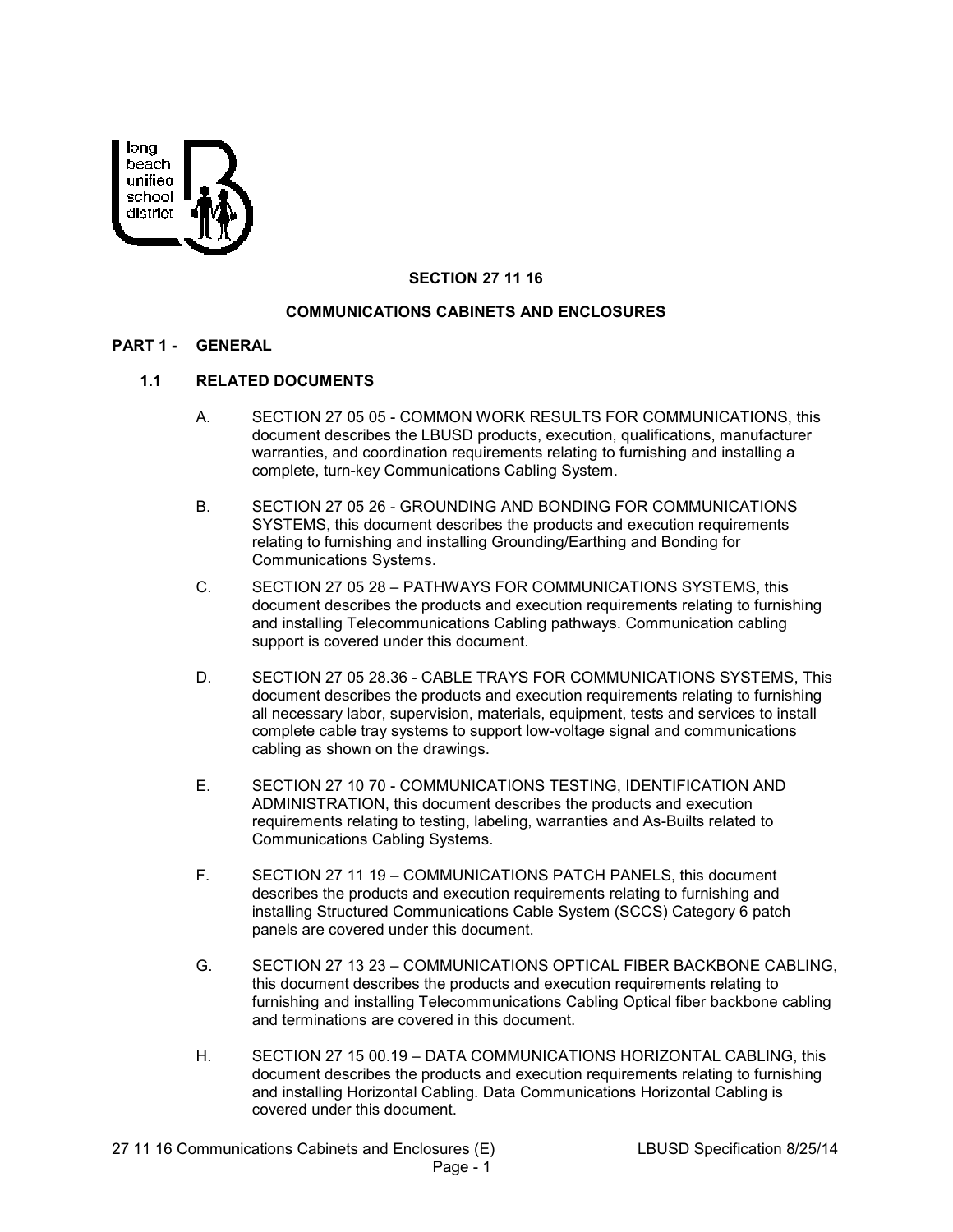I. SECTION 27 15 43 - COMMUNICATIONS FACEPLATES AND CONNECTORS, this document describes the products and execution requirements relating to furnishing and installing faceplates, connectors and Category 6 patch cords. Communications faceplates and connectors are covered under this document.

## **1.2 WORK INCLUDED**

A. Provide all labor, materials, tools and equipment required for the complete installation of work called for in the Construction Documents

## **1.3 SCOPE OF WORK**

- A. This document describes the products and execution requirements relating to furnishing and installing Communication Equipment Room Fittings of cabinets, cable management, and telecommunications backboards are covered under this document.
- B. This section includes minimum requirements for the following:
	- 1. Equipment Cabinets
	- 2. MDF Cabinet Mounted LCD Monitor/Keyboard Drawer
	- 3. Cable Management
	- 4. Wall Mounted Equipment Enclosures
	- 5. Rack mounted power distribution strips
	- 6. Cable Runway
	- 7. Telecommunications Backboards

# **1.4 APPROVED PRODUCTS**

- A. Approved equipment cabinet manufacturer: Hoffman
- B. Approved horizontal cable manager manufacturer: Hoffman
- C. Approved wall mounted equipment enclosure manufacturer: Hoffman
- D. Approved cable runway manufacturer: Chatsworth Products Inc.
- E. Approved power distribution strip manufacturer: Chatsworth Products Inc. or LBUSD approved equal.
- F. Approved MDF Cabinet Mounted LCD Monitor/Keyboard Drawer: APC or LBUSD approved equal.

### **1.5 DEFINITIONS**

## **1.5.1 Main Distribution Frame (MDF)**

A. A physical concentration or central location for terminating backbone cables to interconnect with local exchange carrier (LEC) equipment at the activity minimum point of presence. The MDF generally includes vendor specific components to support voice and data circuits, building surge protector assemblies, main cross connect blocks, equipment support frames, and plywood backboard (if MDF is wall mounted). Depending upon local site conditions, the MDF and IDF may be identical.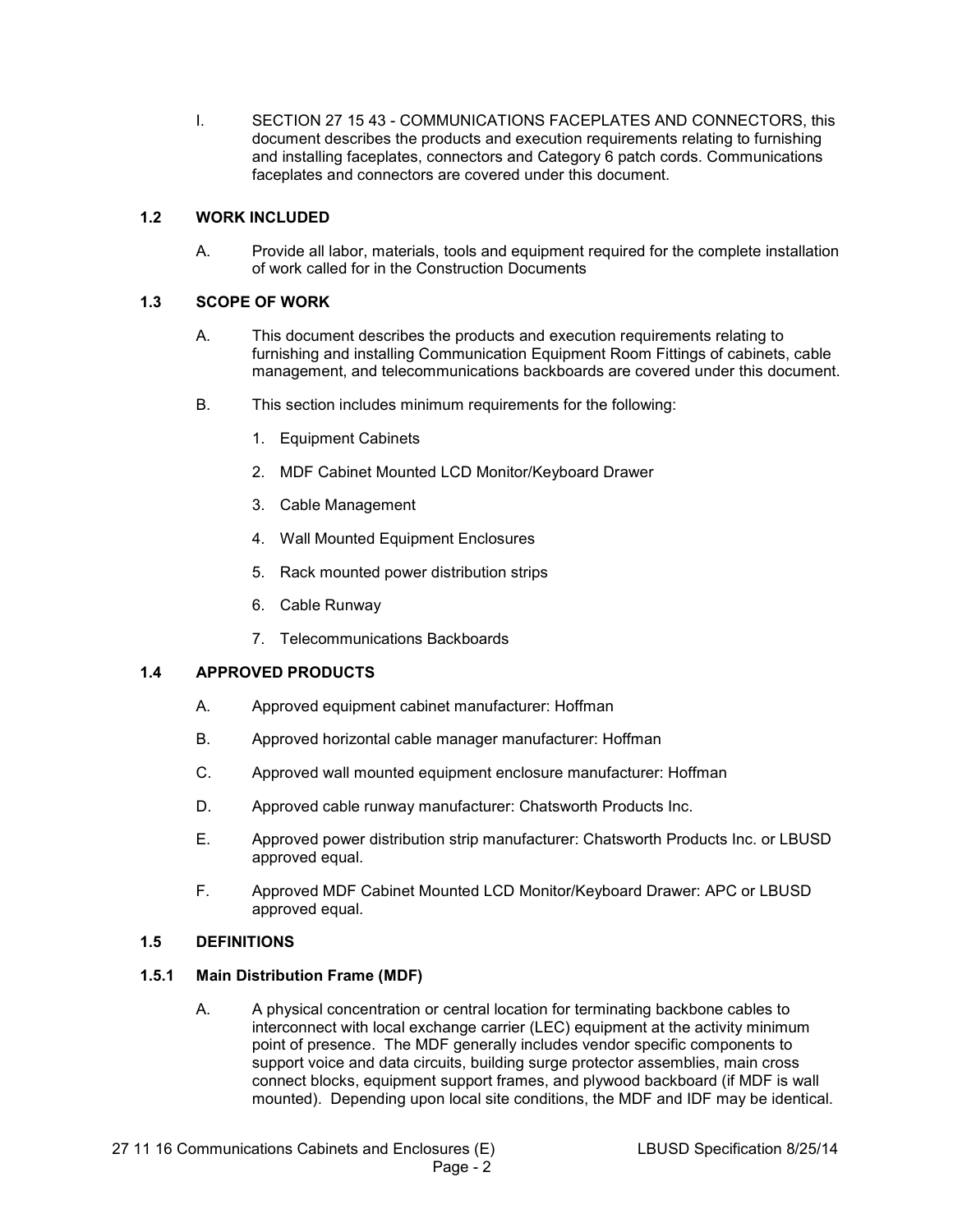### **1.5.2 Intermediate Distribution Frame (IDF)**

A. An intermediate termination point for horizontal wiring and cross connections normally within another structure separate from the MDF.

### **PART 2 - PRODUCTS**

#### **2.1 COMMUNICATIONS EQUIPMENT ROOM FITTINGS**

A. Provide main distribution frames (MDF) and intermediate distribution frames (IDF's), per each project site walk for terminating and cross connecting permanent cabling.

#### **2.2 WALL MOUNTED EQUIPMENT ENCLOSURES**

- A. Fully enclosed lockable, modular type steel construction and treated to resist corrosion.
- B. Front door shall include tinted, safety glass window.
- C. IDF cabinets shall be wall mount/swing out type and provide 19" rack mounting with a minimum static load rating of 300 lbs for 36" high unit and 500 lbs for 72" high unit.
- D. Rack shall be designed to allow for left or right-hand swing. Dimensions shall be a *minimum* of 36.02"H X 23.62" W X 30.01" D.
- E. In selected cases, a 72.05" high cabinet will be used. Larger cabinet size will be determined on a project-by-project basis.
- F. Cabinet shall be mounted on plywood backboard in location to be determined.
- G. Contractor shall be responsible for determining correct cabinet mounting and anchoring methods that will safely support the combined weight of the cabinet and data network components that will occupy the cabinet.
- H. Cabinet mounting and anchoring methods shall comply with LBUSD and State building and safety codes.
- I. When wall mounted cabinets are installed in classrooms, the contractor shall responsible for providing and installing Acoustical Absorber foam material on inside, back of cabinet. Acoustical Absorber shall be flexible, ½" thick, polyurethane, adhesive backed foam.
- J. Drywall screws shall not be used for mounting of cabinets.
- K. Contractor shall be responsible for ensuring that cabinet mounting and anchoring methods comply with Part 3- Execution 3.1.3.
- L. Manufacturer: Hoffman AccessPlus II Double-Hinge Wall-Mount Cabinet.

### **2.3 EQUIPMENT CABINETS**

- A. The unit shall be designed to provide a secure, managed environment for computer and networking equipment with a static load rating of 1500 lbs.
- B. The unit shall conform to EIA/ECA-310-E standard with square mounting holes to accommodate industry standard 19" rack mount equipment, fasteners and cage nuts.
- C. The unit shall be designed with four (4) vertical posts to allow rack mount equipment installation utilizing four (4) vertical mounting rails.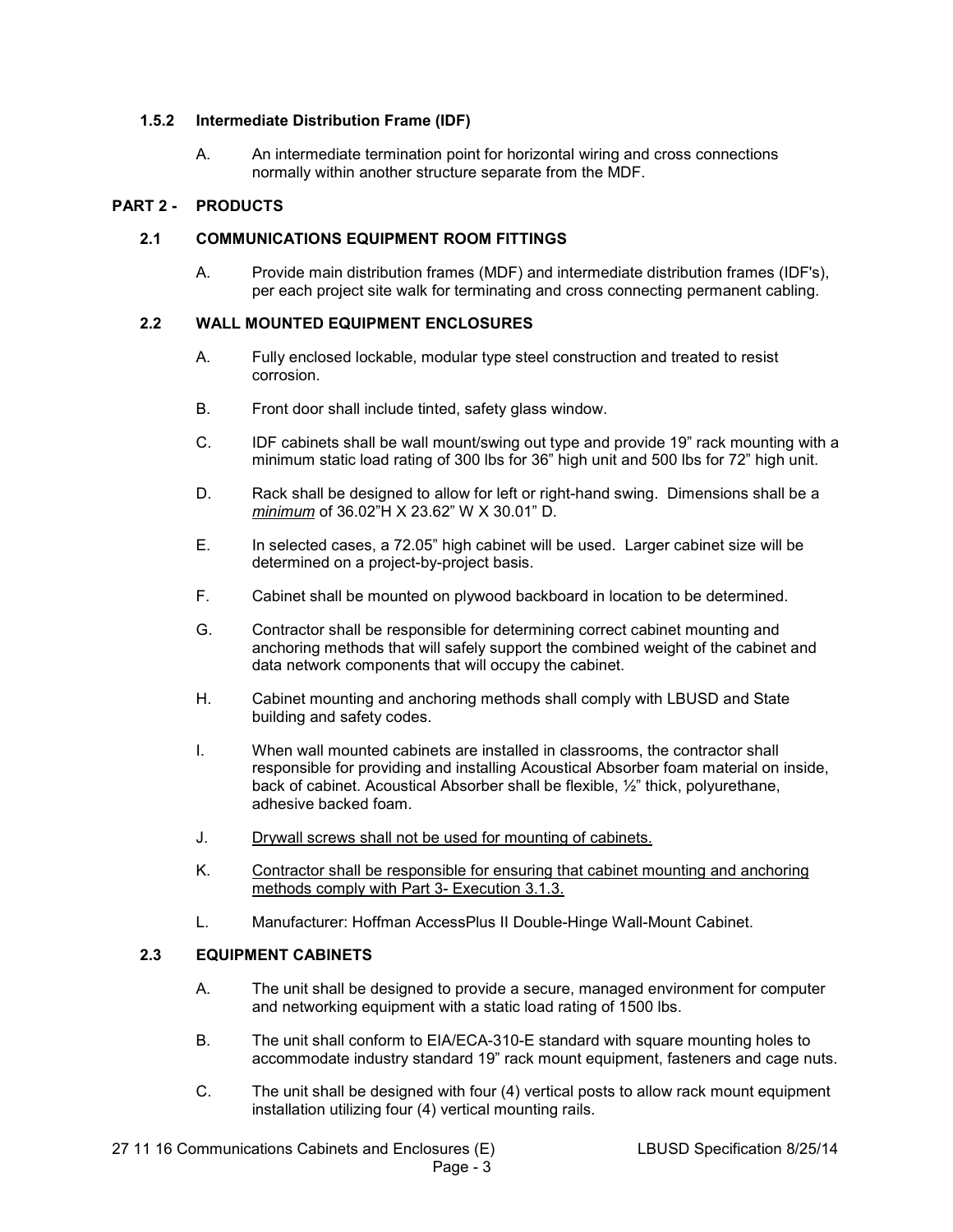- D. The unit shall provide 42U of equipment vertical mounting space (1U=1.75" or 44.45mm).
- E. The vertical mounting rails shall be adjustable to allow different mounting depths.
- F. The unit shall include minimum 60 sets of caged nuts, mounting screws, cup washers, and caged nut installation tool for the mounting of equipment inside the unit.
- G. Both front and rear doors shall consist of quick release hinges allowing for quick and easy detachment without the use of tools.
- H. The front and rear doors shall open a minimum of 180 degrees to allow easy access to the interior.
- I. The front and rear doors shall be reversible so that it opens from either side.
- J. The base unit shall include removable side panels that are removed without tools using easy finger latches for fast access to cabling and equipment.
- K. All weight bearing components shall be constructed from steel no less than 0.9mm (20 gauge).
- L. All metal parts shall be painted using a powder coat paint process.
- M. Plastic materials shall comply with Underwriters Laboratory Specification 94 with V-1 rating (UL94 V-1) or better.
- N. Provisions shall be provided for all enclosure panels and rack-mounted equipment to be earthed or grounded directly to the frame.
- O. Unit shall include a grounding kit containing terminated green/yellow jumper wires and associated hardware.
- P. Units shall be equipped with vertical wire management rings.
- Q. Each cabinet installed shall have one (19"Wx3"Dx3"H) horizontal wire manager installed at top/rear portion of the cabinet.
- R. Units shall be equipped with vented front window door and perforated rear doors with key locks, perforated top and solid side panels.
- S. Baying brackets shall be provided where mounting multiple cabinets are to be mounted together.
- T. Cabinet Frame with front and rear mesh doors.
- U. "Side Panels" required.
- V. Unit shall have base dimension of 82.30 inches in height by 23.94 inches in width by 43.28 inches in depth.
- W. Units shall be black in color.
- X. Cabinets shall be seismic/earthquake braced and anchored to floor.
- Y. Each campus MDF shall include two, free standing equipment cabinets.
- Z. Manufacturer: Hoffman Proline Server Cabinets.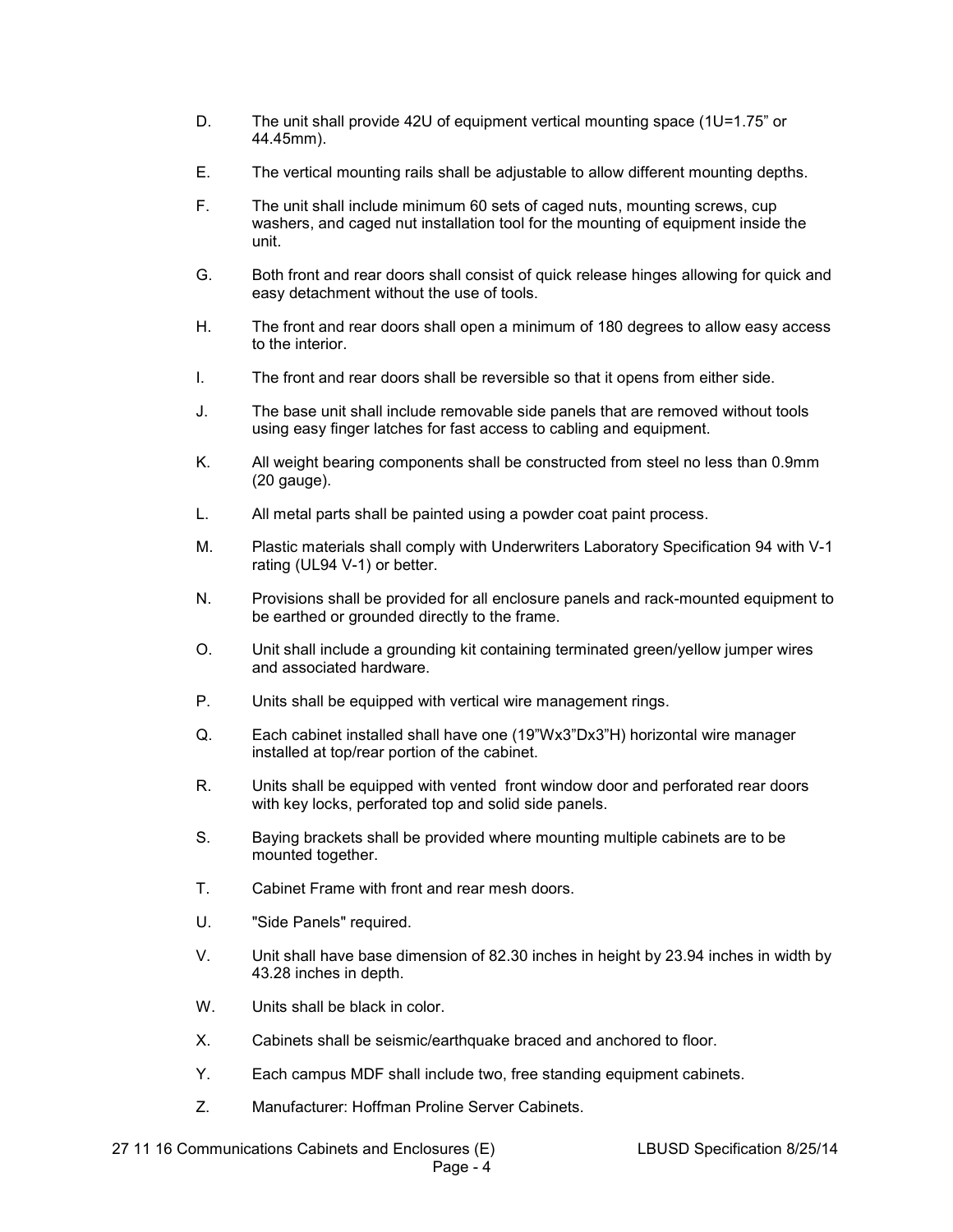## **2.4 MDF EQUIPMENT CABINET POWER DISTRIBUTION STRIP**

- A. Each equipment cabinet shall come equipped with two 5-foot power distribution strips with (10) 20 amp (NEMA 5-20R) receptacles mounted 6 inches on center.
- B. Manufacturer: Chatsworth Products Inc. or LBUSD approved equal.

### **2.5 MDF CABINET MOUNTED LCD MONITOR/KEYBOARD DRAWER**

- A. Contractor shall provide and install one rack-mounted LCD monitor/keyboard drawer at MDF cabinet location designated by LBUSD.
- B. Unit shall include full Size Keyboard, Energy Saver, adjustable mounting depth, Integrated Trackball, Low Cooling Requirements, Low Power Consumption, On-Screen Display (OSD) adjustments, PC mouse/keyboard/video support, PS/2 terminations, and Standard VGA termination.
- C. Characteristics: LCD monitor/keyboard shall be:
	- 1. Rack mounted LCD monitor/keyboard drawers shall only 1U (1.75") of rack space.
	- 2. 1024 X 768 Resolution, 15" TFT active matrix screen.
	- 3. Unit shall include cable management arm, mounting hardware, Qty 1 IEC to IEC 320 Power Cord, Qty 1 - IEC to NEMA 5-15P Power Cord.
	- 4. Nominal input voltage shall be 100, 120, 208, 230, 240 V.
	- 5. Input frequency (Hz) shall be 50/60 Hz.
	- 6. Input Connection Type shall be NEMA 5-15P, IEC-320 C14.
	- 7. Unit shall be equipped with power cord 6 feet in length (1.83 meters).
- D. Manufacture: APC or LBUSD approved equal

### **2.6 MDF CABINET SLIDING EQUIPMENT SHELVES**

- A. Contractor shall provide and install two rail-mounted sliding equipment shelves within every cabinet installed.
- B. Shall occupy 1U of rack space.
- C. Shall be equipped to slide out.
- D. Net Width 16.20 inches.
- E. Net Depth 37.40 inches.
- F. Color shall be black.
- G. Manufacturer: Hoffman Net Series or LBUSD approved equal

#### **2.7 CABLE RUNWAY**

A. Cable runway shall be installed in new campus MDF/IDF Rooms. Size: minimum 12 inch wide, plus side channel, as needed.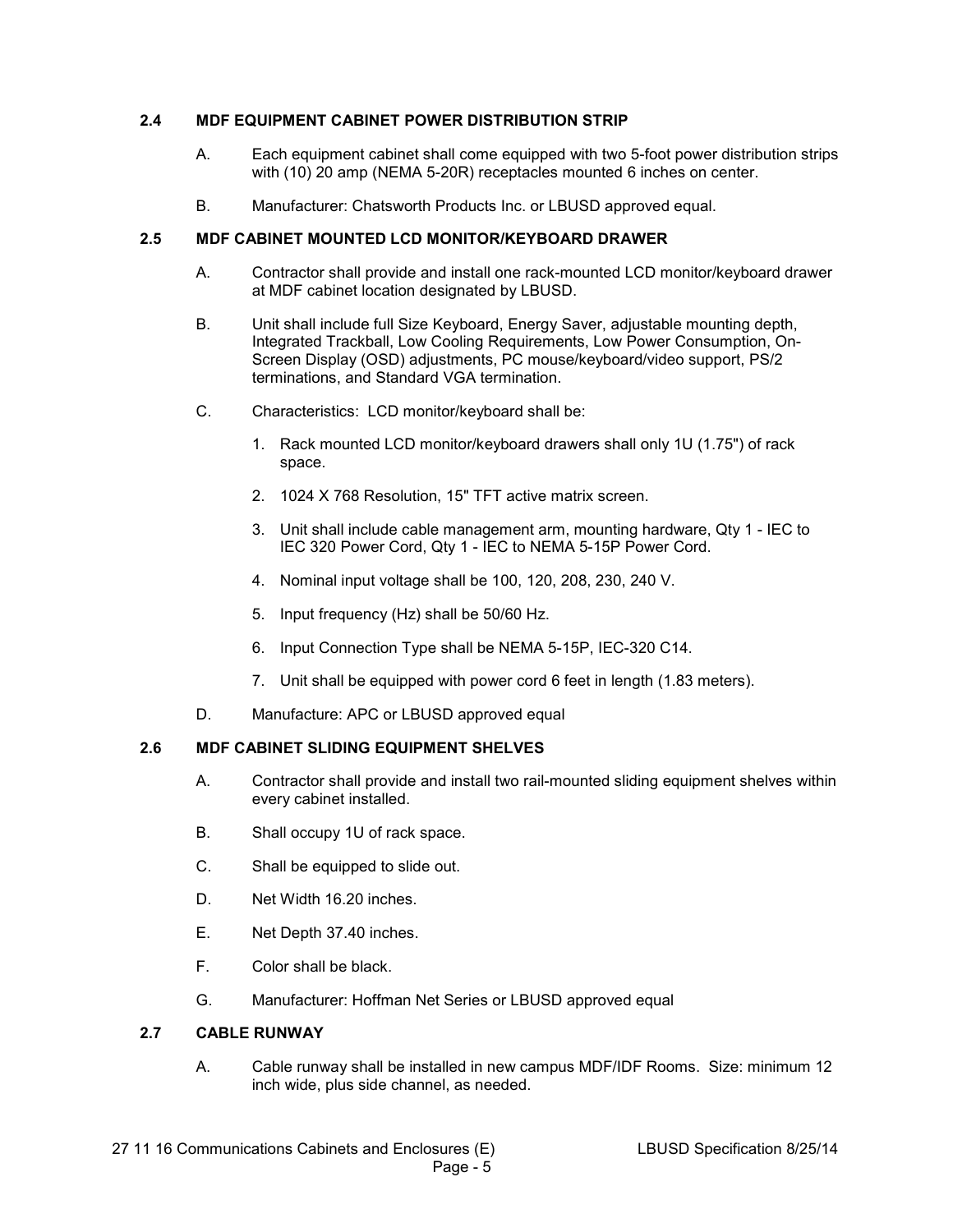- B. Classified by Underwriters Laboratories (UL) as suitable for equipment grounding.
- C. Cable runway shall be used for voice and, or data and video communications cabling only. No electrical wiring shall be placed in cable runway with voice and data cabling.
- D. Wall angle supports shall be steel angles. Ends to be smooth without hooks or projections. Brackets shall be able to support an end load of 600 lb. with a safety factor of 1.65.
- E. Elbows, Tee's, 90-degree bends and crosses: All horizontal and vertical 90-degree elbows, tees, 90-degree bends and crosses shall be made with right angle couplings, which clamp to the runway without the need for drilling or cutting.
- F. At all horizontal 90-degree bends, tees, and crosses, provide adjustable junction splice kits for large radius cable bends.
- G. Seismically supported by end wall supports, angular wall supports and communications equipment racks.
- H. Black baked enamel finish.
- I. Manufacturer: Chatsworth Products #10250-7XX or LBUSD approved equal.

### **2.8 CABLE MANAGEMENT**

- A. All equipment cabinets shall be equipped with horizontal cable management organizers for each fiber optic and UTP patch panel.
- B. Horizontal cables managers shall be single-sided with black finish and be 2 rack units in height. Horizontal cable managers shall have cable pass-thru, removable hinged cover and evenly spaced "fingers" designed to maintain and allow the entry and exit of jumper, patch, or cross-connect cables and/or wires in place.
- C. Horizontal cable managers shall be designed to extend past the frame to allow placement of equipment in any position within the rack. When mounted between equipment rack frame rails, they shall be securely mounted to equipment rack frame rails.
- D. Horizontal Cable Managers Manufacturer: Hoffman DCHS2.

### **2.9 TELECOMMUNICATIONS BACKBOARD**

- A. Provide fire rated plywood 3/4 inch thick, minimum 36"H X 24" W for mounting of wall mounted cabinets.
- B. Backboards shall be painted with a light color, nonconductive fire-resistant overcoat.
- C. Cabinet shall be mounted on plywood backboard in location to be determined.
- D. Contractor shall be responsible for determining correct backboard sizing, mounting and anchoring methods that will safely support the combined weight of the backboard, cabinet and data network components that will occupy the backboard.
- E. Backboard mounting and anchoring methods shall comply with LBUSD and State building and safety codes.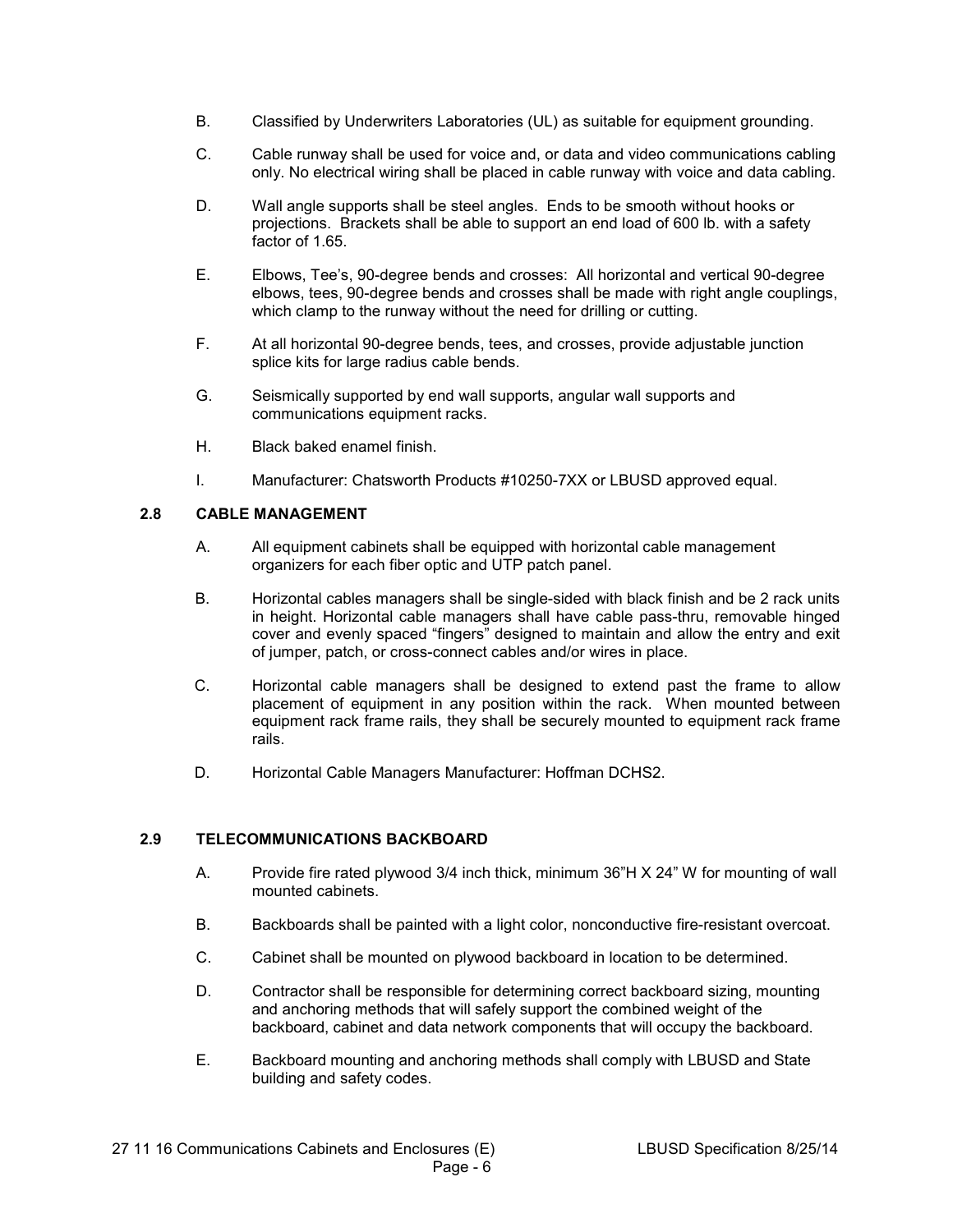- F. Contractor shall be responsible for ensuring that cabinet mounting and anchoring methods comply with Part 3- Execution 3.1.3.
- G. Drywall screws shall not be used to mount plywood backboards.

# **PART 3 - EXECUTION**

## **3.1 INSTALLATION**

- A. Telecommunications cabling and pathway systems, including the horizontal and backbone cable, pathway systems, telecommunications outlet/connector assemblies, and associated hardware shall be installed in accordance with TIA/EIA-568-B.1, B.2, B.3, TIA/EIA-569-A, NFPA 70, and UL standards as applicable.
- B. Cabling shall be connected in a star topology network.
- C. Contractor shall provide all necessary tools and materials not specified, (tie wraps, "d" rings, screws, consumables, hardware, etc.) and equipment, (ladders, hydraulic lifts, storage containers, etc.) necessary to provide a complete and operating system.
- D. Installation methodologies shall adhere to manufacturer installation procedures so as to not violate certifications (i.e. UL).
- E. All work shall be performed in a good workmanship-like manner leaving each location in the same or better condition as at the start of each project.
- F. The designated District representative shall be provided progress reports.
- G. Periodic on-site inspections will be done during the course of installation.
- H. The District reserves the right of "local jurisdiction" for final approval.

### **3.2 MDF/IDF CABLE INSTALLATION AND TERMINATION**

- A. Cables shall be dressed and terminated in accordance with the recommendations made in the TIA/EIA-568-B standard, manufacturer's recommendations and best industry practices.
- B. Pair untwist at the termination shall not exceed 3.18 mm (0.125 inch).
- C. Bend radius of the cable in the termination area shall not exceed 4 times the outside diameter of the cable.
- D. Cables shall be neatly bundled and dressed to their respective panels or blocks. Each panel or block shall be fed by an individual bundle separated and dressed back to the point of cable entrance into the rack or frame.
- E. The cable jacket shall be maintained as close as possible to the termination point.
- F. Each cable shall be clearly labeled on the cable jacket behind the patch panel at a location that can be viewed without removing the bundle support ties. Cables labeled within the bundle, where the label is obscured from view shall not be acceptable.

### **3.3 BACKBOARD AND EQUIPMENT SUPPORT CABINET**

A. Contractor shall coordinate with LBUSD, the MDF/IDF backboard and equipment support cabinet mounting locations and mounting methods. New MDFs shall be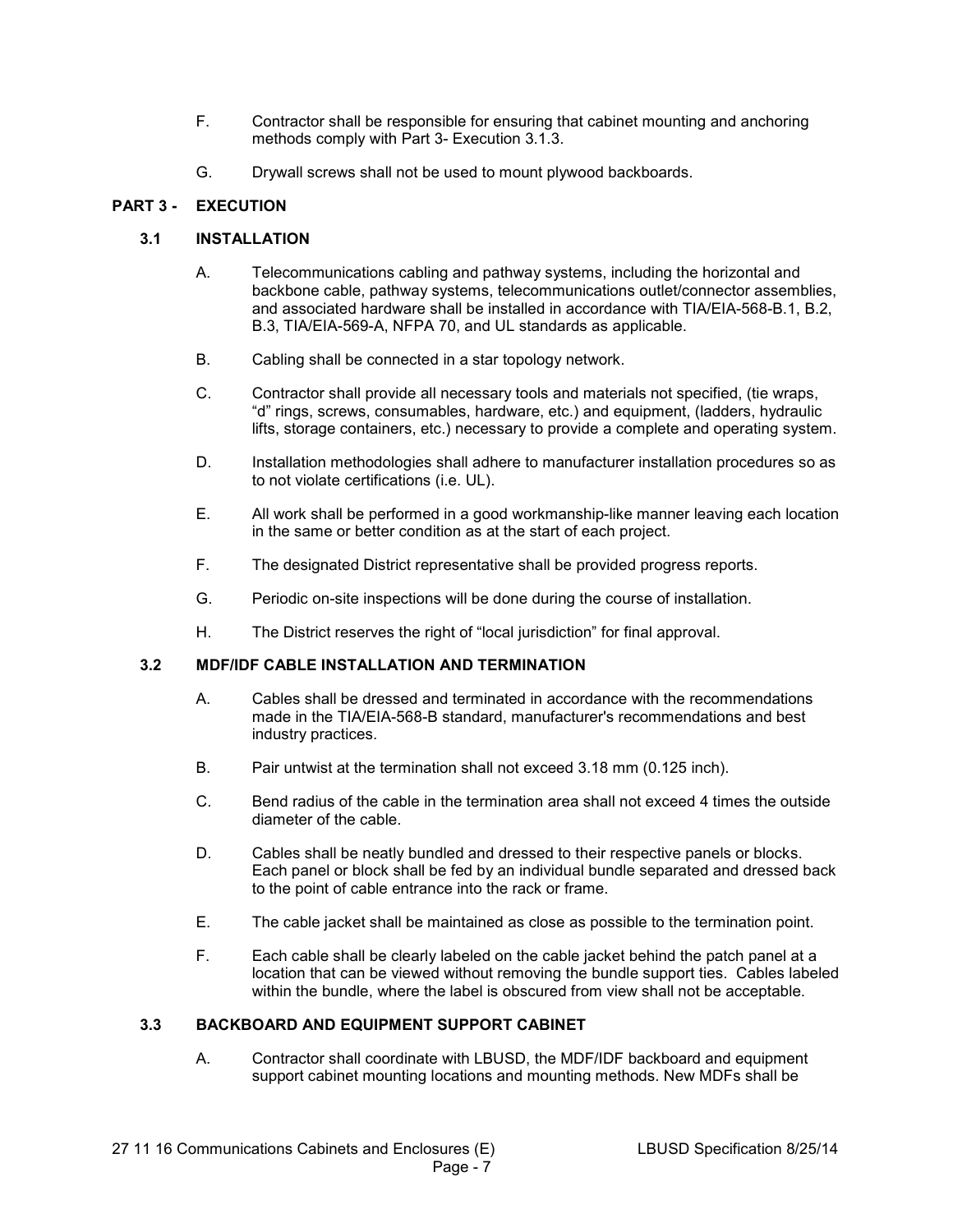provided with two, free standing equipment cabinets. Existing campuses may require wall mounted equipment cabinets.

- B. Free standing MDF equipment cabinets shall be seismically anchored to the floor and to the overhead cable runway.
- C. Wall mounted equipment support cabinet shall be mounted on plywood backboard in location to be determined. Quantities and locations to be coordinated with LBUSD.
- D. Contractor shall coordinate with LBUSD, the required equipment support cabinet dimensions.
- E. Contractor shall provide and install fasteners and anchors that are designed and rated for determined mounting surface and building construction type.
- F. Contractor shall provide and install fasteners and anchors that are designed and rated for the combined weight of the equipment support cabinet and its contents.
- G. Contractor shall be responsible for determining correct cabinet mounting and anchoring methods that will safely support the combined weight of the cabinet and data network components that will occupy the cabinet.
- H. Contractor shall install MDF/IDF plywood backboard and equipment support cabinet in such a manner, that a minimum of four (4) backboard fasteners and/or anchors are attached directly into wall framing studs, or if applicable, masonry wall.
- I. Contractor shall install MDF/IDF equipment support cabinet in such a manner, that a minimum of four (4) cabinet mounting point fasteners attaches the cabinet directly to the plywood backboard.
- J. Contractor shall not use dry wall screws as fasteners for backboard and cabinet.
- K. Cabinet mounting and anchoring methods shall comply with LBUSD and State building and safety codes.
- L. Contractor shall be responsible for costs of all repairs if equipment support cabinet installation methods are determined to be inadequate by LBUSD or if contractor provided and installed fasteners and/or anchors fail, resulting with the equipment support cabinet pulling away from wall or completely falling off of wall.

# **END OF SECTION**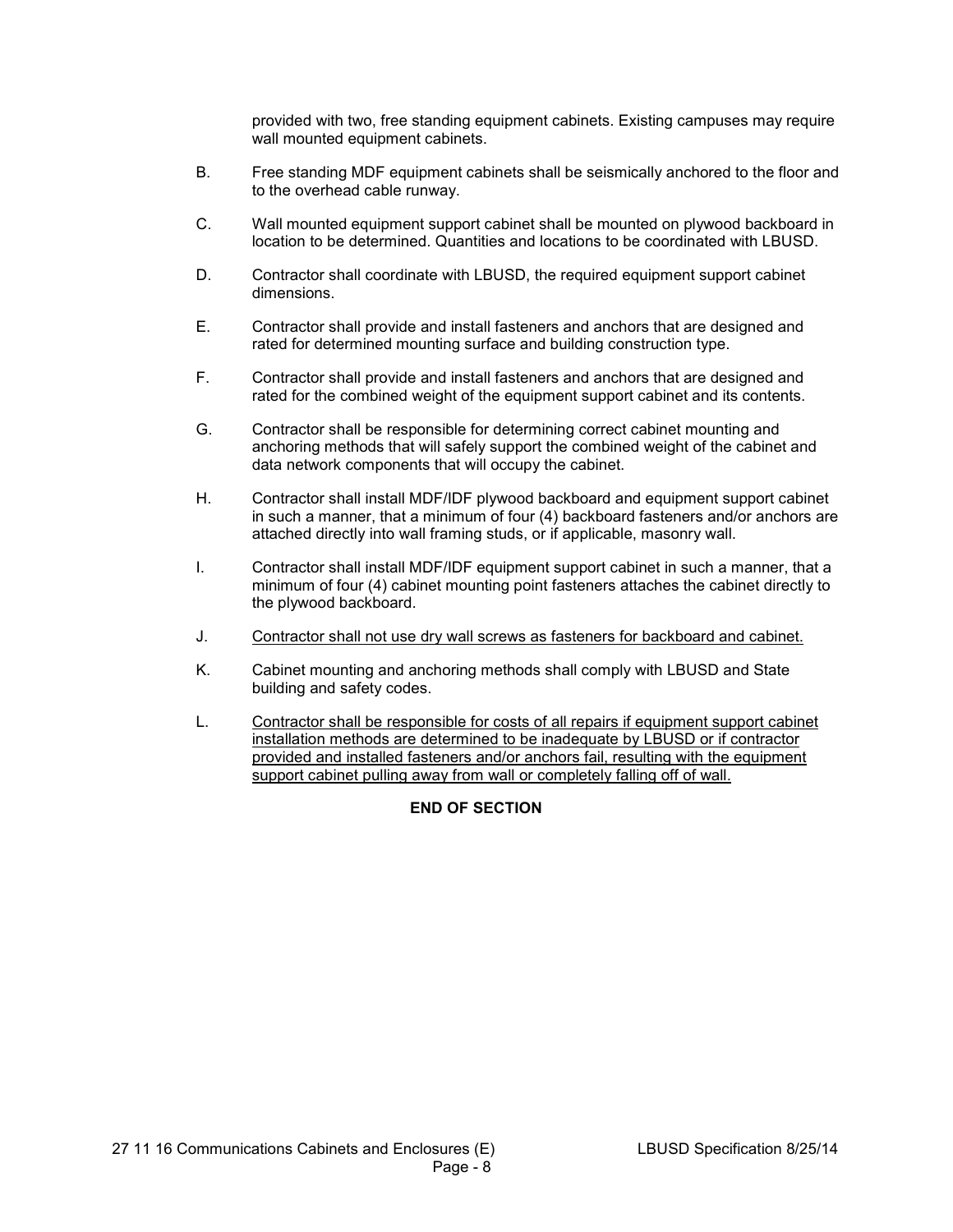

## **SECTION 27 11 19**

### **COMMUNICATIONS PATCH PANELS**

#### **PART 1 - GENERAL**

#### **1.1 RELATED DOCUMENTS**

- A. SECTION 27 05 05 COMMON WORK RESULTS FOR COMMUNICATIONS, this document describes the LBUSD products, execution, qualifications, manufacturer warranties, and coordination requirements relating to furnishing and installing a complete, turn-key Communications Cabling System.
- B. SECTION 27 05 26 GROUNDING AND BONDING FOR COMMUNICATIONS SYSTEMS, this document describes the products and execution requirements relating to furnishing and installing Grounding/Earthing and Bonding for Communications Systems.
- C. SECTION 27 05 28 PATHWAYS FOR COMMUNICATIONS SYSTEMS, this document describes the products and execution requirements relating to furnishing and installing Telecommunications Cabling pathways. Communication cabling support is covered under this document.
- D. SECTION 27 10 70 COMMUNICATIONS TESTING, IDENTIFICATION AND ADMINISTRATION, this document describes the products and execution requirements relating to testing, labeling, warranties and As-Builts related to Communications Cabling Systems.
- E. SECTION 27 11 16 COMMUNICATIONS CABINETS AND ENCLOSURES, this document describes the products and execution requirements relating to furnishing and installing Communication Equipment Room Fittings of cabinets, cable management, and telecommunications backboards are covered under this document.
- F. SECTION 27 13 23 COMMUNICATIONS OPTICAL FIBER BACKBONE CABLING, this document describes the products and execution requirements relating to furnishing and installing Telecommunications Cabling Optical fiber backbone cabling and terminations are covered in this document.
- G. SECTION 27 15 00.19 DATA COMMUNICATIONS HORIZONTAL CABLING, this document describes the products and execution requirements relating to furnishing and installing Horizontal Cabling. Data Communications Horizontal Cabling is covered under this document.
- H. SECTION 27 15 43 COMMUNICATIONS FACEPLATES AND CONNECTORS, this document describes the products and execution requirements relating to furnishing and installing faceplates, connectors and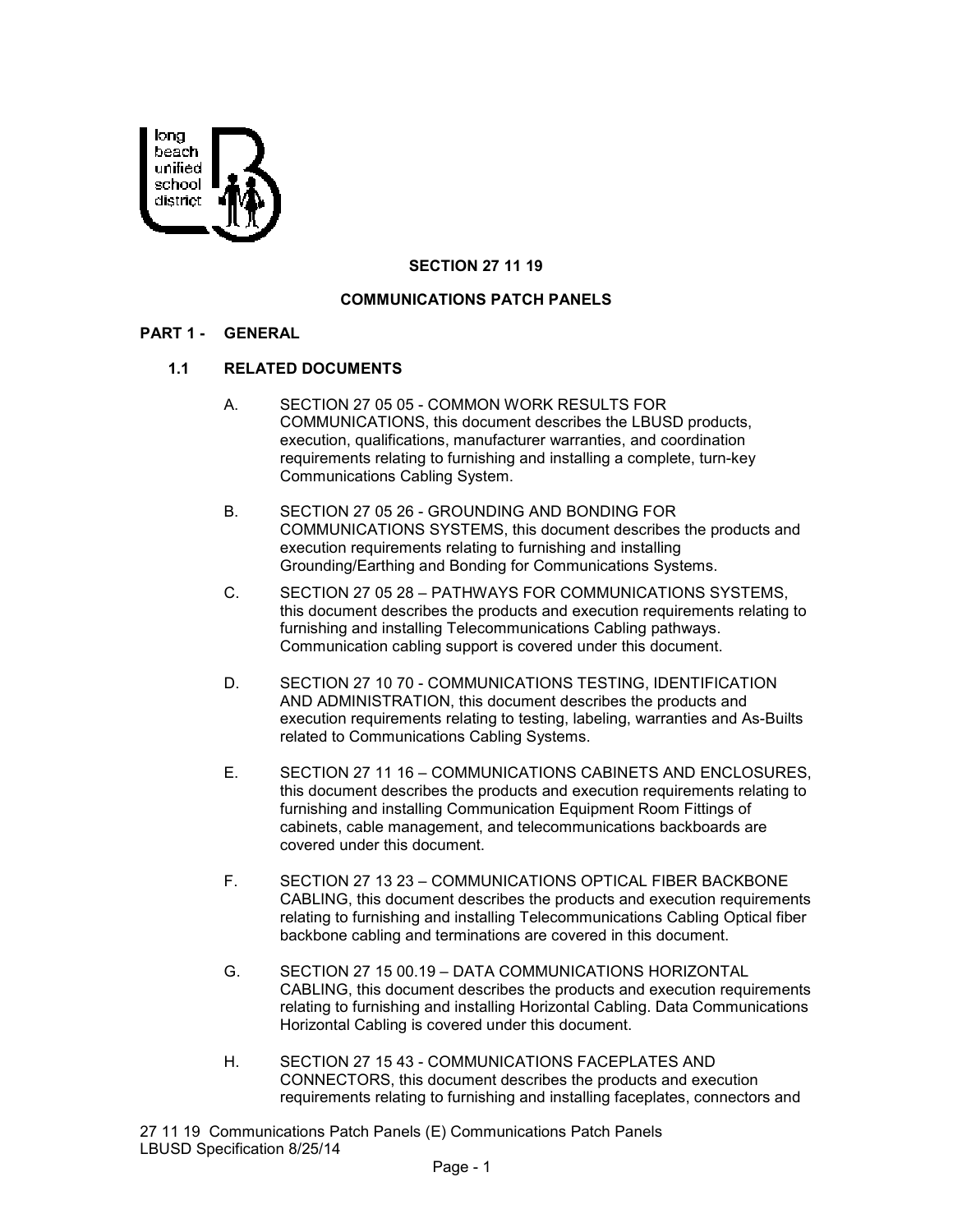Category 5e and Category 6 patch cords. Communications faceplates and connectors are covered under this document.

## **1.2 WORK INCLUDED**

A. Provide all labor, materials, tools and equipment required for the complete installation of work called for in the Construction Documents

# **1.3 SCOPE OF WORK**

- A. This document describes the products and execution requirements relating to furnishing and installing Structured Communications Cable System (SCCS) Category 6 patch panels and Category 5e patch panels are covered under this document.
- B. The MDF and/or IDF shall support a minimum of (2) 4-pair Unshielded Twisted Pair (UTP) Copper Cables to each work area outlet unless otherwise noted for specific locations. The cables shall be installed from the Work Area Outlet to the MDF or IDF located on the same floor, and routed to the appropriate enclosure serving that area and terminated as specified in this document.
- C. This section includes minimum requirements for the following:
	- 1. Patch panels
- D. All cables and related terminations, support and grounding hardware shall be furnished, installed, wired, tested, labeled, and documented by the telecommunications contractor as detailed in this document.
- E. Product specifications, general design considerations, and installation guidelines are provided in this document. Quantities of telecommunications outlets, typical installation details, cable routing and outlet types will be provided as an attachment to this document. If the bid documents are in conflict, this specification shall take precedence. The successful vendor shall meet or exceed all requirements for the cable system described in this document.
- F. The most recent versions of all documents apply to this project. If there is a conflict between applicable documents, the order above shall dictate the order of precedence in resolving the issue unless an enforceable local or national code is in effect.

### **1.4 SYSTEM CERTIFICATION AND/OR WARRANTY**

- A. The installation must be certified to meet the latest available Systimax or AMP Netconnect manufacturer system warranty program requirements for an extended warranty of twenty (20) years minimum duration. At minimum such warranty shall, at no additional cost to LBUSD, provide a system warranty covering the installed Structured Telecommunications Cable against defects in workmanship, components and performance. At minimum, the contractors qualifications for manufacturer's certification shall include:
	- 1. SCCS Contractor shall be certified by the Manufacturer for a minimum of twelve (12) months prior to bid submittal date.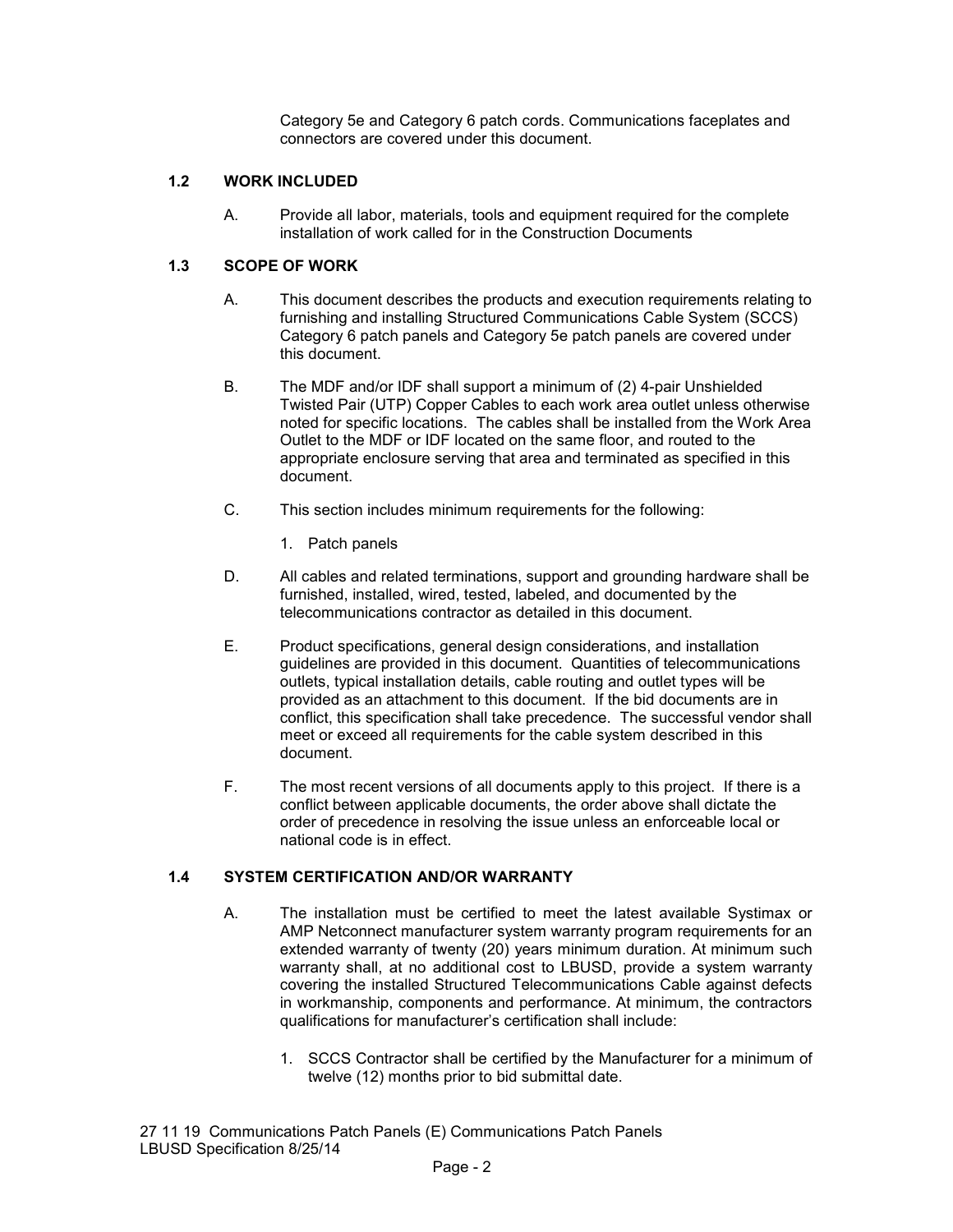- 2. SCCS Contractor shall have valid Manufacturer Certification for the entire project duration of the installation agreement. In addition the SCCS Contractor shall have no known pending action or intent by Manufacturer and/or SCCS Contractor to terminate or limit the SCCS contractor status as a Manufacturer Certified installer.
- 3. SCCS Contractor shall attach to bid response a copy of their current Manufacturer Certification certificate demonstrating valid certification in the Southern California region. The attached certificate is to specifically cite the name of proposing SCCS contractor.
- B. A SCCS Contractor installation warranty extending to the Structured Telecommunications Cable protecting LBUSD against defects in workmanship for a minimum period of two years from the date of system acceptance. Such warranty shall provide all labor and materials necessary to correct a failed portion of the system and to demonstrate performance within original specifications after the repairs are accomplished.
- C. A system component and performance warranty extended by Systimax or AMP Netconnect for a period of not less than twenty (20) years from date of system acceptance. The performance warranty shall warrant the installed horizontal and backbone copper portion of the system and, as applicable, the installed horizontal and backbone fiber optic portions of the system. All such links and segments shall be warranted in accordance with the latest applicable requirements as defined by TIA/EIA.
- D. As outlined herein, LBUSD intends that the resulting Structured Telecommunications Cable System be warranted under the extended warranty provisions extended by Systimax and AMP Netconnect. The Technical Specification is based on the products being manufactured by Systimax, AMP Netconnect and others. The warranty shall extend to the Category 5e and Category 6 UTP portions of the installation to the fullest extent allowed by the manufacturers.

# **1.5 DELIVERY AND STORAGE**

A. Provide protection from weather, moisture, dirt, dust and other contaminants for telecommunications cabling and pathway equipment placed in storage.

# **PART 2 - PRODUCTS**

# **2.1 COMPONENTS**

A. UL or third party certified. Provide a complete system of telecommunications cabling and pathway components using star topology and support structures, pathways, and spaces complete with conduits, pull wires, raceways, pull boxes, outlets, cables, ground boxes, as per the drawings. Fixed cables and pathway systems for telecommunications systems shall be UL listed or third party independent testing laboratory certified, and shall comply with NFPA 70. Horizontal cable and termination equipment shall be of a manufacture, installed and certified so as to provide a minimum 20-year warranty.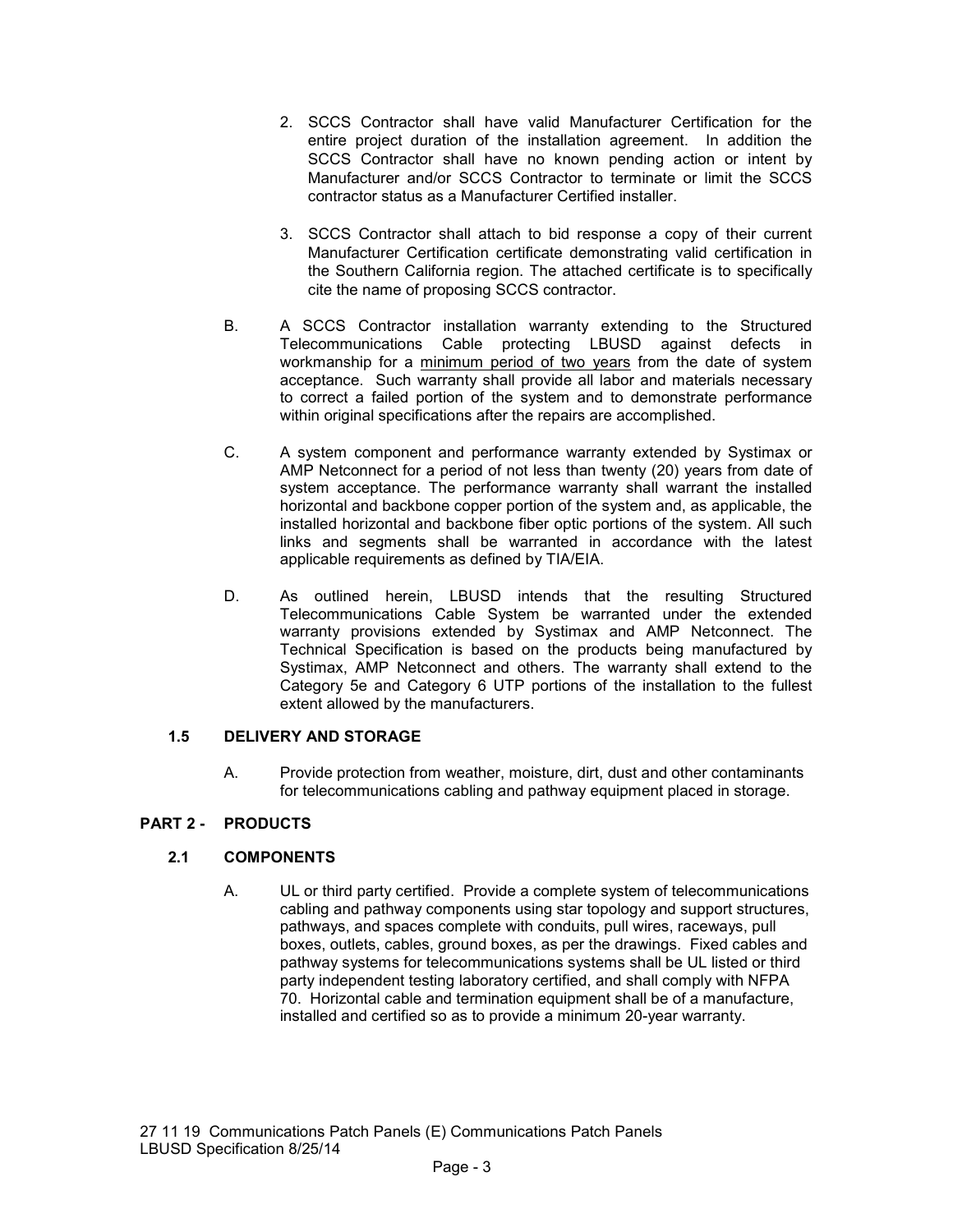## **2.2 HORIZONTAL CABLING TERMINATION PATCH PANELS**

- A. UTP patch panels shall be rack mounted, rated to exceed EIA/TIA Category 5e modular (for existing campuses) and Category 6 modular (for new network installations) patch panels each wired to terminate modular jacks per the TIA T568C standard.
- B. Quantities of jacks are based on the number of UTP cables originating at wall outlets and terminating at the patch panel.
- C. Portable classrooms shall have Category 5e patch panels installed to support termination of OSP rated, Category 5e, UTP cable or Category 6 patch panels installed to support termination of OSP rated Category 6 cable.
- D. All patch panels shall be grounded.
- E. Manufacturer: Systimax or AMP Netconnect.

# **PART 3 - EXECUTION**

## **3.1 INSTALLATION**

- A. Cables shall be dressed and terminated in accordance with the recommendations made in the TIA/EIA-568-B standard, manufacturer's recommendations and best industry practices.
- B. Pair untwist at the termination shall not exceed 3.18 mm (0.125 inch).
- C. Bend radius of the cable in the termination area shall not exceed 4 times the outside diameter of the cable.
- D. Cables shall be neatly bundled and dressed to their respective panels or blocks. Each panel or block shall be fed by an individual bundle separated and dressed back to the point of cable entrance into the rack or frame.
- E. The cable jacket shall be maintained as close as possible to the termination point.
- F. Each cable shall be clearly labeled on the cable jacket behind the patch panel at a location that can be viewed without removing the bundle support ties. Cables labeled within the bundle, where the label is obscured from view shall not be acceptable.

### **3.2 HORIZONTAL CABLING TERMINATION PATCH PANELS**

- A. Cables shall be dressed and terminated in accordance with the recommendations made in the TIA 568-C standards, manufacturer's recommendations and best industry practice.
- B. Pair untwist at the termination shall not exceed 3.18mm (0.125 inch).
- C. Bend radius of the cable in the termination area shall not exceed 4 times the outside diameter of the cable.
- D. Cables shall be neatly bundled and dressed to their respective panels or blocks. Each panel or block shall be fed by an individual bundle separated and dressed back to the point of cable entrance into the rack or frame.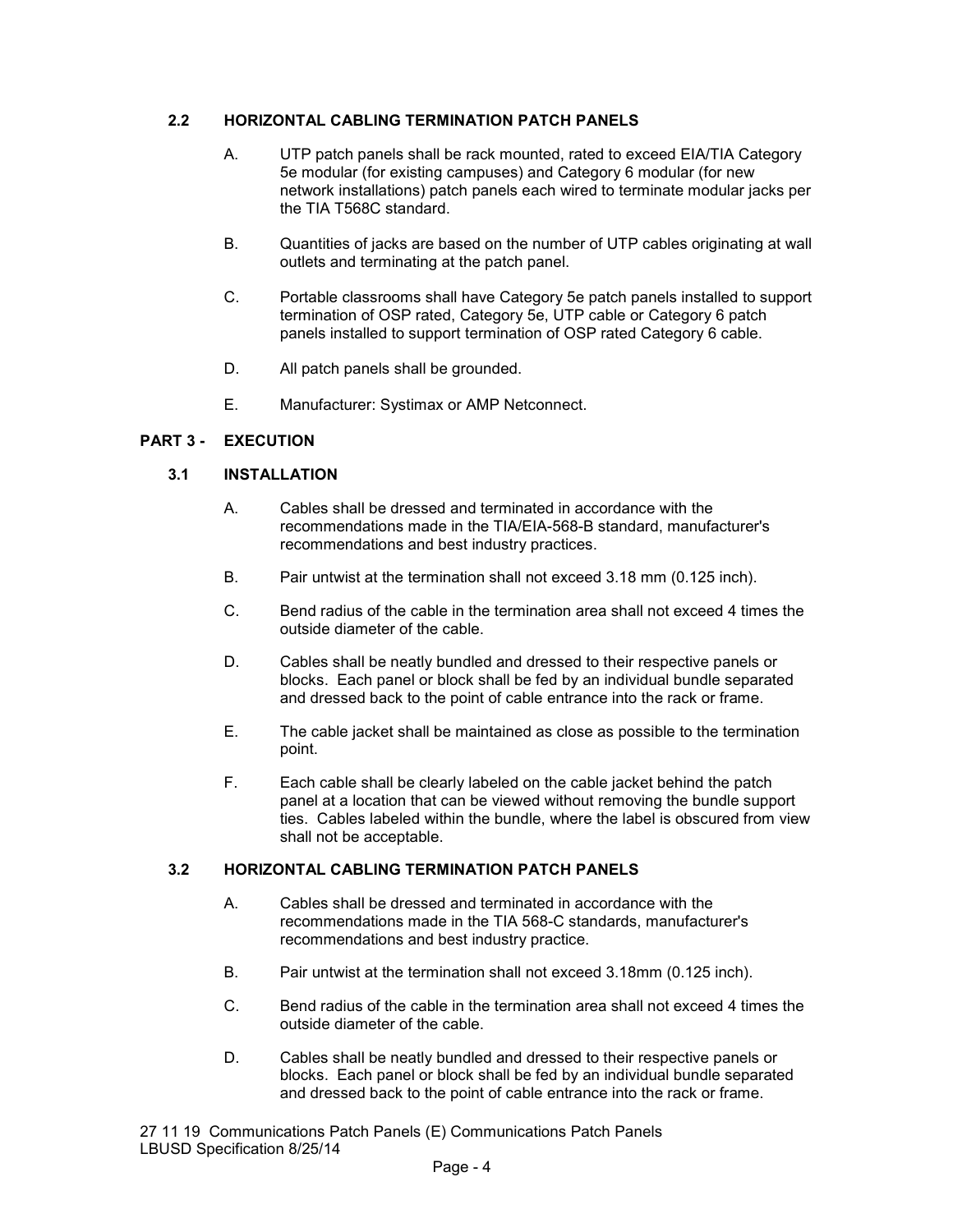- E. The cable jacket shall be maintained to within 25 mm (one inch) of the termination point.
- F. Each cable shall be clearly labeled on the cable jacket behind the patch panel at a location that can be viewed without removing the bundle support ties. Cables labeled within the bundle, where the label is obscured from view shall not be acceptable.

# **END OF SECTION**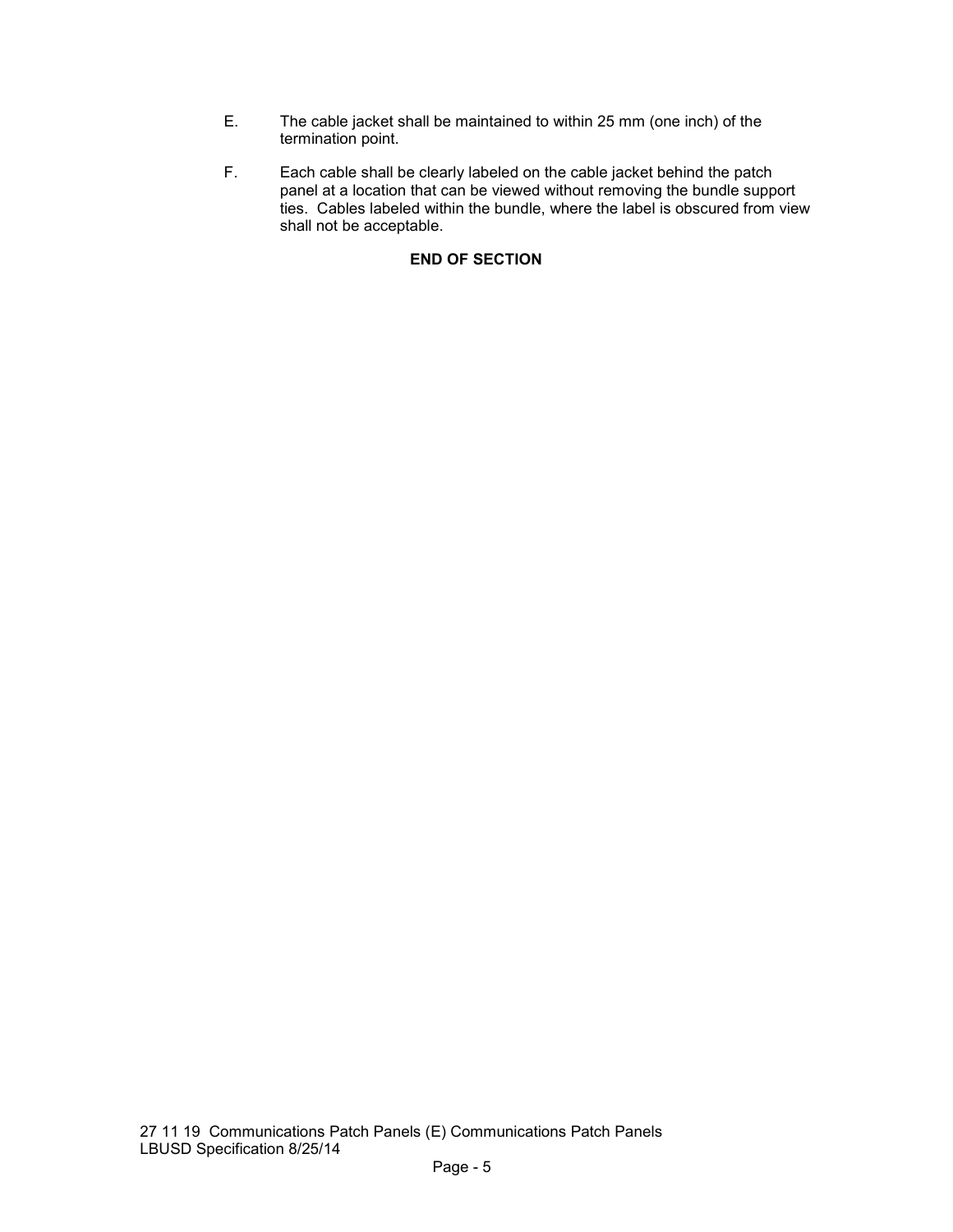

## **SECTION 27 13 23**

### **COMMUNICATIONS OPTICAL FIBER BACKBONE CABLING**

#### **PART 1 - GENERAL**

#### **1.1 RELATED DOCUMENTS**

- A. SECTION 27 05 05 COMMON WORK RESULTS FOR COMMUNICATIONS, this document describes the LBUSD products, execution, qualifications, manufacturer warranties, and coordination requirements relating to furnishing and installing a complete, turn-key Communications Cabling System.
- B. SECTION 27 05 26 GROUNDING AND BONDING FOR COMMUNICATIONS SYSTEMS, this document describes the products and execution requirements relating to furnishing and installing Grounding/Earthing and Bonding for Communications Systems.
- C. SECTION 27 05 28 PATHWAYS FOR COMMUNICATIONS SYSTEMS, this document describes the products and execution requirements relating to furnishing and installing Telecommunications Cabling pathways. Communication cabling support is covered under this document.
- D. SECTION 27 10 70 COMMUNICATIONS TESTING, IDENTIFICATION AND ADMINISTRATION, this document describes the products and execution requirements relating to testing, labeling, warranties and As-Builts related to Communications Cabling Systems.
- E. SECTION 27 11 16 COMMUNICATIONS CABINETS AND ENCLOSURES, this document describes the products and execution requirements relating to furnishing and installing Communication Equipment Room Fittings of cabinets, cable management, and telecommunications backboards are covered under this document.
- F. SECTION 27 11 19 COMMUNICATIONS PATCH PANELS, this document describes the products and execution requirements relating to furnishing and installing Structured Communications Cable System (SCCS) Category 5e and Category 6 patch panels are covered under this document.
- G. SECTION 27 15 00.19 DATA COMMUNICATIONS HORIZONTAL CABLING, this document describes the products and execution requirements relating to furnishing and installing Horizontal Cabling. Data Communications Horizontal Cabling is covered under this document.
- H. SECTION 27 15 43 COMMUNICATIONS FACEPLATES AND CONNECTORS, this document describes the products and execution requirements relating to furnishing and installing faceplates, connectors and Category 5e and Category 6 patch cords. Communications faceplates and connectors are covered under this document.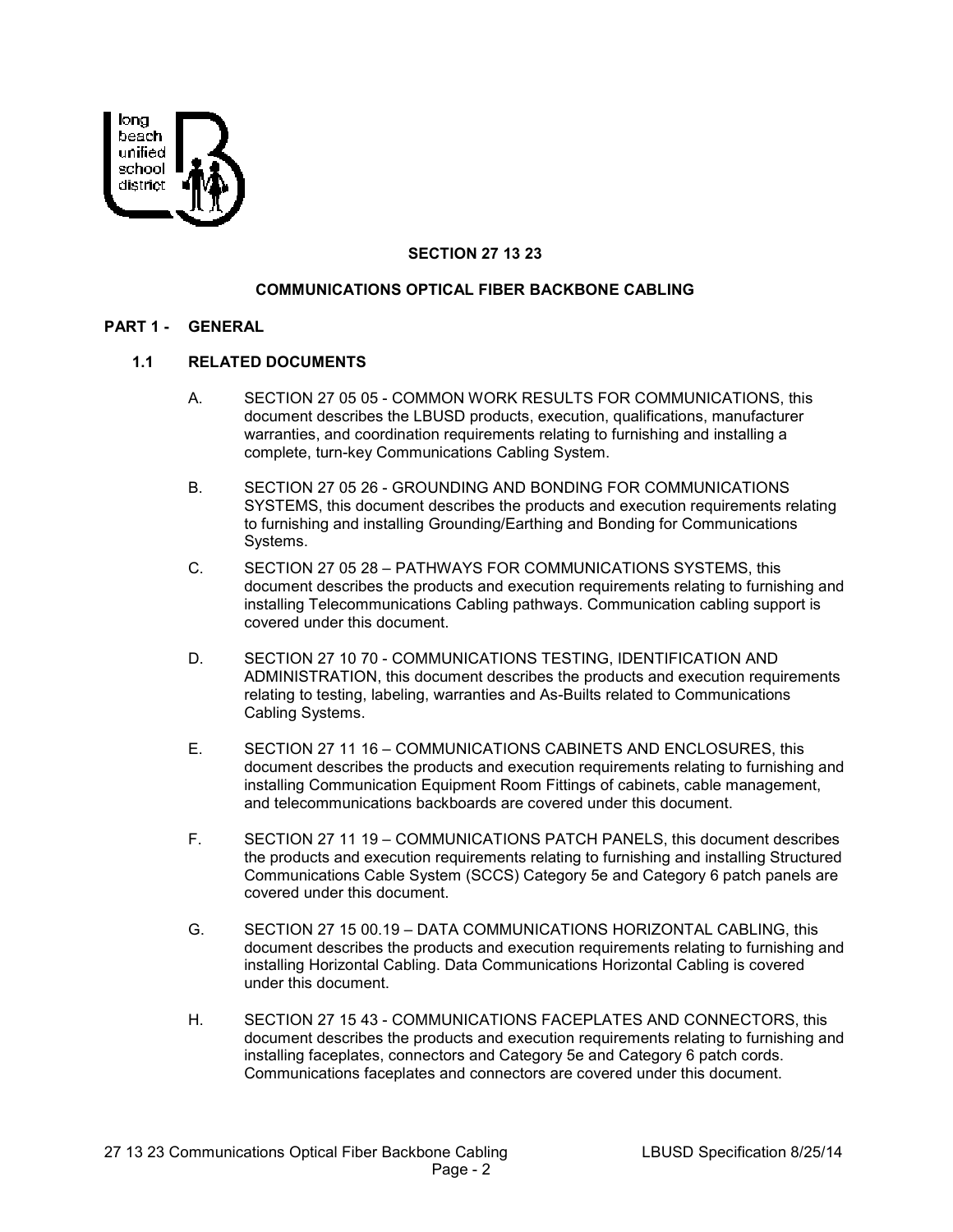## **1.2 WORK INCLUDED**

A. Provide all labor, materials, tools and equipment required for the complete installation of work called for in the Construction Documents.

## **1.3 SCOPE OF WORK**

- A. This document describes the products and execution requirements relating to furnishing and installing Telecommunications Cabling Optical fiber backbone cabling and terminations are covered in this document.
- B. This section includes minimum requirements for the following:
	- 1. Optical Fiber Backbone Cabling System
- C. All cables and related terminations and support hardware shall be furnished, installed, wired, tested, labeled, and documented by the telecommunications contractor as detailed in this document.
- D. Product specifications, general design considerations, and installation guidelines are provided in this document. Quantities of telecommunications outlets, typical installation details, cable routing and outlet types will be provided as an attachment to this document. If the bid documents are in conflict, this specification shall take precedence. The successful vendor shall meet or exceed all requirements for the cable system described in this document.

## **1.4 QUALITY ASSURANCE**

- A. Corning Cable Systems LANscape 25 year Extended Warranty<sup>™</sup> Program
	- 1. Installers shall offer LBUSD a 25-year warranty for LANscape® Fiber Optic Cabling Solutions and through the Corning Cable Systems LANscape Solutions Extended Warranty<sup>™</sup> Program (EWP). The warranty covers specified LANscape Solutions product components including fiber optic cables, hardware, connectivity and preterminated systems.
- B. LANscape Network of Preferred Installers (NPI)
	- 1. A factory registered Corning Cable Systems LANscape NPI contractor shall complete network installation. The contractor shall have completed standards based product and installation training. A copy of the LANscape Network of Preferred Installers (NPI) certificate shall be submitted in the proposal.
- C. Product Guarantee
	- 1. Installers shall offer LBUSD a 25-year warranty for LANscape® Fiber Optic Cabling Solutions and through the Corning Cable Systems LANscape Solutions Extended Warranty℠ Program (EWP). When installed per TIA or ISO/IEC standards, the LANscape® Fiber Optic Cabling Solution will operate the application(s) for which the system was designed to support. Applications may include, but are not limited to:
		- 10/100/1000 Mbps Ethernet (IEEE 802.3)
		- Gigabit Ethernet
		- 10 Gigabit Ethernet
- D. In order to qualify for the guarantee, the structured cabling system must be installed per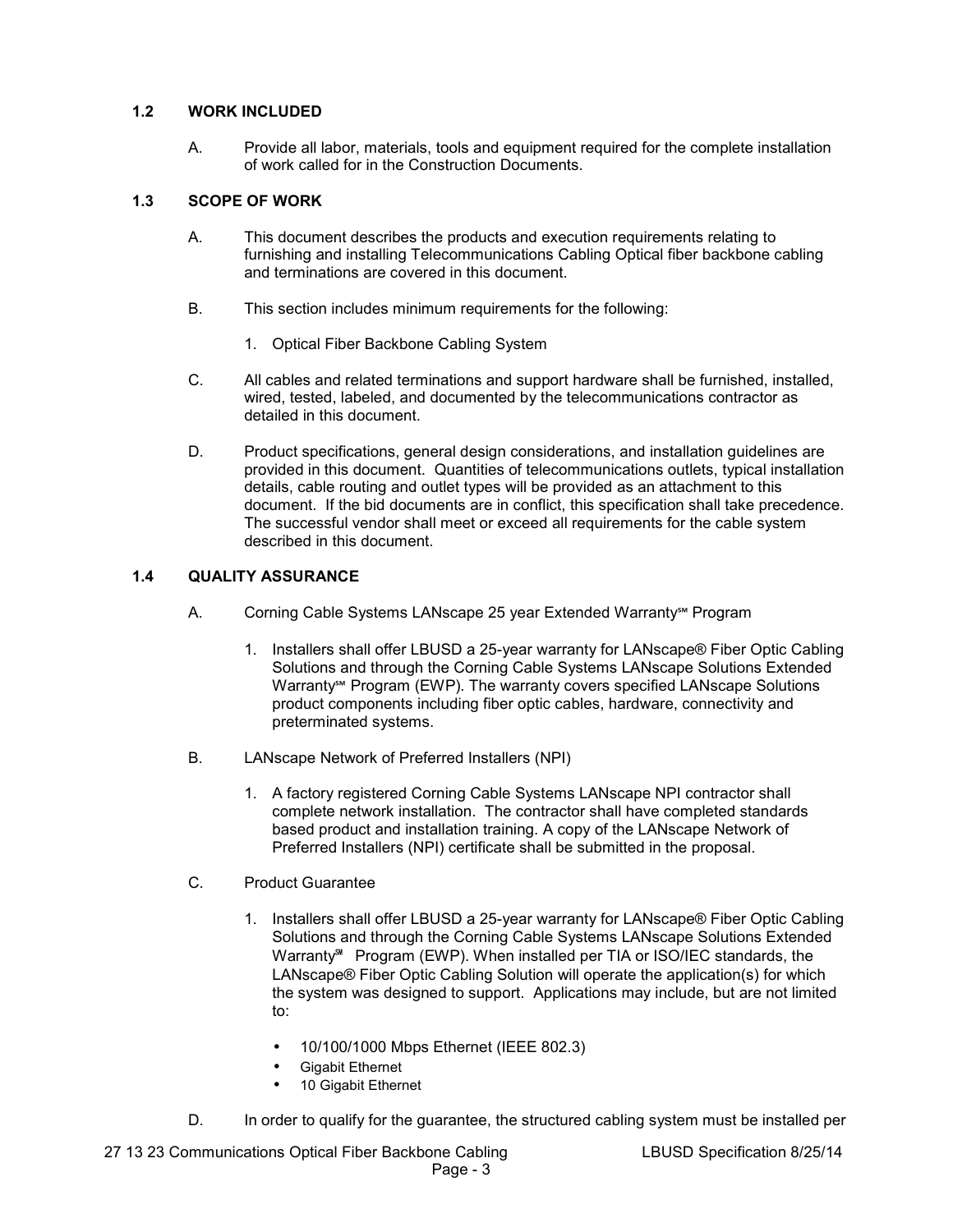the following:

- 1. Meet all TIA/EIA commercial building wiring standards
- 2. Corning Cable Systems Products must be installed per Corning instruction sheets.

Note: All Networks shall be installed per applicable standards and manufacturer's guidelines.

## **1.5 APPROVED PRODUCTS**

- A. Approved backbone fiber optic cable manufacturer: Corning
- B. Approved fiber optic patch cord manufacturer: Corning
- C. Approved fiber optic connector manufacturer: Corning
- D. Approved fiber optic enclosure manufacturer: Corning

### **PART 2 - PRODUCTS**

### **2.1 EQUIVALENT PRODUCTS**

A. Corning shall manufacture all products, including but not limited to optical fiber backbone cabling (optical fiber splicing and terminations).There will be no substitutions allowed.

### **2.2 BACKBONE CABLING SYSTEM**

- A. The Backbone Cable Subsystem in a building is the part of the premises distribution system that provides connection between equipment rooms, telecommunication rooms, and telecommunications service entrance facilities. A backbone subsystem provides either intra-building connections between floors in multi-story buildings or inter-building connections in campus-like environments.
- B. All cables shall be run using a star topology (home run) from the Main Cross-Connect (MC) to each Horizontal Cross-Connect (HC) within the telecommunications room. One additional Intermediate Cross-Connect (IC) may be implemented between the MC and HC if so required. The length of each individual run of backbone fiber cable shall not exceed 2000 meters for multimode and 3000 meters for singlemode as specified under TIA/EIA-568-B. The length of the media between the IC and HC shall not exceed 300 meters.
- C. The type of backbone fiber cable shall be  $62.5/125 \mu m$  multimode fiber cable,  $50/125$ µm multimode fiber cable or 8.3/125 µm singlemode fiber cable. The bending radius and maximum pulling tension of the cable shall be adhered to during handling and installation.

# **2.3 GENERAL FIBER SPECIFICATIONS**

- A. All fibers in the cable must be usable and meet required specifications.
- B. Each optical fiber shall be sufficiently free of surface imperfections and inclusions to meet the optical, mechanical, and environmental requirements of this specification.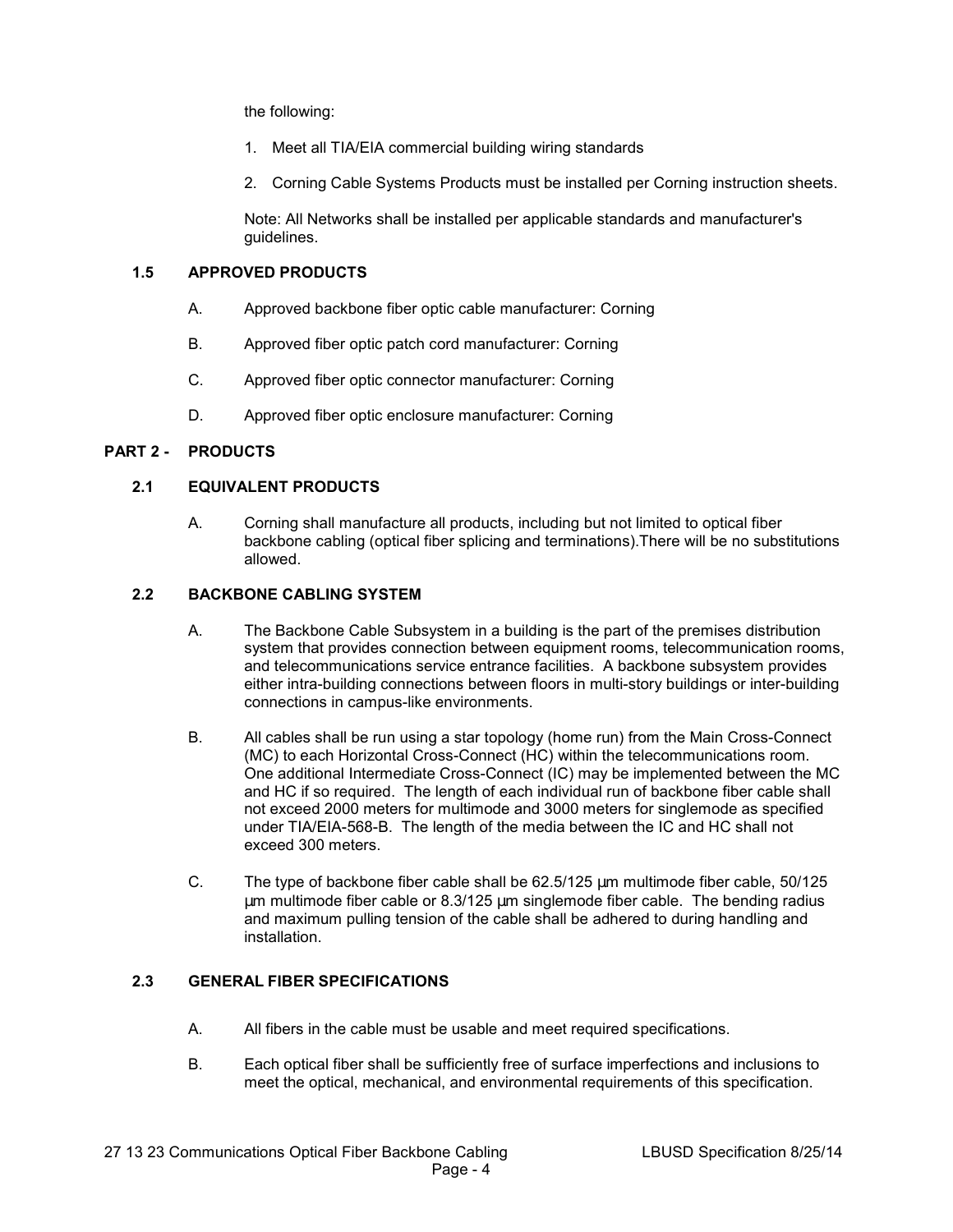- C. Each optical fiber shall consist of a germania-doped silica core surrounded by a concentric glass cladding. The fiber shall be a matched clad design, manufactured by the Outside Vapor Deposition (OVD) process.
- D. Each optical fiber shall be proof tested by the fiber manufacturer at a minimum of 100 kpsi (0.7 GN/m2).
- E. The fiber shall be coated with a dual layer acrylate protective coating. The coating shall be in physical contact with the cladding surface.
- F. The attenuation specification shall be a maximum value for each cabled fiber at  $23 \pm 5$ °C on the original shipping reel.

## **2.4 MULTIMODE (62.5/125 µm OM1)**

- A. The fiber shall meet the following specifications:
	- 1. EIA/TIA-492AAAA-A-1997, "Detail Specification for 62.5-µm Core Diameter/125 µm Cladding Diameter Class Ia Graded-Index Multimode Optical Fibers."
	- 2. IEC 60793-2-10, "Product specifications Sectional specification for category A1 multimode fibres", Type A1b 62,5/125 µm graded index fibre.

| Geometry |                                       |           |                 |  |
|----------|---------------------------------------|-----------|-----------------|--|
| 2.1.1    | Core Diameter                         | $(\mu m)$ | $62.5 \pm 2.5$  |  |
| 2.1.2    | Core Non-Circularity                  |           | $\leq 5\%$      |  |
| 2.1.3    | <b>Cladding Diameter</b>              | $(\mu m)$ | $125.0 \pm 2.0$ |  |
| 2.1.4    | <b>Cladding Non-Circularity</b>       |           | $\leq 1.0 \%$   |  |
| 2.1.5    | Core-to-Cladding Concentricity        | $(\mu m)$ | $\leq 1.5$      |  |
| 2.1.6    | <b>Coating Diameter</b>               | (µm)      | $242 \pm 5$     |  |
| 2.1.7    | <b>Colored Fiber Nominal Diameter</b> | (µm)      | $253 - 259$     |  |

| <b>Optical</b> |                                                                                               |                                                      |                                         |
|----------------|-----------------------------------------------------------------------------------------------|------------------------------------------------------|-----------------------------------------|
| 2.1.8          | Cabled Fiber Attenuation                                                                      | (dB/km)<br>850 nm<br>1300 nm                         | $\leq 3.4$<br>$\leq 1.0$                |
| 2.1.9          | <b>Point Discontinuity</b>                                                                    | (dB)<br>850 nm<br>1300 nm                            | $\leq 0.2$<br>$\leq 0.2$                |
| 2.1.10         | Macrobend Attenuation<br>Turns<br>100<br>100                                                  | (dB)<br>Mandrel OD<br>$75 \pm 2$ mm<br>$75 \pm 2$ mm | $< 0.5$ at 850 nm<br>$< 0.5$ at 1300 nm |
| 2.1.11         | Cabled Effective Modal Bandwidth <sup>1)</sup>                                                | (MHz•km)<br>850 nm                                   | $\geq$ 220                              |
| 2.1.12         | IEEE 802.3 GbE Distance<br>(m)<br>1000BASE-SX Window (850 nm)<br>1000BASE-LX Window (1300 nm) |                                                      | up to 300<br>up to 550                  |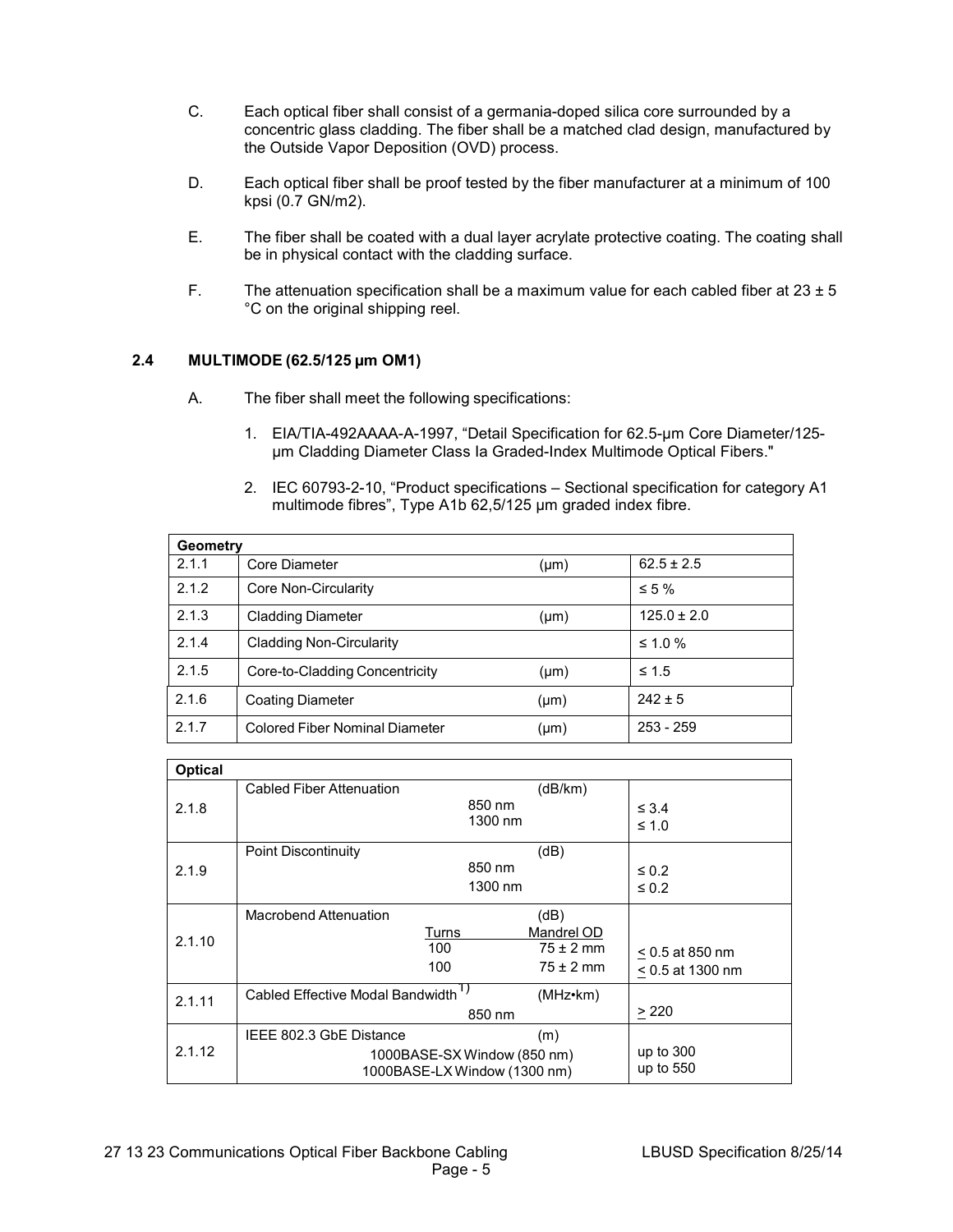|        | <b>OFL Bandwidth</b>      | $(MHz \cdot km)$ |                   |
|--------|---------------------------|------------------|-------------------|
| 2.1.13 |                           | 850 nm           | > 200             |
|        |                           | 1300 nm          | > 500             |
| 2.1.14 | <b>Numerical Aperture</b> |                  | $0.275 \pm 0.015$ |

- 1) As predicted by RML BW, per TIA/EIA 455-204 and IEC 60793-1-41, for *intermediate performance laser based systems* (up to 1 Gb/s).
	- B. FREEDM® One Tight-Buffered, Interlocking Armored Cable, Plenum 12 F, 62.5/125 µm multimode (OM1)
		- 1. Interlocking Armored Cables shall be flame-retardant, indoor/outdoor, cables designed for inter-building and intra-building back- bone installations that eliminate the need for a transition splice when entering the building.
		- 2. Interlocking Armored Cables shall be encased in a spirally wrapped, aluminum interlocking armor
		- 3. Interlocking Armored Cables shall be protected against water penetration by waterblocking technology, rated for OSP applications.
		- 4. Interlocking Armored Cables shall be available in 12 different jacket colors blue, orange, green, brown, slate, white, red, black, yellow, purple, rose and aqua. Black is the standard jacket color using the standard part numbers shown here. Contact Customer Care at 1-800-743-2675 to order other color options.
			- Part Number: 012K8P-31130-A3

# **2.5 MULTIMODE (50/125 µm)**

- A. Laser-optimized 50/125 µm Fiber 550 (OM4)
	- 1. The fiber shall meet the requirements of EIA/TIA-492AAAD, "Detail Specification for 850- nm Laser-Optimized, 50-µm Core Diameter/125-µm Cladding Diameter Class Ia.
	- 2. Graded-Index Multimode Optical Fibers Suitable for Manufacturing OM4 Cabled Optical Fiber."
	- 3. The fiber shall have the same specified performance and geometry values as standard 50/125 µm fiber (section 3.1) except as noted below.

| 2.4.1 | Cabled Fiber Attenuation                       | 850 nm                    | ≤ 2.8 dB/km           |
|-------|------------------------------------------------|---------------------------|-----------------------|
|       |                                                | 1300 nm                   | l≤ 1.0 dB/km          |
| 2.4.2 | Cabled Effective Modal Bandwidth <sup>1)</sup> |                           |                       |
|       |                                                | 850 nm                    | > 4700 MHz•km         |
|       | IEEE 802.3 GbE Distance                        |                           |                       |
| 242   | 1000BASE-SX Window (850 nm)                    | up to $1100 \text{ m}$ up |                       |
|       | 1000BASE-LX Window (1300 nm)                   | to 600 m                  |                       |
| 2.4.2 | IEEE 802.3 10 GbE Distance                     |                           |                       |
|       | 10GBASE-S Window (850 nm)                      |                           | up to $550 \text{ m}$ |
|       | <b>OFL Bandwidth</b>                           |                           |                       |
| 242   |                                                | 850 nm                    | > 3500 MHz•km         |
|       |                                                | 1300 nm                   | $\geq 500$ MHz•km     |

1) As predicted by minEMBc, per TIA/EIA 455-220 and IEC 60793-1-49, for *high*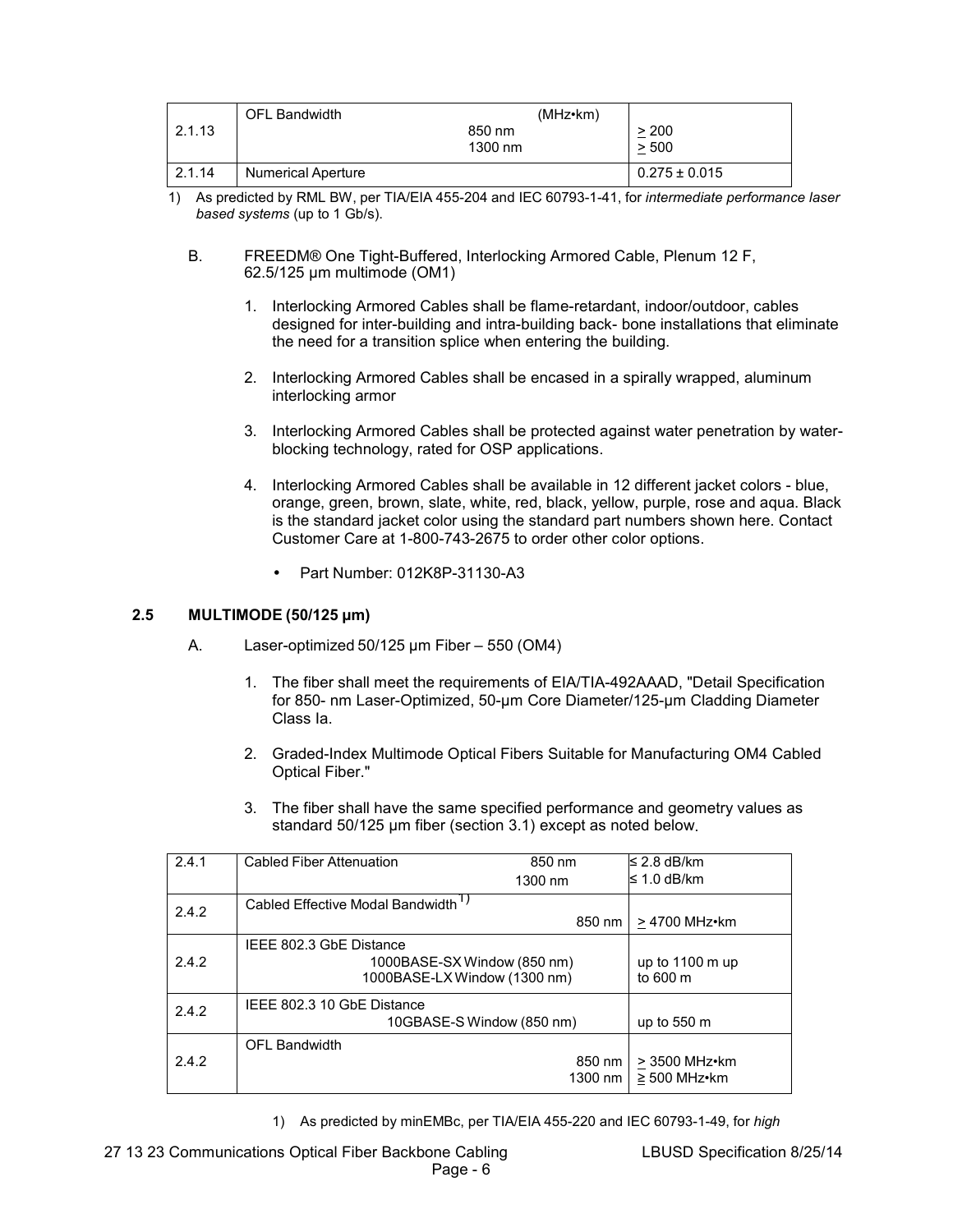*performance laser-based systems* (up to 10 Gb/s).

| Fiber Type                                   | <b>Maximum</b><br>Attenuation<br>850/1300<br>$nm$ ( $dB/km$ ) | Minimum<br>OFL BW<br>850/1300 nm<br>(MHz•km) | <b>Minimum</b><br>Effective<br>Modal BW<br>850 nm<br>(MHz•km) | 1 GbE<br><b>Distance</b><br>850/1300<br>nm (meters) | 10 GbE<br>Distance<br>850 nm<br>(meters) |
|----------------------------------------------|---------------------------------------------------------------|----------------------------------------------|---------------------------------------------------------------|-----------------------------------------------------|------------------------------------------|
| $50/125 \mu m$<br>Laser-<br>optimized<br>550 | 2.8/1.0                                                       | 3500/500                                     | >4700                                                         | $1100/600^{1}$                                      | $550^{3}$                                |

2. Multimode optical fiber performances referenced in this specification.

- 1) Guaranteed distance for Gigabit Ethernet compliant systems.
- 2) Guaranteed distance for 10 Gigabit Ethernet compliant systems.
- 3) The 550m distance is equivalent to a 4700 EMB system with standardscompliant transceiver and fiber characteristics, 3.0 dB/km cable attenuation, and 1.0 dB total connector loss.
- 4) The 500m distance is equivalent to a 5350 EMB system with standardscompliant transceiver and fiber characteristics, 3.0 dB/km cable attenuation, and 1.0 dB total connector loss.
- B. FREEDM® One Tight-Buffered, Interlocking Armored Cable, Plenum 12 F, 50 µm multimode (OM4)
	- 5. Interlocking Armored Cables shall be flame-retardant, indoor/outdoor, cables designed for inter-building and intra-building back- bone installations that eliminate the need for a transition splice when entering the building.
	- 6. Interlocking Armored Cables shall be encased in a spirally wrapped, aluminum interlocking armor
	- 7. Interlocking Armored Cables shall be protected against water penetration by waterblocking technology, rated for OSP applications.
	- 8. Interlocking Armored Cables shall be available in 12 different jacket colors blue, orange, green, brown, slate, white, red, black, yellow, purple, rose and aqua. Black is the standard jacket color using the standard part numbers shown here. Contact Customer Care at 1-800-743-2675 to order other color options.
		- Part Number: 024T8P-31190-A3

# **2.6 SINGLE-MODE BEND IMPROVED OPTICAL FIBER**

A. The single-mode Low Water Peak fiber utilized in the optical fiber cable shall meet EIA/TIA- 492CAAB, "Detail Specification for Class IVa Dispersion-Unshifted Single-Mode Optical Fibers with Low Water Peak," and ITU-T G.652.D "Characteristics of a single-mode optical fiber cable," and ITU-T G.657, Table A, "Characteristics of a Bending Loss Insensitive Single Mode Optical Fiber for Access Networks."

| Geometry      |                          |      |                 |  |
|---------------|--------------------------|------|-----------------|--|
| l 21<br>ا . ب | <b>Cladding Diameter</b> | (µm) | $125.0 \pm 0.7$ |  |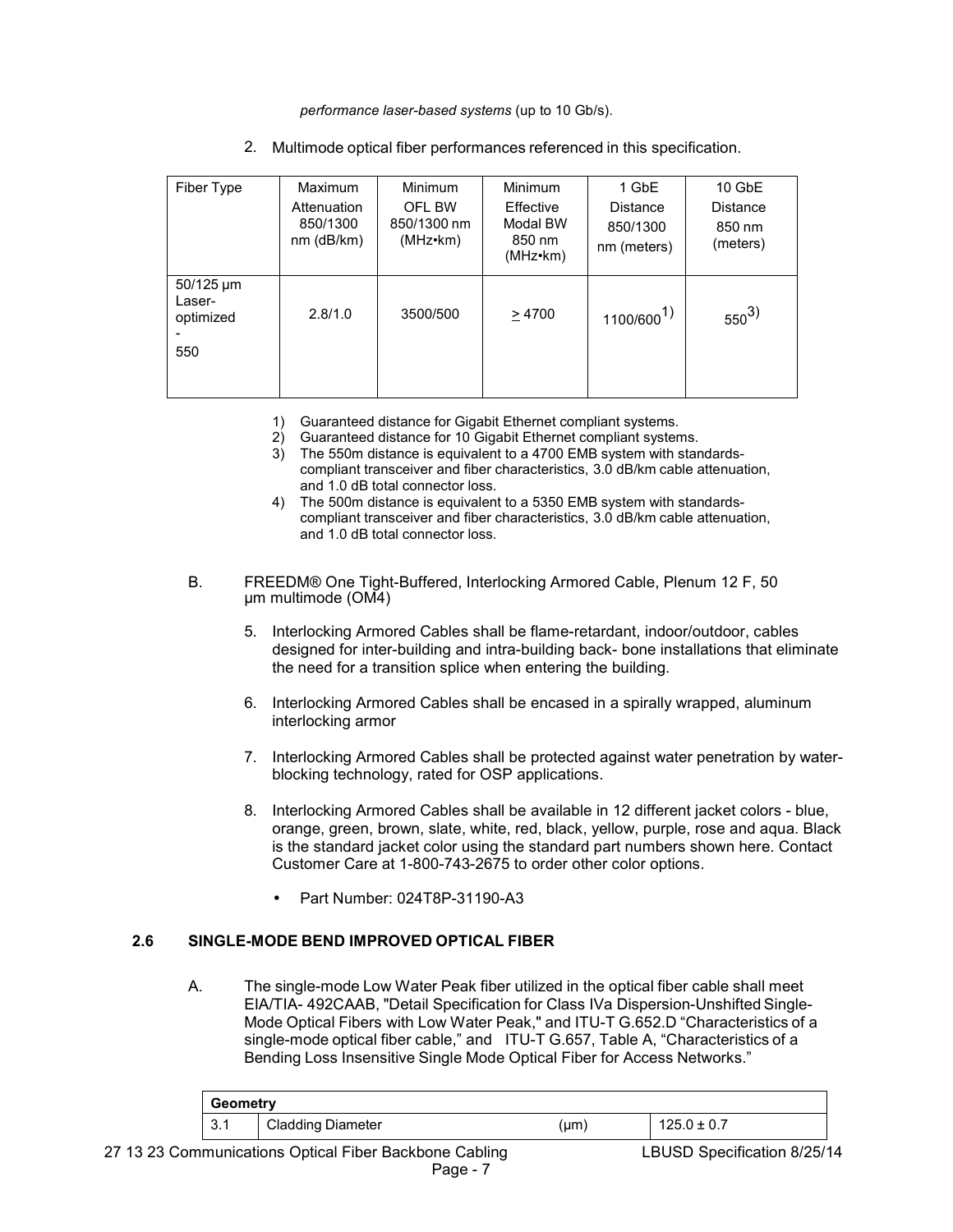| 3.2 | Core-to-Cladding Concentricity        | $(\mu m)$                       | $\leq 0.5$                   |
|-----|---------------------------------------|---------------------------------|------------------------------|
| 3.3 | <b>Cladding Non-Circularity</b>       |                                 | ≤ 0.7 %                      |
| 3.4 | Mode Field Diameter                   | $(\mu m)$<br>1310 nm<br>1550 nm | $8.6 + 0.4$<br>$9.8 \pm 0.5$ |
| 3.5 | <b>Coating Diameter</b>               | $(\mu m)$                       | $245 \pm 5$                  |
| 3.6 | <b>Colored Fiber Nominal Diameter</b> | $(\mu m)$                       | $249 - 259$                  |
| 3.7 | Fiber Curl radius of curvature        | (m)                             | > 4.0 m                      |

| <b>Optical</b> |                                                    |                                       |                                                                                        |                                                                                          |  |
|----------------|----------------------------------------------------|---------------------------------------|----------------------------------------------------------------------------------------|------------------------------------------------------------------------------------------|--|
| 3.8            | Cabled Fiber Attenuation                           | 1310 nm<br>$1383 \pm 3$ nm<br>1550 nm | (dB/km)                                                                                | $\leq 0.65$<br>$\leq 0.65$<br>$\leq 0.5$                                                 |  |
| 3.9            | Point discontinuity                                | 1310 nm<br>1550 nm                    | (dB)                                                                                   | $\leq 0.05$<br>$\leq 0.05$                                                               |  |
| 3.10           | <b>Macrobend Attenuation</b>                       | Turns<br>1<br>1<br>10<br>100          | (dB)<br>Mandrel OD<br>$20 \pm 2$ mm<br>$20 \pm 2$ mm<br>$30 \pm 2$ mm<br>$60 \pm 2$ mm | $<$ 1.5 at 1625 nm<br>≤ 0.50 at 1550 nm<br>$< 0.05$ at 1550 nm<br>$\leq$ 0.01 at 1625 nm |  |
| 3.11           | Cable Cutoff Wavelength ( $\lambda_{\text{ccf}}$ ) |                                       | (nm)                                                                                   | < 1260                                                                                   |  |
| 3.12           | Zero Dispersion Wavelength $(\lambda_{\Omega})$    |                                       | (nm)                                                                                   | 1302 ≤ $\lambda_0$ ≤ 1322                                                                |  |
| 3.13           | Zero Dispersion Slope $(S_0)$                      |                                       | $(ps/(nm^2*km))$                                                                       | $\leq 0.089$                                                                             |  |
| 3.14           | <b>Total Dispersion</b>                            | 1285-1330 nm<br>1550 nm<br>1625 nm    | $(ps/(nm*km))$                                                                         | $\leq 3.5$<br>$\leq$ 17.4<br>$\leq 21.3$                                                 |  |
| 3.15           | Cabled Polarization Mode Dispersion (ps)<br>km)    |                                       | $\leq 0.2$                                                                             |                                                                                          |  |
| 3.16           | IEEE 802.3 GbE - 1300 nm Laser Distance (m)        |                                       | up to 5000                                                                             |                                                                                          |  |
| 3.17           | Water Peak Attenuation: $1383 \pm 3$ nm (dB/km)    |                                       | $\leq 0.65$                                                                            |                                                                                          |  |

- B. FREEDM® One Tight-Buffered, Interlocking Armored Cable, Plenum 12 F, Singlemode (OS2).
	- 1. Interlocking Armored Cables shall be flame-retardant, indoor/outdoor, cables designed for inter-building and intra-building back- bone installations that eliminate the need for a transition splice when entering the building.
	- 2. Interlocking Armored Cables shall be encased in a spirally wrapped, aluminum interlocking armor
	- 3. Interlocking Armored Cables shall be protected against water penetration by waterblocking technology, rated for OSP applications.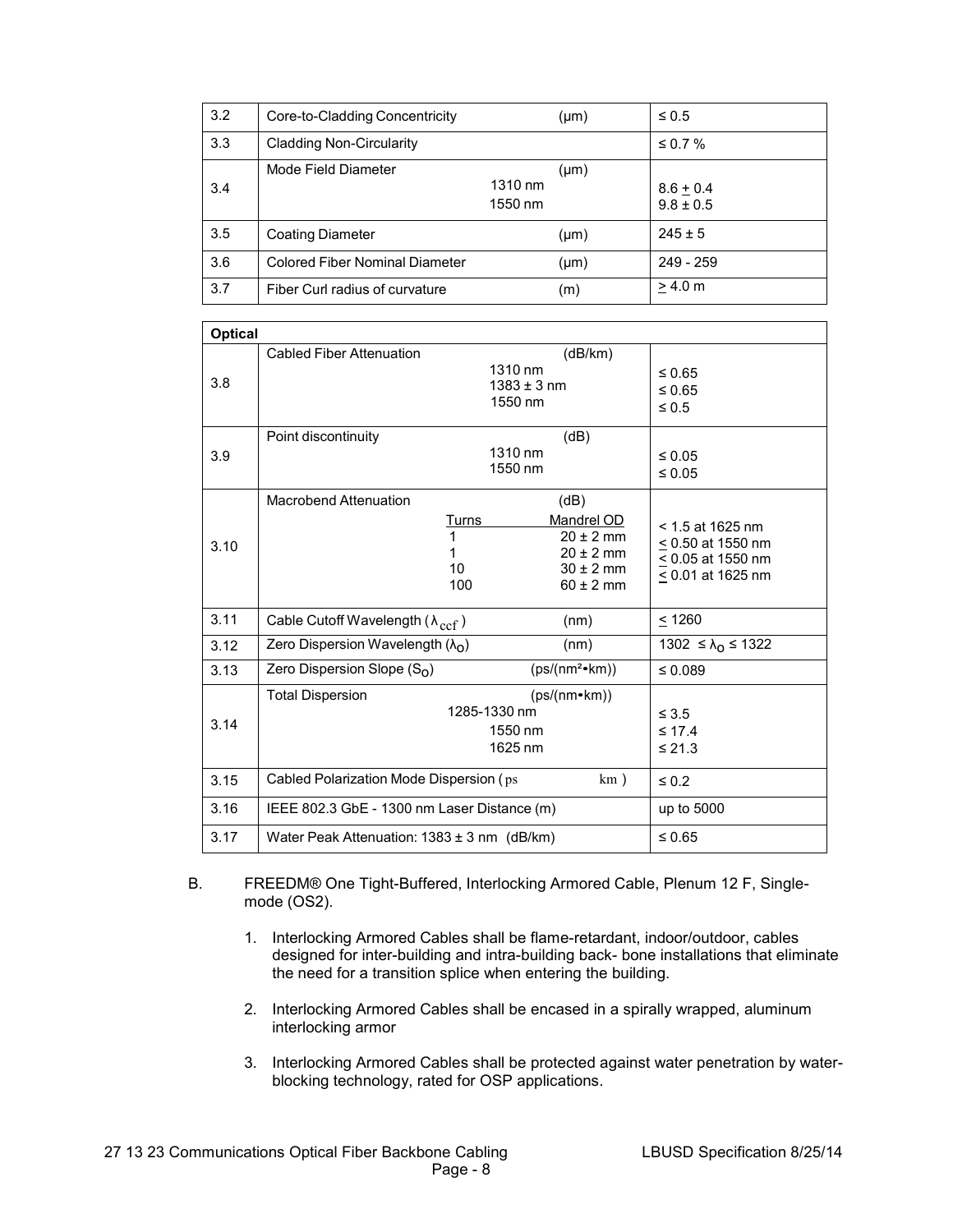- 4. Interlocking Armored Cables shall be available in 12 different jacket colors blue, orange, green, brown, slate, white, red, black, yellow, purple, rose and aqua. Black is the standard jacket color using the standard part numbers shown here. Contact Customer Care at 1-800-743-2675 to order other color options.
	- Part Number: 012E8P-31131-A3

## **2.7 FIBER OPTIC CONNECTORS**

- A. Fiber optic connectors shall be Field Polished.
- B. Fiber optic connectors shall be type LC.
- C. Fiber optic connectors shall have ceramic ferrule.
- D. Fiber optic connector installation shall be with Anaerobic-Cure, two-part epoxy process.
- E. Fiber optic connectors for multimode fiber shall be performance category rated for 50 µm multimode (OM4/OM4 extended 10G distance).
- F. Fiber optic connectors for multimode fiber shall have black housing and aqua boot.
- G. Fiber optic connectors for singlemode fiber shall be performance category rated for singlemode (OS2).
- H. Fiber optic connectors for singlemode shall have blue housing and blue boot.
- I. Fiber optic connectors shall be manufactured by Corning.
	- 1. Multimode Connector Part Number: 95-051-98-SP-X
	- 2. Singlemode Connector Part Number: 95-201-98-SP

#### **2.8 FIBER OPTIC PATCH CORDS**

- A. Fiber Optic Patch Cables shall be multimode patch cords or where required, singlemode, pre-made to connect fiber optic equipment with fiber optic cross connects, interconnects and outlets.
- B. The patch cords (jumpers) shall be impact-resistant, duplex fiber cables with LC to LC connectors, of the same performance characteristics as the multimode or singlemode fiber backbone being connected.
- C. These fiber optic patch panel connections shall provide 0.4 dB or less insertion loss and provide connection between the Active LAN devices and the Fiber Optic patch panel. Quantities for 100% fiber strand population at both ends plus 10% Spares.
- D. Unless otherwise stated in the RFQ, the Structured Telecommunications Cable Contractor shall deliver:
	- 1. IDF Patch Cords 2 Meter in length, LC LC connectorized, multimode, duplex, fiber optic patch cord.
	- 2. MDF Patch Cords 2 Meter in length, LC LC connectorized, multimode, duplex, fiber optic patch cord.
	- 3. IDF Patch Cords 2 Meter in length, LC LC connectorized, singlemode, duplex, fiber optic patch cord.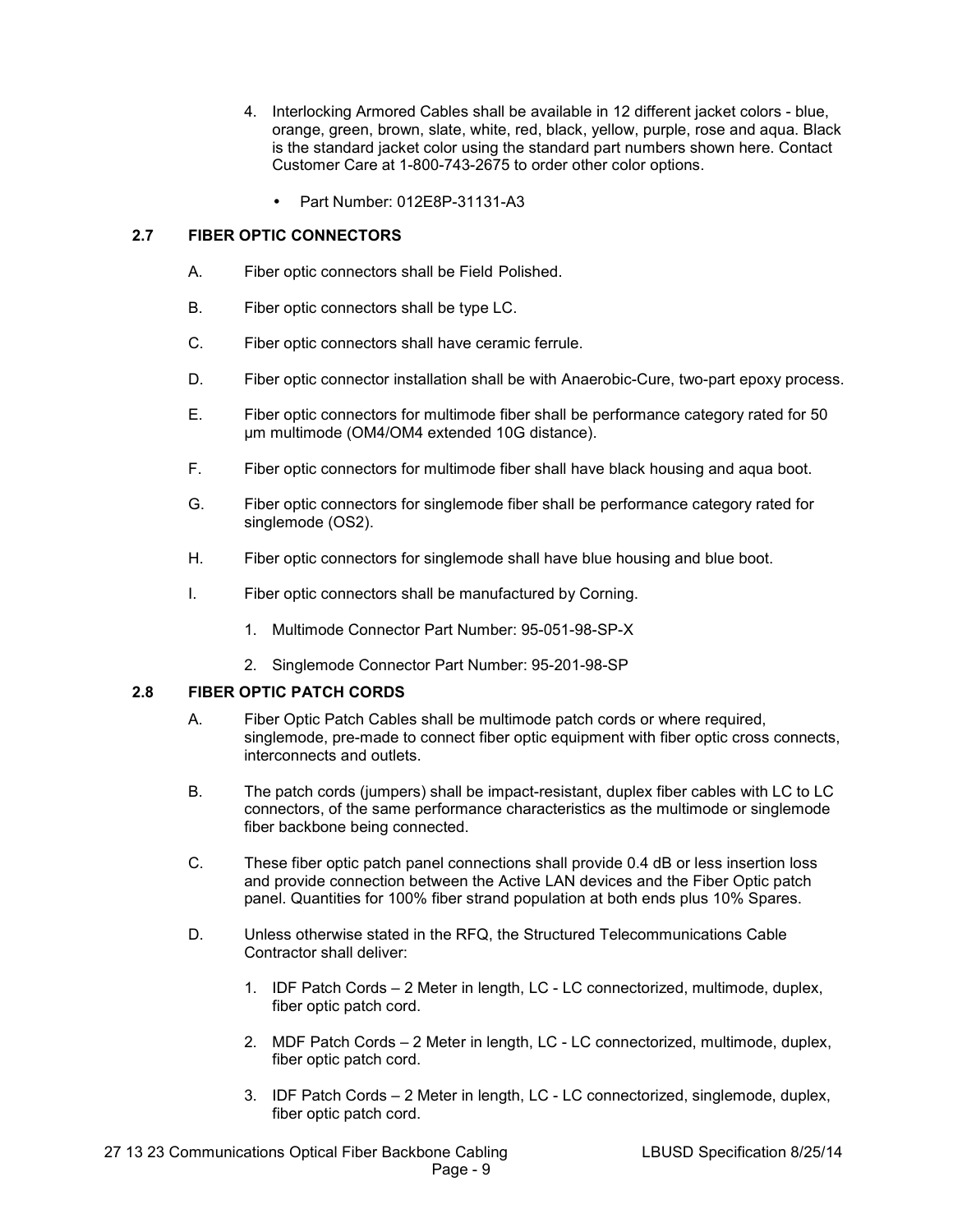- 4. MDF Patch Cords 2 Meter in length, LC LC connectorized, singlemode, duplex, fiber optic patch cord.
- G. Manufacturer: Corning.

## **2.9 FIBER OPTIC PATCH PANELS**

- A. Provide panel for maintenance and cross connecting of fiber optic cables.
- B. Panel shall have connector panels which interface the fiber optic patch cords with the fiber optic backbone cable.
- C. Panels shall be equipped with engraved laminated plastic nameplates above each connector.
- D. Rack-mounted fiber patch panels shall be equipped to terminate or splice the incoming inter-building fiber and any required backbone or interconnect cables.
- E. Each cable must be properly dressed.
- F. These units will terminate the fiber optic cables, provide a place for jumper cables and will provide room to terminate additional optics.
- G. MDF panels shall provide capacity to support terminations of all incoming IDF fiber optic backbone cables.
- H. IDF panels shall provide capacity for minimum of 12 fiber optic strands. Larger capacity patch panels shall be determined at site walk.
- I. Panel shall be 100% populated with type LC couplers and adapter plates.
- J. All connectors and couplers will be type LC.
- K. The fiber optic patch panel connections shall provide 0.4 dB or less insertion loss.
- L. All patch panels shall be grounded.
- M. Manufacturer: Corning.

### **PART 3 - EXECUTION**

#### **3.1 INSTALLATION**

- A. Telecommunications cabling and pathway systems, including the horizontal and backbone cable, pathway systems, telecommunications outlet/connector assemblies, and associated hardware shall be installed in accordance with TIA-568-B.1, B.2, B.3, TIA-569-A, NFPA 70, and UL standards as applicable.
- B. Cabling shall be connected in a star topology network.
- C. Contractor shall provide all necessary tools and materials not specified, (tie wraps, "d" rings, screws, consumables, hardware, etc.) and equipment, (ladders, hydraulic lifts, storage containers, etc.) necessary to provide a complete and operating system.
- D. Installation methodologies shall adhere to manufacturer installation procedures so as to not violate certifications (i.e. UL).
- E. All work shall be performed in a good workmanship-like manner leaving each location in the same or better condition as at the start of each project.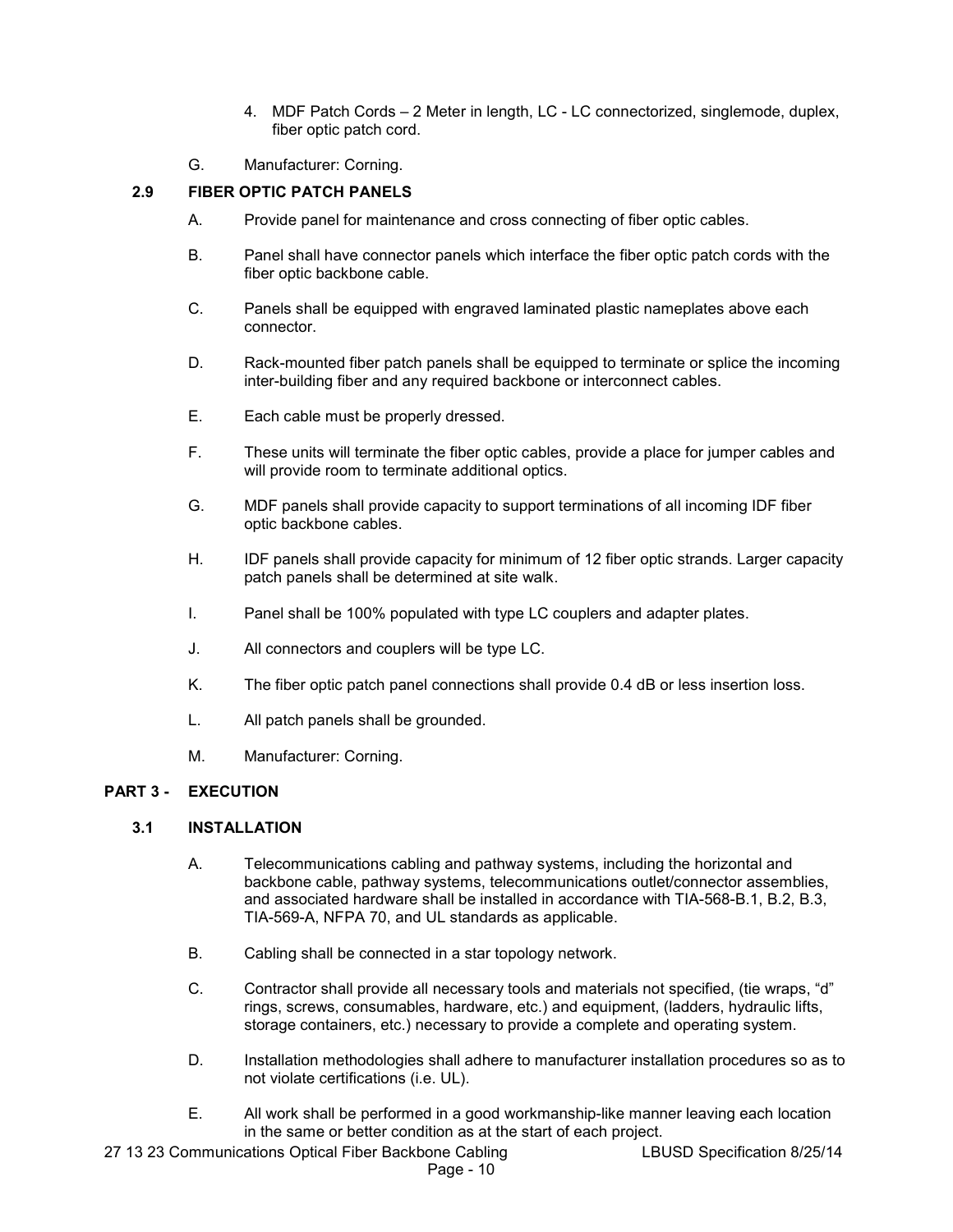- F. The designated District representative shall be provided progress reports.
- G. Periodic on-site inspections will be done during the course of installation.
- H. The District reserves the right of "local jurisdiction" for final approval.

## **3.2 BACKBONE CABLE**

- A. Use only where specifically indicated on plans or determined during site surveys.
- B. When not run in surface mounted raceway or conduit, utilize non-continuous cable support above suspended ceilings and in all ceiling spaces.
- C. Comply with TIA-568-B.1 and B.2.
- D. Install cabling above suspended ceilings 6 to 12 inches above ceiling T-bar using noncontinuous cable support spaced on 24 to 48 inch centers and securely attached to structural ceiling.
- E. Do not exceed cable pull tensions recommended by the manufacturer.
- F. Plenum cable shall be used in all areas. Plenum cables shall comply with flammability plenum requirements of NFPA 70 and shall comply with UL 910.
- G. Cables shall be placed in the non-continuous cable support located every 2 to 4 feet, as long as they are separately bundled and tie-wrapped using Velcro ties.
- H. Cabling shall be organized and identified so as to facilitate locating and handling individual sheaths for maintenance functions.
- I. Each bundle shall be neatly tied without over cinching or stressing cable.
- J. Bundles shall be clearly marked identifying the MDF and IDF to which routed, and any other information that may assist in administration.
- K. Great care shall be taken to protect all cabling from physical damage.
- L. A 20' service loop shall be installed above ceiling on each cable installation where possible.
- M. Fiber Optic Backbone Cable. Install Indoor/Outdoor, plenum rated, armored fiber optic backbone (OFNP) in pathways.
- N. Do not exceed manufacturer's recommended bending radii and pull tension.
- O. Prepare cable for pulling by cutting outer jacket 10 inches leaving strength members exposed for approximately 10 inches. Twist strength members together and attach to pulling eye.
- P. Terminate individual strands into fiber optic type LC connectors.

**END**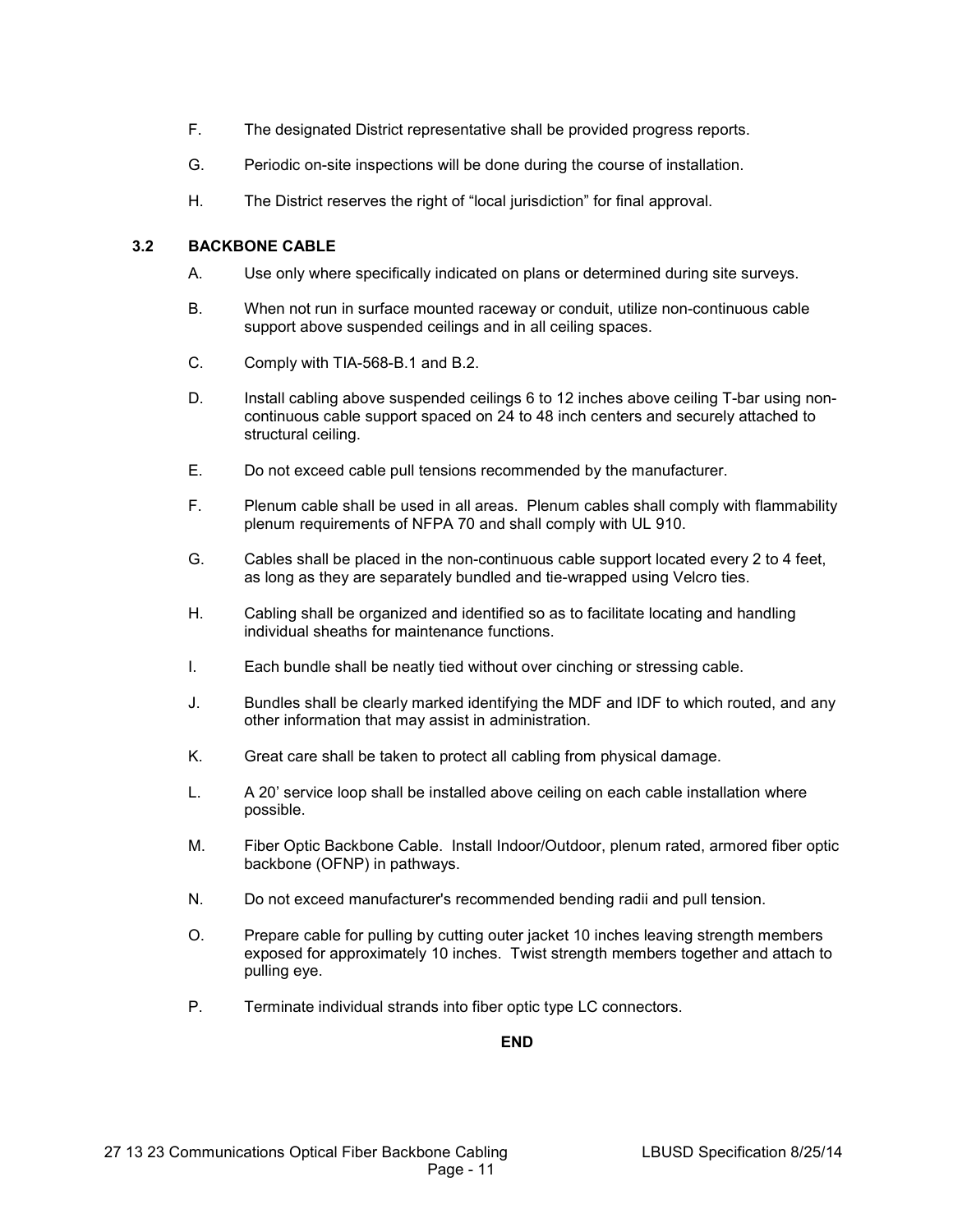

## **SECTION 27 15 00.19**

### **DATA COMMUNICATIONS HORIZONTAL CABLING**

#### **PART 1 - GENERAL**

# **1.1 RELATED DOCUMENTS**

- A. SECTION 27 05 05 COMMON WORK RESULTS FOR COMMUNICATIONS, this document describes the LBUSD products, execution, qualifications, manufacturer warranties, and coordination requirements relating to furnishing and installing a complete, turn-key Communications Cabling System.
- B. SECTION 27 05 26 GROUNDING AND BONDING FOR COMMUNICATIONS SYSTEMS, this document describes the products and execution requirements relating to furnishing and installing Grounding/Earthing and Bonding for Communications Systems.
- C. SECTION 27 05 28 PATHWAYS FOR COMMUNICATIONS SYSTEMS, this document describes the products and execution requirements relating to furnishing and installing Telecommunications Cabling pathways. Communication cabling support is covered under this document.
- D. SECTION 27 10 70 COMMUNICATIONS TESTING, IDENTIFICATION AND ADMINISTRATION, this document describes the products and execution requirements relating to testing, labeling, warranties and As-Builts related to Communications Cabling Systems.
- E. SECTION 27 11 16 COMMUNICATIONS CABINETS AND ENCLOSURES, this document describes the products and execution requirements relating to furnishing and installing Communication Equipment Room Fittings of cabinets, cable management, and telecommunications backboards are covered under this document.
- F. SECTION 27 11 19 COMMUNICATIONS PATCH PANELS, this document describes the products and execution requirements relating to furnishing and installing Structured Communications Cable System (SCCS) Category 5e and Category 6 patch panels are covered under this document.
- G. SECTION 27 13 23 COMMUNICATIONS OPTICAL FIBER BACKBONE CABLING, this document describes the products and execution requirements relating to furnishing and installing Telecommunications Cabling Optical fiber backbone cabling and terminations are covered in this document.
- H. SECTION 27 15 43 COMMUNICATIONS FACEPLATES AND CONNECTORS, this document describes the products and execution requirements relating to furnishing and installing faceplates, connectors, Category 5e and Category 6 patch cords. Communications faceplates and connectors are covered under this document.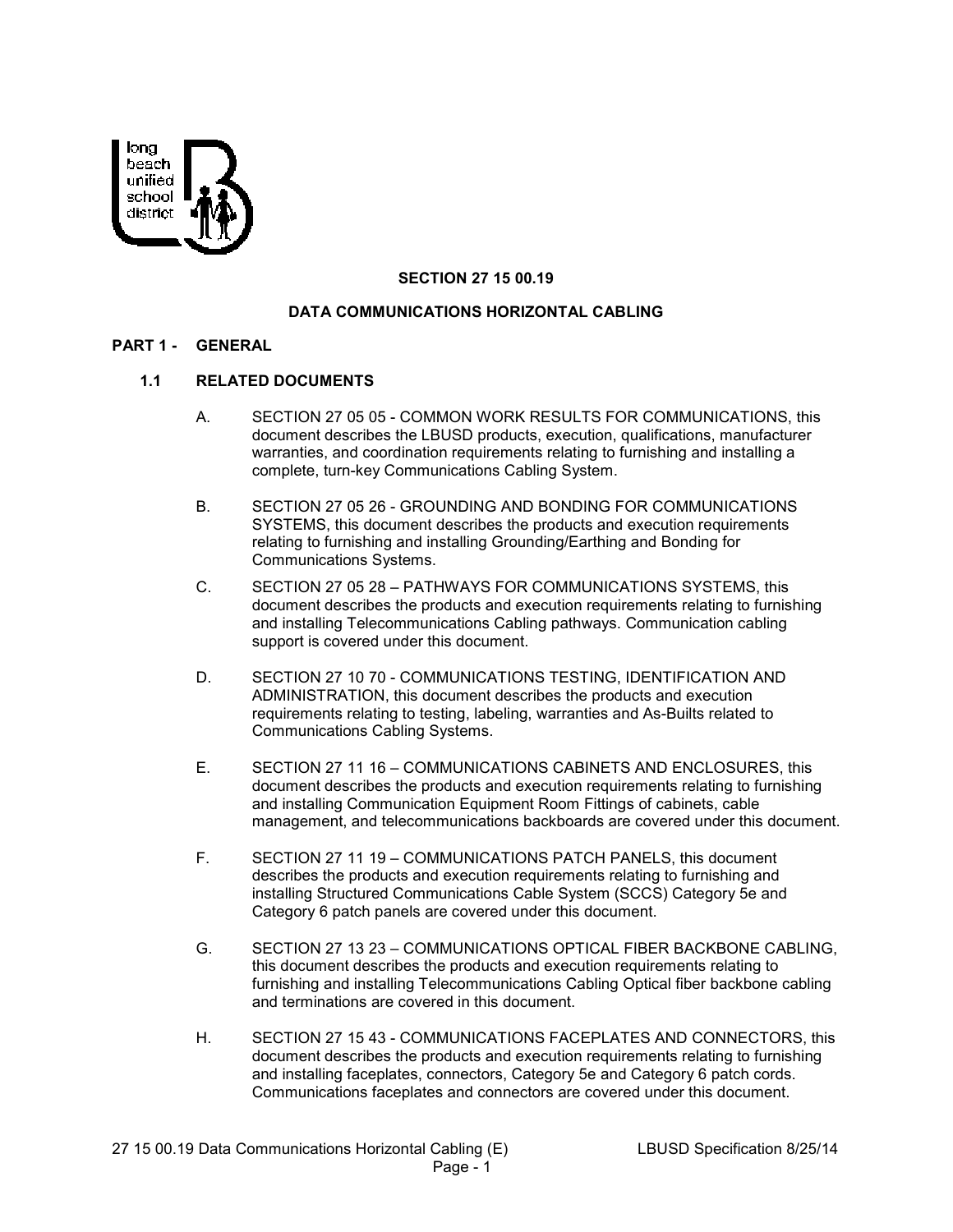## **1.2 WORK INCLUDED**

A. Provide all labor, materials, tools and equipment required for the complete installation of work called for in the Construction Documents

# **1.3 SCOPE OF WORK**

- A. This document describes the products and execution requirements relating to furnishing and installing Horizontal Cabling. Data Communications Horizontal Cabling is covered under this document.
- B. The Communication Equipment Room shall support a minimum of (2) 4-pair Unshielded Twisted Pair (UTP) Copper Cables to each work area outlet unless otherwise noted for specific locations. The cables shall be installed from the Work Area Outlet to the Telecommunications Room (TR) located on the same floor, and routed to the appropriate rack serving that area and terminated as specified in this document.
- C. This section includes minimum requirements for the following:
	- Copper UTP Cable
- D. All cables and related terminations, support and grounding hardware shall be furnished, installed, wired, tested, labeled, and documented by the telecommunications contractor as detailed in this document.
- E. Product specifications, general design considerations, and installation guidelines are provided in this document. Quantities of telecommunications outlets, typical installation details, cable routing and outlet types will be provided as an attachment to this document. If the bid documents are in conflict, this specification shall take precedence. The successful vendor shall meet or exceed all requirements for the cable system described in this document.

# **1.4 SYSTEM CERTIFICATION AND/OR WARRANTY**

- A. The installation must be certified to meet the latest available Systimax or AMP Netconnect manufacturer system warranty program requirements for an extended warranty of twenty (20) years minimum duration. At minimum such warranty shall, at no additional cost to LBUSD, provide a system warranty covering the installed Structured Telecommunications Cable against defects in workmanship, components and performance. At minimum, the contractors qualifications for manufacturer's certification shall include:
	- 1. SCCS Contractor shall be certified by the Manufacturer for a minimum of twelve (12) months prior to bid submittal date.
	- 2. SCCS Contractor shall have valid Manufacturer Certification for the entire project duration of the installation agreement. In addition the SCCS Contractor shall have no known pending action or intent by Manufacturer and/or SCCS Contractor to terminate or limit the SCCS contractor status as a Manufacturer Certified installer.
	- 3. SCCS Contractor shall attach to bid response a copy of their current Manufacturer Certification certificate demonstrating valid certification in the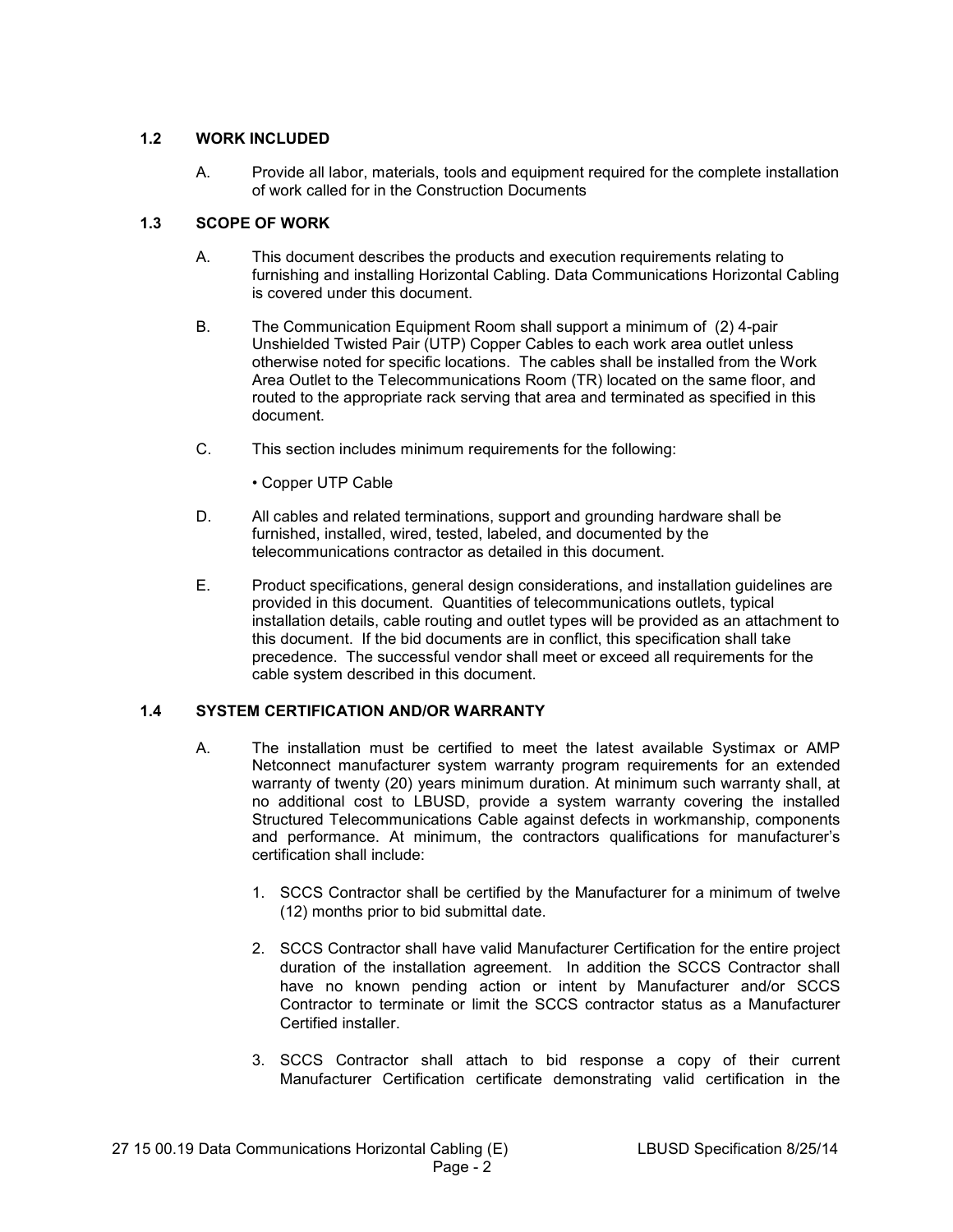Southern California region. The attached certificate is to specifically cite the name of proposing SCCS contractor.

- B. A SCCS Contractor installation warranty extending to the Structured Telecommunications Cable protecting LBUSD against defects in workmanship for a minimum period of two years from the date of system acceptance. Such warranty shall provide all labor and materials necessary to correct a failed portion of the system and to demonstrate performance within original specifications after the repairs are accomplished.
- C. A system component and performance warranty extended by Systimax or AMP Netconnect for a period of not less than twenty (20) years from date of system acceptance. The performance warranty shall warrant the installed horizontal and backbone copper portion of the system and, as applicable, the installed horizontal and backbone fiber optic portions of the system. All such links and segments shall be warranted in accordance with the latest applicable requirements as defined by TIA/EIA.
- D. As outlined herein, LBUSD intends that the resulting Structured Telecommunications Cable System be warranted under the extended warranty provisions extended by Systimax and AMP Netconnect. The Technical Specification is based on the products being manufactured by Systimax, AMP Netconnect and others. The warranty shall extend Category 5e and Category 6 UTP portions of the installation to the fullest extent allowed by the manufacturers.

## **1.5 DELIVERY AND STORAGE**

A. Provide protection from weather, moisture, dirt, dust and other contaminants for telecommunications cabling and pathway equipment placed in storage.

# **PART 2 - PRODUCTS**

### **2.1 COMPONENTS**

A. UL or third party certified. Provide a complete system of telecommunications cabling and pathway components using star topology and support structures, pathways, and spaces complete with conduits, pull wires, raceways, pull boxes, outlets, cables, ground boxes, as per the drawings. Fixed cables and pathway systems for telecommunications systems shall be UL listed or third party independent testing laboratory certified, and shall comply with NFPA 70. Horizontal cable and termination equipment shall be of a manufacture, installed and certified so as to provide a minimum 20-year warranty.

## **2.2 PATHWAYS (HORIZONTAL)**

- A. TIA/EIA-569-A. Pathway shall be conduit, and nonmetallic surface mounted raceway installations. Provide grounding and bonding as required by ANSI/J-STD-607-A.
- B. Pathways shall be installed in accordance with NEC Article 314 and Article 800.51 (J), (K), or (L), as applicable, and installed in accordance with Articles 362.24 through 362.56, where the requirements applicable to electrical nonmetallic tubing apply.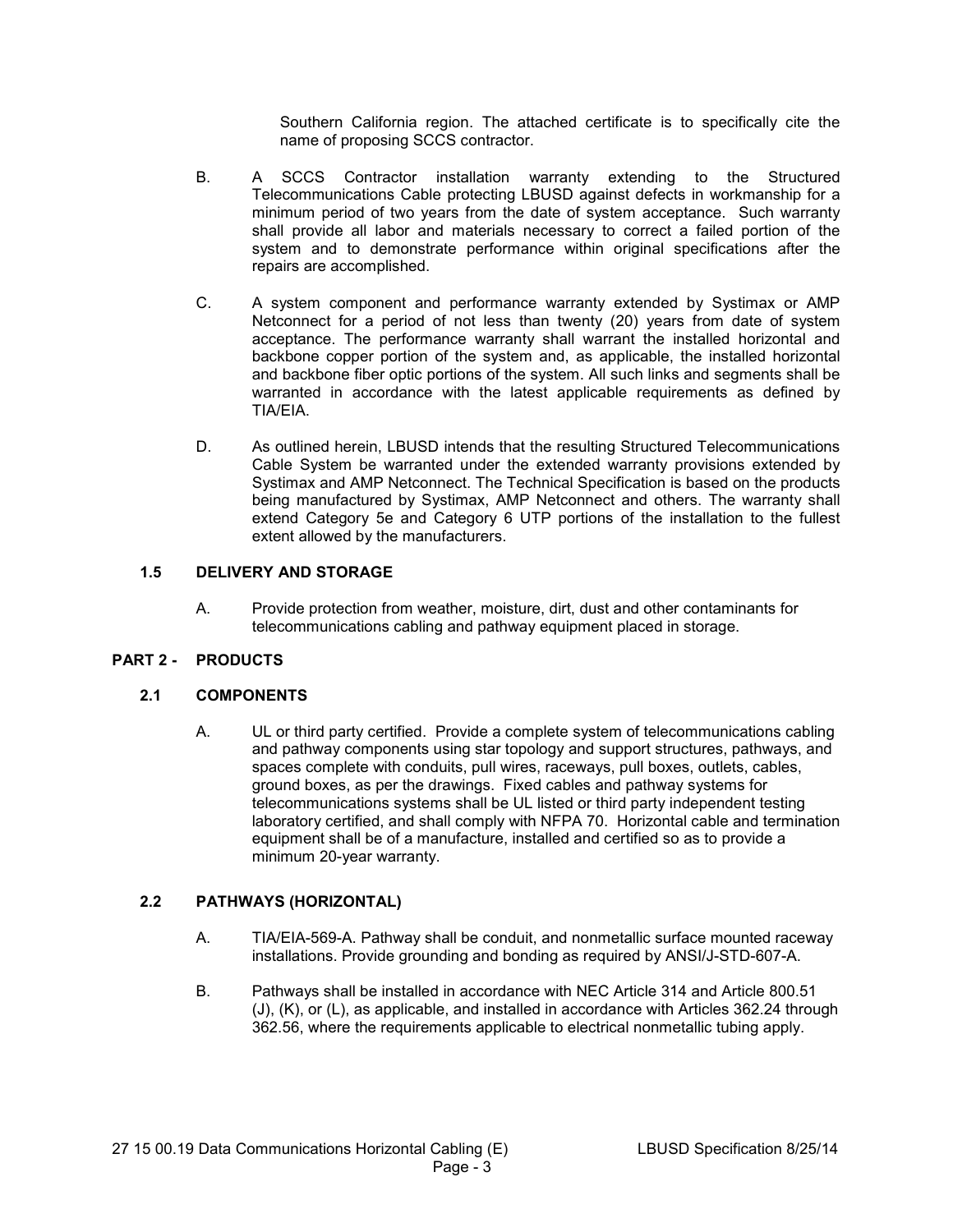# **2.3 TELECOMMUNICATIONS CABLING**

A. Cabling shall be UL listed for the application and shall comply with TIA/EIA-568-C.1, C.2 and NFPA 70. Cabling shall consist of Category 5e (for existing networks), Category 6 UTP (for new networks). Plenum rated cables shall comply with UL 910. Provide a labeling system for cabling as required by TIA/EIA-606-A and UL 969. Cabling manufactured more than 12 months prior to date of installation shall not be used.

## **2.4 HORIZONTAL CABLING**

- A. Shall consist of plenum rated Category 5e (for existing permanent networks), OSP rated Category 5e (for existing networks in portable classroom buildings), plenum rated Category 6 UTP (for new permanent networks) and OSP rated Category 6 (for new networks in portable classroom buildings)
- B. Comply with NFPA 70, NEMA WC 63, ANSI/ICEA S-80-576 and performance characteristics in TIA/EIA-568-C.1 and C.2 UTP, four-pair 100 ohm.
- C. Category 6 cable shall provide four individually twisted pairs, 23 AWG or 22 AWG conductors enclosed by an overall plenum-rated jacket.
- D. Individual pairs shall be constructed to contain minimum two twists per foot per each pair.
- E. Ultimate breaking strength shall be minimum 90 pounds.
- F. Four pair cable shall withstand a bend radius of one-inch minimum at a temperature of minus 20 degrees C maximum without jacket or insulation cracking.
- G. Conductors shall be color coded and polarized in accordance with TIA/EIA-568-C.1 and  $C.2$
- H. Plenum rated Category 5e and Category 6 UTP plenum and OSP rated cable for local area networks shall exceed TIA/EIA-568-C.1 and C.2 standards.
- I. Conductor shall be 24, 23, or 22 AWG solid annealed copper.
- J. Plenum rated cable shall comply with NFPA 70, UL 444, and UL 910.
- K. Plenum rated cable jacket shall be blue in color.
- L. Portable classrooms with existing networks shall have OSP rated, Category 5e, UTP cable installed.
- M. Portable classrooms with new networks shall have OSP rated, Category 6, UTP cable installed.
- N. Manufacturer: Systimax, AMP Netconnect and CommScope for OSP rated Category 5e cable and Category 6 cable.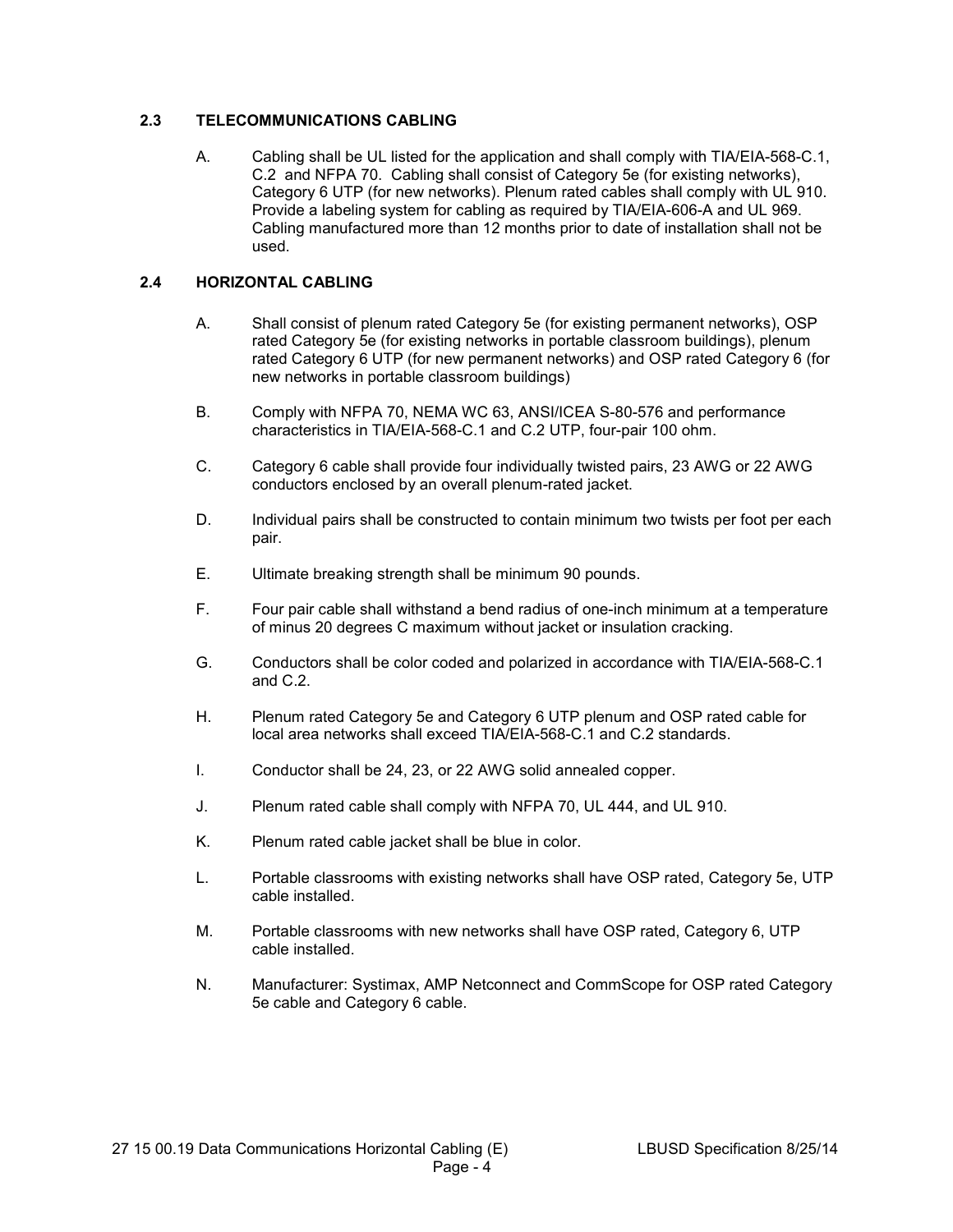### **PART 3 - EXECUTION**

### **3.1 HORIZONTAL DISTRIBUTION CABLE INSTALLATION**

- A. Cable shall be installed in accordance with manufacturer's recommendations and best industry practices.
- B. A pull cord (nylon; 1/8" minimum) shall be co-installed with all cable installed in any conduit.
- C. Cable raceways shall not be filled greater than the TIA/EIA-569-A maximum fill for the particular raceway type or 40%.
- D. Cables shall be installed in continuous lengths from origin to destination (no splices) except for transition points, or consolidation points.
- E. Where transition points, or consolidation points are allowed, they shall be located in accessible locations and housed in an enclosure intended and suitable for the purpose.
- F. The cable's minimum bend radius and maximum pulling tension shall not be exceeded.
- G. If a J-hook or trapeze system is used to support cable bundles all horizontal cables shall be supported at a maximum of 48 to 60 inch (1.2 to 1.5 meter) intervals. At no point shall cable(s) rest on acoustic ceiling grids or panels.
- H. Horizontal distribution cables shall be bundled in groups of no more than 50 cables. Cable bundle quantities in excess of 50 cables may cause deformation of the bottom cables within the bundle and degrade cable performance.
- I. Cable shall be installed above fire-sprinkler systems and shall not be attached to the system or any ancillary equipment or hardware. The cable system and support hardware shall be installed so that it does not obscure any valves, fire alarm conduit, boxes, or other control devices.
- J. Cables shall not be attached to ceiling grid or lighting fixture wires. Where support for horizontal cable is required, the contractor shall install appropriate carriers to support the cabling.
- K. Any cable damaged or exceeding recommended installation parameters during installation shall be replaced by the contractor prior to final acceptance at no cost to the Owner.
- L. Cables shall be identified by a self-adhesive label in accordance with the System Documentation Section of this specification and ANSI/TIA/EIA-606. The cable label shall be applied to the cable behind the faceplate on a section of cable that can be accessed by removing the cover plate.
- M. Unshielded twisted pair cable shall be installed so that there are no bends smaller than four times the cable outside diameter at any point in the run and at the termination field.
- N. Pulling tension on 4-pair UTP cables shall not exceed 25-lbf for a four-pair UTP cable.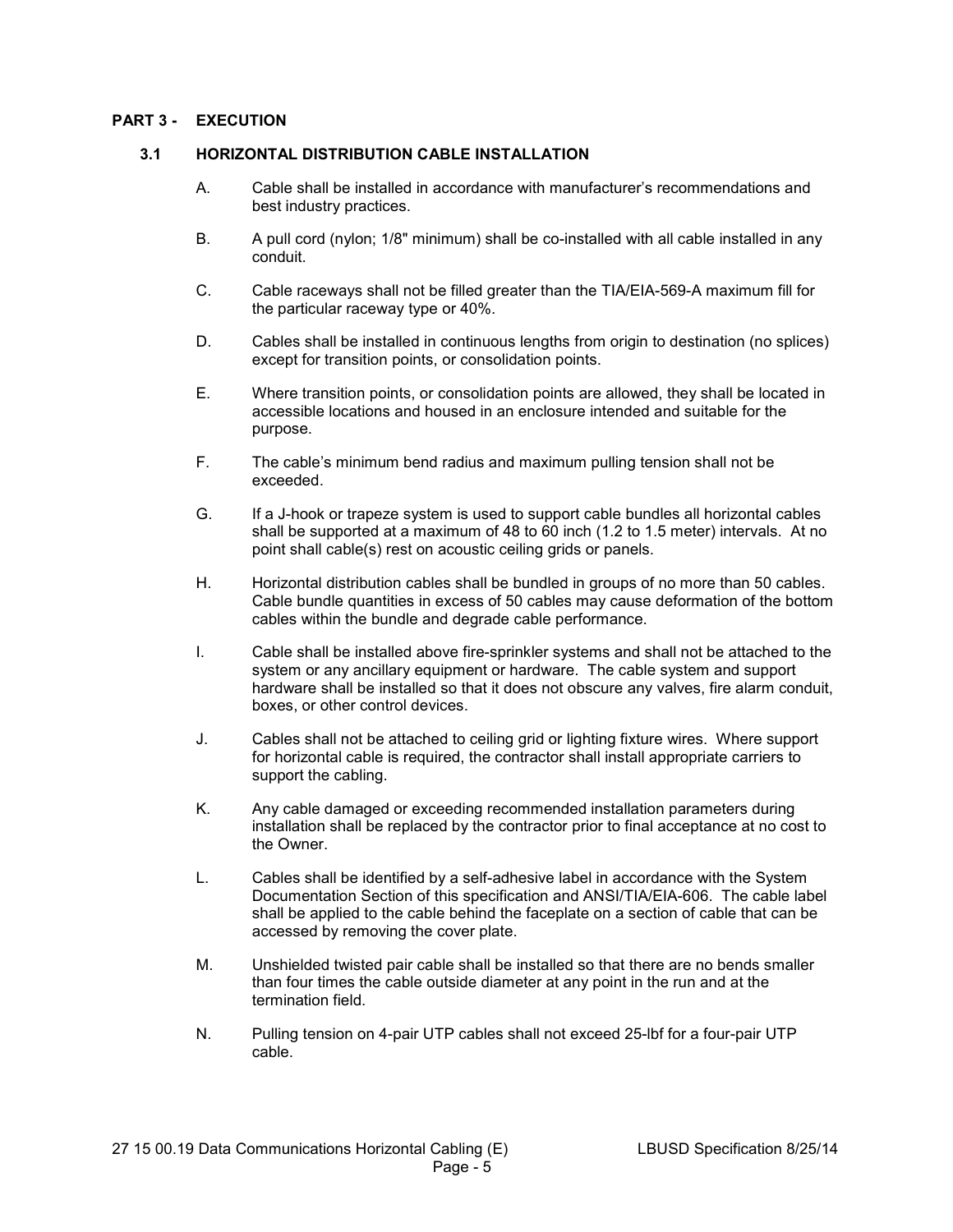## **3.2 HORIZONTAL CROSS CONNECT INSTALLATION**

- A. Cables shall be dressed and terminated in accordance with the recommendations made in the TIA/EIA-568-C standard, manufacturer's recommendations and best industry practices.
- B. Pair untwist at the termination shall not exceed 3.18 mm (0.125 inch).
- C. Bend radius of the cable in the termination area shall not exceed 4 times the outside diameter of the cable.
- D. Cables shall be neatly bundled and dressed to their respective panels or blocks. Each panel or block shall be fed by an individual bundle separated and dressed back to the point of cable entrance into the rack or frame.
- E. The cable jacket shall be maintained as close as possible to the termination point.
- F. Each cable shall be clearly labeled on the cable jacket behind the patch panel at a location that can be viewed without removing the bundle support ties. Cables labeled within the bundle, where the label is obscured from view shall not be acceptable.

# **END OF SECTION**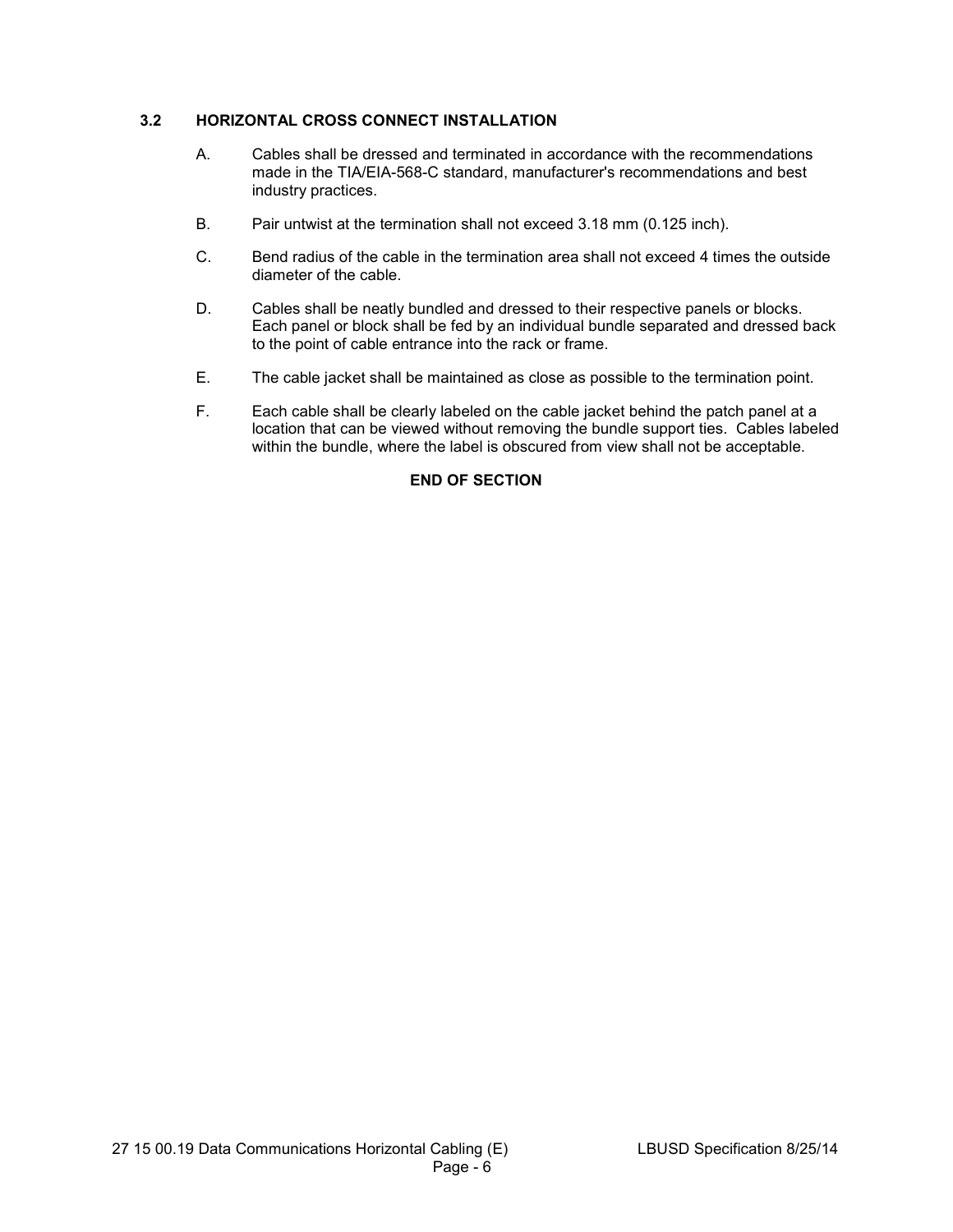

### **SECTION 27 15 43**

#### **COMMUNICATIONS FACEPLATES AND CONNECTORS**

#### **PART 1 - GENERAL**

#### **1.1 RELATED DOCUMENTS**

- A. SECTION 27 05 05 COMMON WORK RESULTS FOR COMMUNICATIONS, this document describes the LBUSD products, execution, qualifications, manufacturer warranties, and coordination requirements relating to furnishing and installing a complete, turn-key Communications Cabling System.
- B. SECTION 27 05 26 GROUNDING AND BONDING FOR COMMUNICATIONS SYSTEMS, this document describes the products and execution requirements relating to furnishing and installing Grounding/Earthing and Bonding for Communications Systems.
- C. SECTION 27 05 28 PATHWAYS FOR COMMUNICATIONS SYSTEMS, this document describes the products and execution requirements relating to furnishing and installing Telecommunications Cabling pathways. Communication cabling support is covered under this document.
- D. SECTION 27 10 70 COMMUNICATIONS TESTING, IDENTIFICATION AND ADMINISTRATION, this document describes the products and execution requirements relating to testing, labeling, warranties and As-Builts related to Communications Cabling Systems.
- E. SECTION 27 11 16 COMMUNICATIONS CABINETS AND ENCLOSURES, this document describes the products and execution requirements relating to furnishing and installing Communication Equipment Room Fittings of cabinets, cable management, and telecommunications backboards are covered under this document.
- F. SECTION 27 11 19 COMMUNICATIONS PATCH PANELS, this document describes the products and execution requirements relating to furnishing and installing Structured Communications Cable System (SCCS) Category 5e and Category 6 patch panels are covered under this document.
- G. SECTION 27 13 23 COMMUNICATIONS OPTICAL FIBER BACKBONE CABLING, this document describes the products and execution requirements relating to furnishing and installing Telecommunications Cabling Optical fiber backbone cabling and terminations are covered in this document.
- H. SECTION 27 15 00.19 DATA COMMUNICATIONS HORIZONTAL CABLING, this document describes the products and execution requirements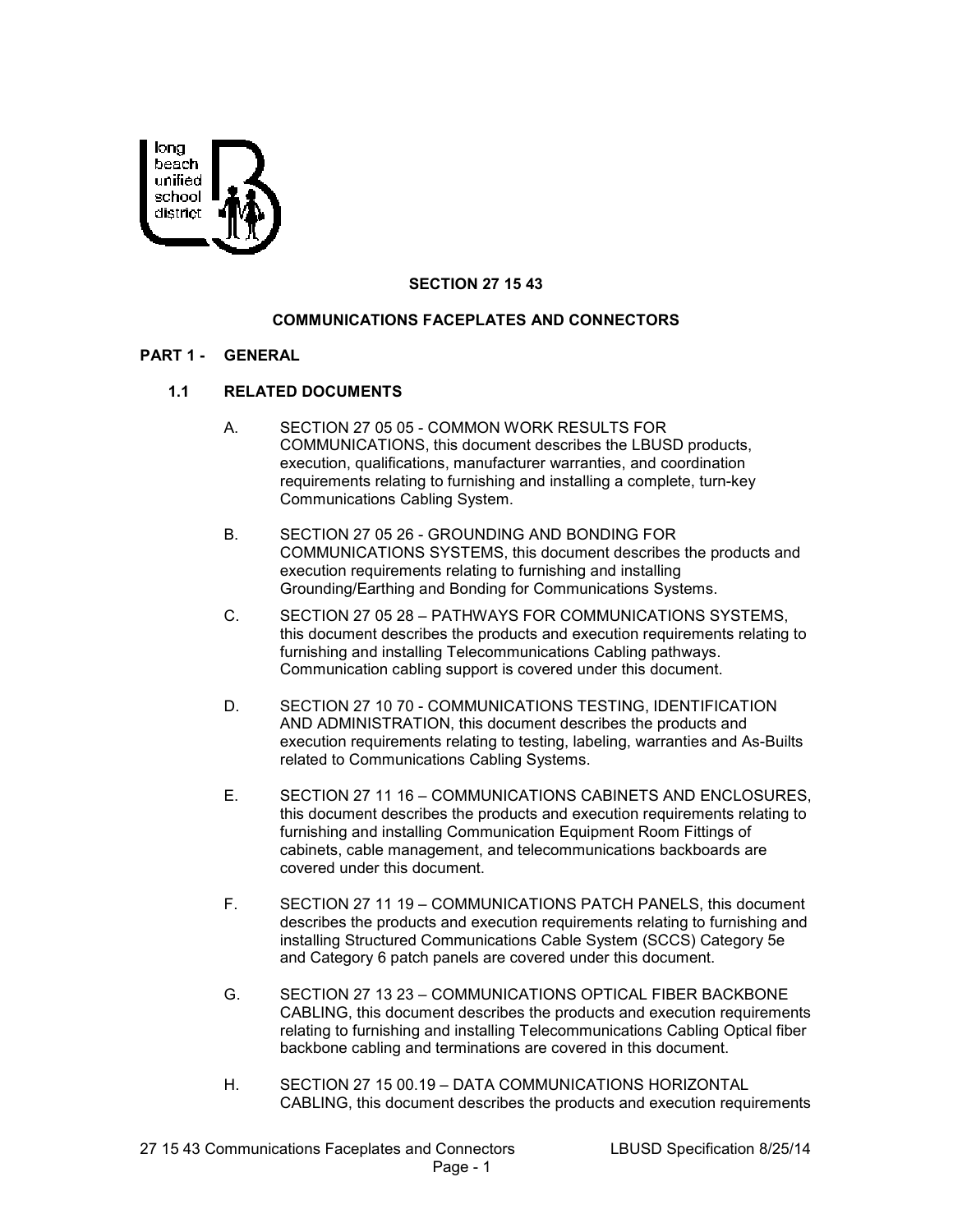relating to furnishing and installing Horizontal Cabling. Data Communications Horizontal Cabling is covered under this document.

## **1.2 WORK INCLUDED**

A. Provide all labor, materials, tools and equipment required for the complete installation of work called for in the Construction Documents.

# **1.3 SCOPE OF WORK**

- A. This document describes the products and execution requirements relating to furnishing and installing faceplates and connectors. Communications faceplates and connectors are covered under this document.
- B. The Communication Equipment Room shall support a minimum of (2) 4-pair Unshielded Twisted Pair (UTP) Copper Cables to each work area outlet unless otherwise noted for specific locations. The cables shall be installed from the Work Area Outlet to the MDF or located on the same floor, and routed to the appropriate rack serving that area and terminated as specified in this document.
- C. This section includes minimum requirements for the following:
	- 1. Faceplates
	- 2. Copper patch cords
	- 3. Modular connectors
- D. All cables and related terminations, support and grounding hardware shall be furnished, installed, wired, tested, labeled, and documented by the telecommunications contractor as detailed in this document.
- E. Product specifications, general design considerations, and installation guidelines are provided in this document. Quantities of telecommunications outlets, typical installation details, cable routing and outlet types will be provided as an attachment to this document. If the bid documents are in conflict, this specification shall take precedence. The successful vendor shall meet or exceed all requirements for the cable system described in this document.

# **1.4 SYSTEM CERTIFICATION AND/OR WARRANTY**

- A. The installation must be certified to meet the latest available Systimax or AMP Netconnect manufacturer system warranty program requirements for an extended warranty of twenty (20) years minimum duration. At minimum such warranty shall, at no additional cost to LBUSD, provide a system warranty covering the installed Structured Telecommunications Cable against defects in workmanship, components and performance. At minimum, the contractors qualifications for manufacturer's certification shall include:
	- 1. SCCS Contractor shall be certified by the Manufacturer for a minimum of twelve (12) months prior to bid submittal date.
	- 2. SCCS Contractor shall have valid Manufacturer Certification for the entire project duration of the installation agreement. In addition the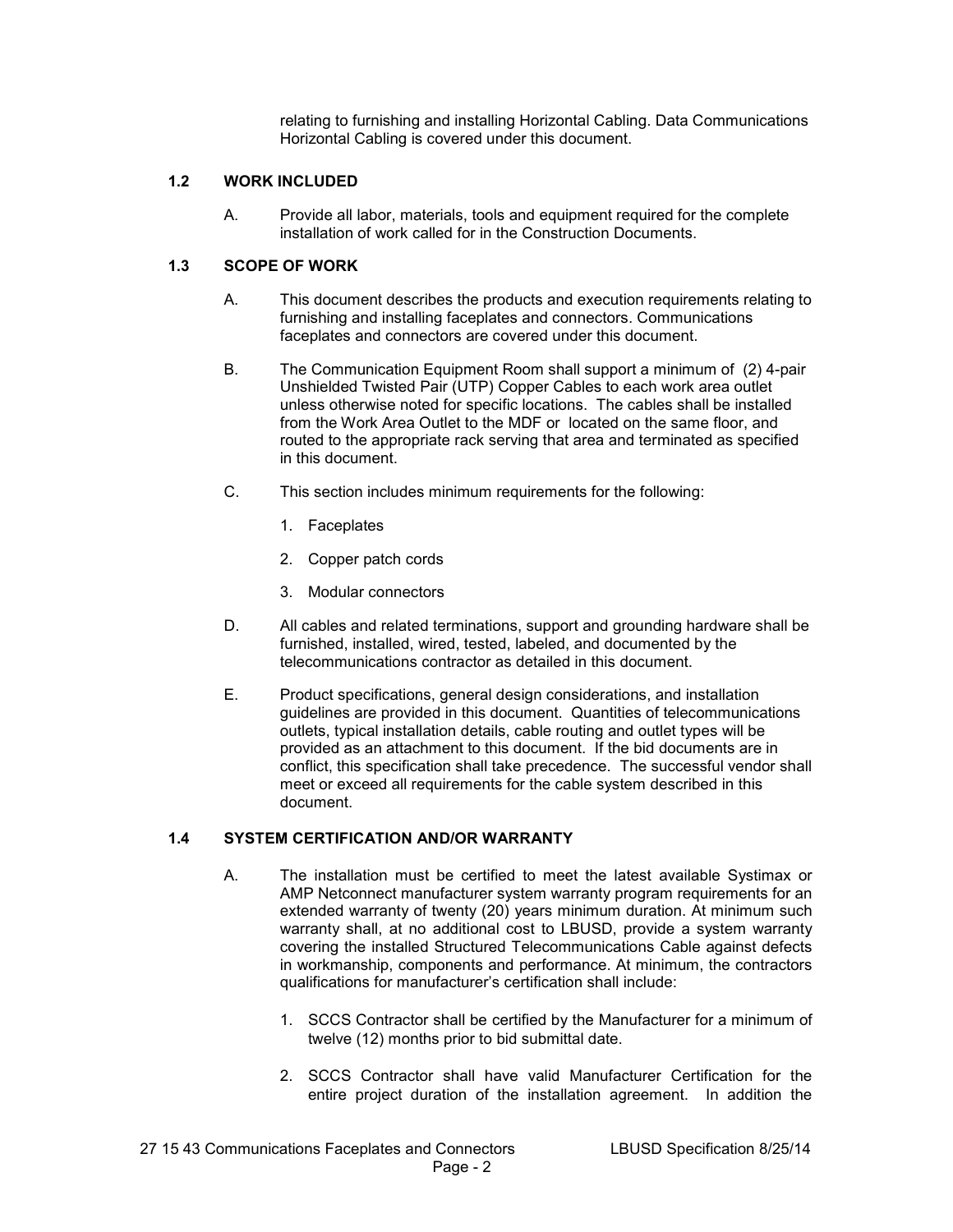SCCS Contractor shall have no known pending action or intent by Manufacturer and/or SCCS Contractor to terminate or limit the SCCS contractor status as a Manufacturer Certified installer.

- 3. SCCS Contractor shall attach to bid response a copy of their current Manufacturer Certification certificate demonstrating valid certification in the Southern California region. The attached certificate is to specifically cite the name of proposing SCCS contractor.
- B. A SCCS Contractor installation warranty extending to the Structured Telecommunications Cable protecting LBUSD against defects in workmanship for a minimum period of two years from the date of system acceptance. Such warranty shall provide all labor and materials necessary to correct a failed portion of the system and to demonstrate performance within original specifications after the repairs are accomplished.
- C. A system component and performance warranty extended by Systimax or AMP Netconnect for a period of not less than twenty (20) years from date of system acceptance. The performance warranty shall warrant the installed horizontal and backbone copper portion of the system and, as applicable, the installed horizontal and backbone fiber optic portions of the system. All such links and segments shall be warranted in accordance with the latest applicable requirements as defined by TIA/EIA.
- D. As outlined herein, LBUSD intends that the resulting Structured Telecommunications Cable System be warranted under the extended warranty provisions extended by Systimax and AMP Netconnect. The Technical Specification is based on the products being manufactured by Systimax, AMP Netconnect and others. The warranty shall extend to the Category 5e and Category 6 UTP portions of the installation to the fullest extent allowed by the manufacturers.

### **1.5 DELIVERY AND STORAGE**

A. Provide protection from weather, moisture, dirt, dust and other contaminants for telecommunications cabling and pathway equipment placed in storage.

### **PART 2 - PRODUCTS**

### **2.1 COMPONENTS**

A. UL or third party certified. Provide a complete system of telecommunications cabling and pathway components using star topology and support structures, pathways, and spaces complete with conduits, pull wires, raceways, pull boxes, outlets, cables, ground boxes, as per the drawings. Fixed cables and pathway systems for telecommunications systems shall be UL listed or third party independent testing laboratory certified, and shall comply with NFPA 70. Horizontal cable and termination equipment shall be of a manufacture, installed and certified so as to provide a minimum 20-year warranty.

### **2.2 TELECOMMUNICATIONS OUTLET/CONNECTOR ASSEMBLIES**

A. Jacks shall comply with FCC Part 68.5, and TIA/EIA-568-C.1 and C.2.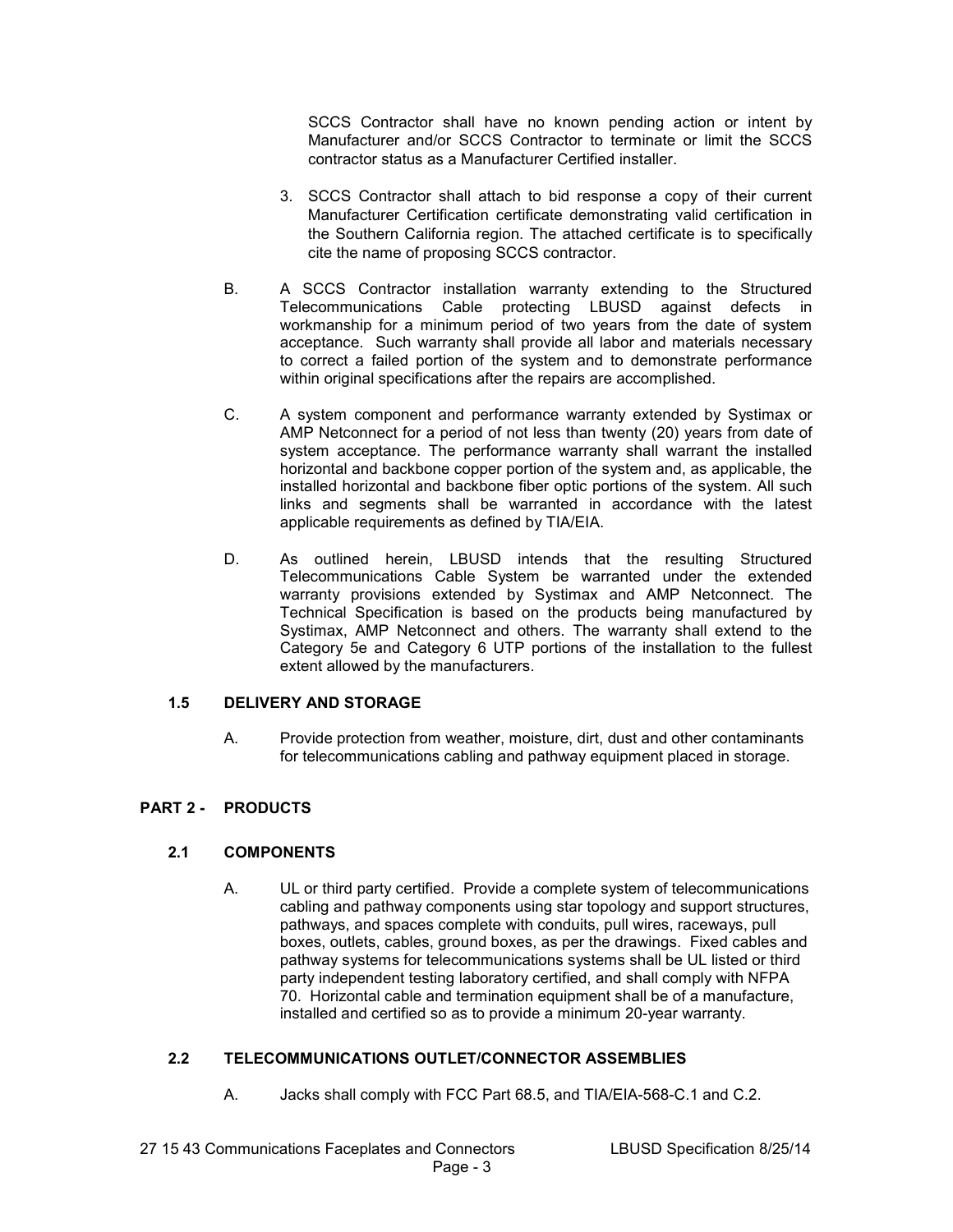- B. Jacks shall accommodate UTP or OFNR and work in concert with Wiremold 5500 raceway.
- C. UTP jacks shall be RJ-45 designation T568B type, UL 1863 listed, eight position, constructed of high impact rated thermoplastic housing rated for Category 5e (for existing networks) and Category 6 (for new networks) service.
- D. UTP jacks for data shall be Category 5e (for existing networks) and Category 6 (for new networks) hardware and shall comply with the attenuation requirements contained in TIA/EIA-568-C.1 and C.2.
- E. Jacks shall be blue in color.
- F. Telecommunications face plates shall comply with UL 514C, and TIA/EIA-568-C.1 and C.2; flush design constructed of high impact thermoplastic material.
- G. Telecommunications faceplate colors shall be coordinated with LBUSD or as noted on drawings.
- H. Telecommunications faceplates shall be available in 2-port, 4-port and 6-port single-gang configurations and as designated by LBUSD at site survey or as noted on drawings.
- I. Telecommunications faceplates shall have the following characteristics.
	- 1. Be UL listed and CSA certified.
	- 2. Be from the same manufacturer as modular jacks.
	- 3. Be constructed of high impact, ABS plastic UL 94V0-0 construction UON.
	- 4. Match the faceplate color used for other utilities in the building.
	- 5. Be available as single-gang or dual-gang.
	- 6. Be two six-port configuration.
	- 7. Possess recessed designation windows to facilitate labeling and identification.
	- 8. Have mounting screws located under recessed designation windows.
	- 9. Allow for UTP modules to be inverted in place for termination purposes.
	- 10. Faceplate color to be coordinated with LBUSD.
- J. All unused faceplate openings shall have blanks installed.
- K. Stenciled lettering for voice and data circuits shall be provided using thermal ink transfer process.
- L. Manufacturer: Systimax or AMP Netconnect.